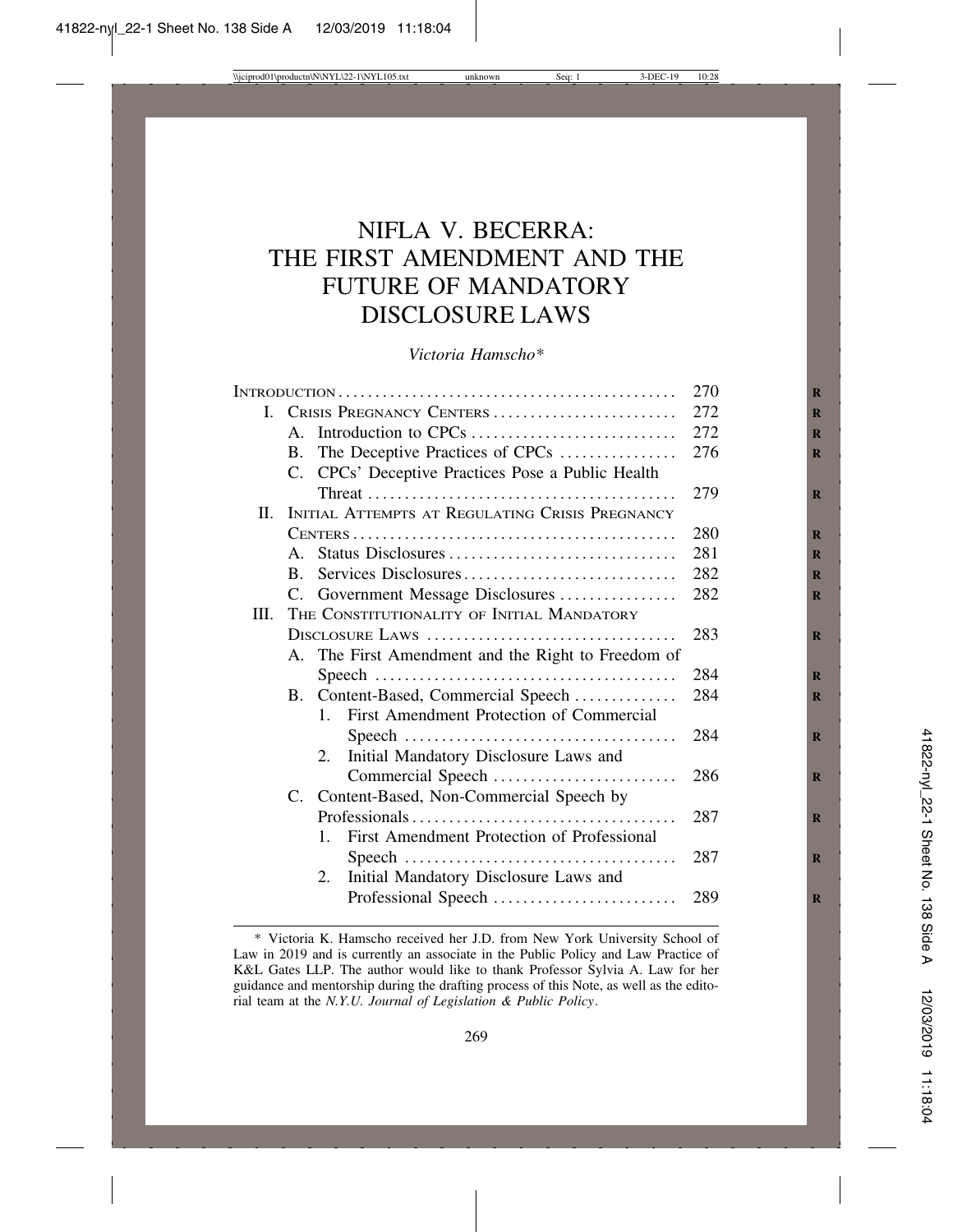|     |           | D. Content-Based, Viewpoint-Targeted Speech<br>First Amendment Protection of Viewpoint-<br>$1_{-}$ | 291 |
|-----|-----------|----------------------------------------------------------------------------------------------------|-----|
|     |           |                                                                                                    |     |
|     |           | Targeted Speech<br>2.                                                                              | 291 |
|     |           | Initial Mandatory Disclosure Laws and                                                              | 293 |
|     | E.        | Viewpoint-Targeted Speech                                                                          |     |
|     |           | The Constitutionality of the Disclosure                                                            | 293 |
|     |           | Status Disclosures<br>1.                                                                           | 293 |
|     |           | $\overline{2}$ .<br>Services Disclosures                                                           | 294 |
|     |           | 3.<br>Government Message Disclosures                                                               | 295 |
| IV. |           | NIFLA V. BECERRA AND CALIFORNIA'S MANDATORY                                                        |     |
|     |           |                                                                                                    | 295 |
|     | А.        | The Reproductive "FACT" Act                                                                        | 295 |
|     |           | The FACT Act's Mandatory Disclosures<br>$1_{\cdot}$                                                | 296 |
|     |           | Government Message Disclosures<br>a.                                                               | 296 |
|     |           | Status Disclosures<br>h.                                                                           | 297 |
|     |           | Lessons Learned from the Initial Mandatory<br>2.                                                   |     |
|     |           | Disclosure Laws                                                                                    | 297 |
|     | <b>B.</b> | The Constitutionality of the Reproductive "FACT"                                                   |     |
|     |           |                                                                                                    | 299 |
|     |           | Government Message Disclosures<br>1.                                                               | 300 |
|     |           | Status Disclosures<br>2.                                                                           | 302 |
|     |           | V. THE IMPACT OF NIFLA V. BECERRA ON MANDATORY                                                     |     |
|     |           | DISCLOSURE LAWS                                                                                    | 303 |
|     | А.        | Mandatory Disclosure Laws                                                                          | 303 |
|     |           | Government Message Disclosures<br>1.                                                               | 304 |
|     |           | 2.                                                                                                 | 305 |
|     |           | 3.<br>Services Disclosures                                                                         | 307 |
|     | B.        | Abortion Counseling and Other Medical                                                              |     |
|     |           |                                                                                                    | 310 |
|     |           | Casey and Abortion Counseling Laws<br>1.                                                           | 310 |
|     |           | Abortion Counseling Laws After Becerra<br>2.                                                       | 313 |
|     |           | VI. CONCLUSION AND POLICY RECOMMENDATIONS                                                          | 315 |

#### **INTRODUCTION**

A "crisis pregnancy center" (CPC) may sound like a comprehensive health service provider for pregnant women, but it is far from it. CPCs are pro-life1 not-for-profit organizations that limit their services

<sup>1.</sup> This Note uses the term "pro-life" to describe individuals or organizations who are opposed to abortion services.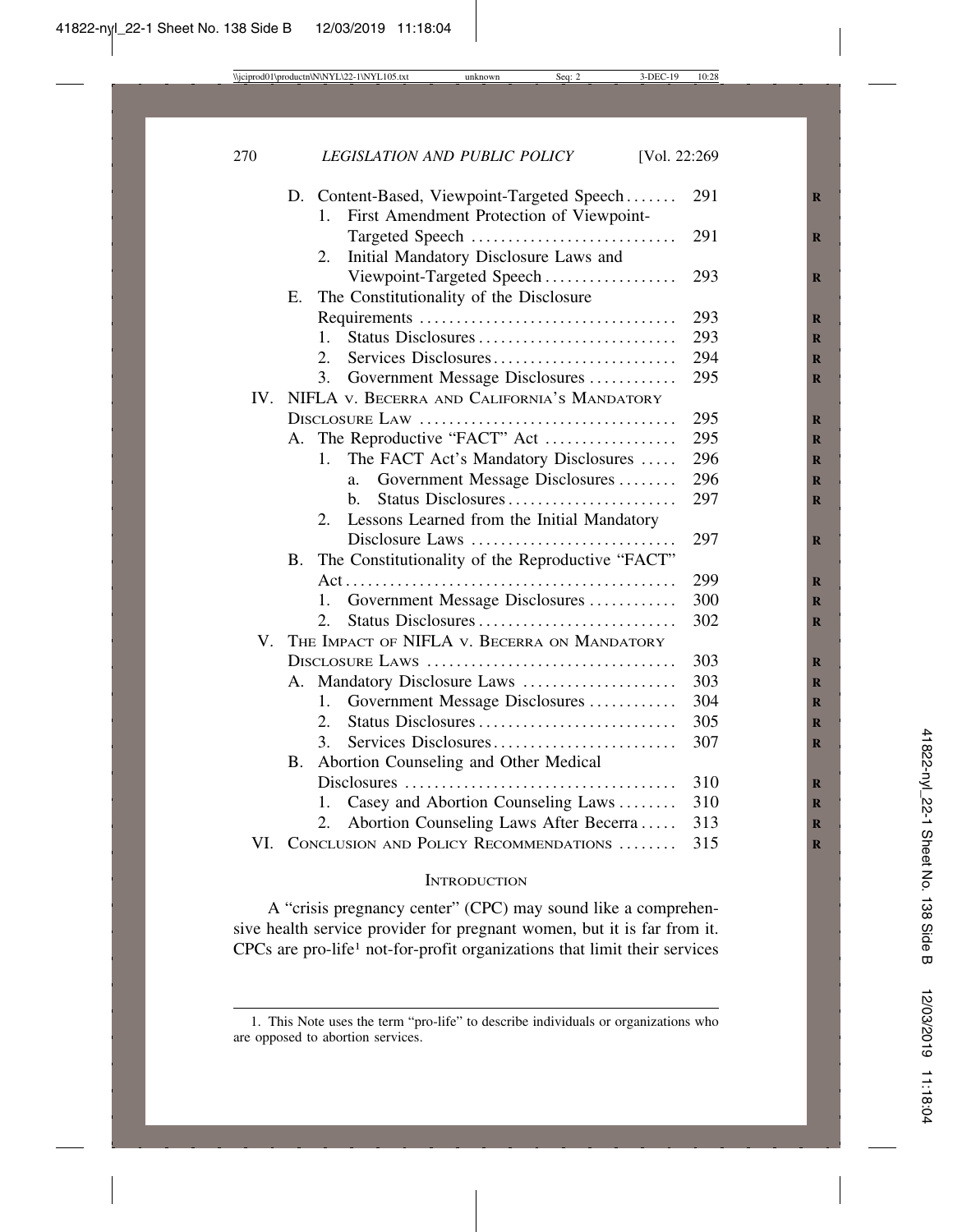to exclusively non-abortion options.2 CPCs pose a serious threat to women's health and safety by engaging in a number of deceptive practices that improperly influence women's reproductive health decisions and interfere with their access to comprehensive reproductive health services.<sup>3</sup> States and local governments have attempted to regulate the deceptive practices of CPCs through mandatory disclosure laws that require CPCs to disclose information regarding the centers and their staff, the limited nature of their services, the availability of statefunded comprehensive reproductive health services, or all of the above.4 In response, CPCs have challenged these laws, claiming that they violate their freedom of speech under the First Amendment because the laws compel the CPCs to make statements that they otherwise would not make.<sup>5</sup>

The Supreme Court addressed the constitutionality of mandatory disclosure laws for the first time in 2018. The case concerned California's Reproductive Freedom, Accountability, Comprehensive Care, and Transparency (FACT) Act, adopted in 2015, which requires pregnancy-related clinics to inform patients about the existence of statefunded health care programs and disclose whether they are licensed medical facilities.6 In *National Institute of Family and Life Advocates* (*NIFLA) v. Harris*, the U.S. Court of Appeals for the Ninth Circuit (Ninth Circuit) found that the FACT Act's requirement that clinics inform women about state-funded programs survived intermediate scrutiny as applied to regulations of professional speech. It also found that the license disclosure requirement survived any level of scrutiny.7 Upon appeal, the Supreme Court reversed the Ninth Circuit's decision.

<sup>2.</sup> *See* Casey Watters et al., Pregnancy Resource Centers: Ensuring Access and Accuracy of Information 4 (Apr. 1, 2011) (updated June 1, 2015) (unpublished comment) (on file with the UC Hastings College of the Law Public Law Research Institute) [hereinafter UC Hastings Report 2015].

<sup>3.</sup> *See* NARAL PRO-CHOICE AM., THE TRUTH ABOUT CRISIS PREGNANCY CEN-TERS 2–4 (2017) (providing an overview of the deceptive practices of CPCs), http:// www.prochoiceamerica.org/wp-content/uploads/2016/12/6.-The-Truth-About-Crisis-Pregnancy-Centers.pdf [https://perma.cc/8HKE-7TBH] [hereinafter NARAL, The Truth About CPCs Report 2017].

<sup>4.</sup> This Note uses the term "mandatory disclosure law" to refer to laws and ordinances requiring CPCs to disclose information regarding the centers, their services, or the availability of comprehensive reproductive health services.

<sup>5.</sup> *See Beth Holtzman*, *Have Crisis Pregnancy Centers Finally Met Their Match: California's Reproductive FACT Act*, 12 NW. J. L. & SOC. POL'Y 78, 88–95 (2017) (describing legal challenges to initial mandatory disclosure laws).

<sup>6.</sup> Reproductive Freedom, Accountability, Comprehensive Care, and Transparency Act, CAL. HEALTH & SAFETY CODE §§ 123470–123473 (West 2018), *invalidated by* Nat'l Inst. of Family & Life Advocates v. Becerra, 138 S. Ct. 2361 (2018).

<sup>7.</sup> *See* Nat'l Inst. of Family & Life Advocates v. Harris, 839 F.3d 823, 845 (9th Cir. 2016).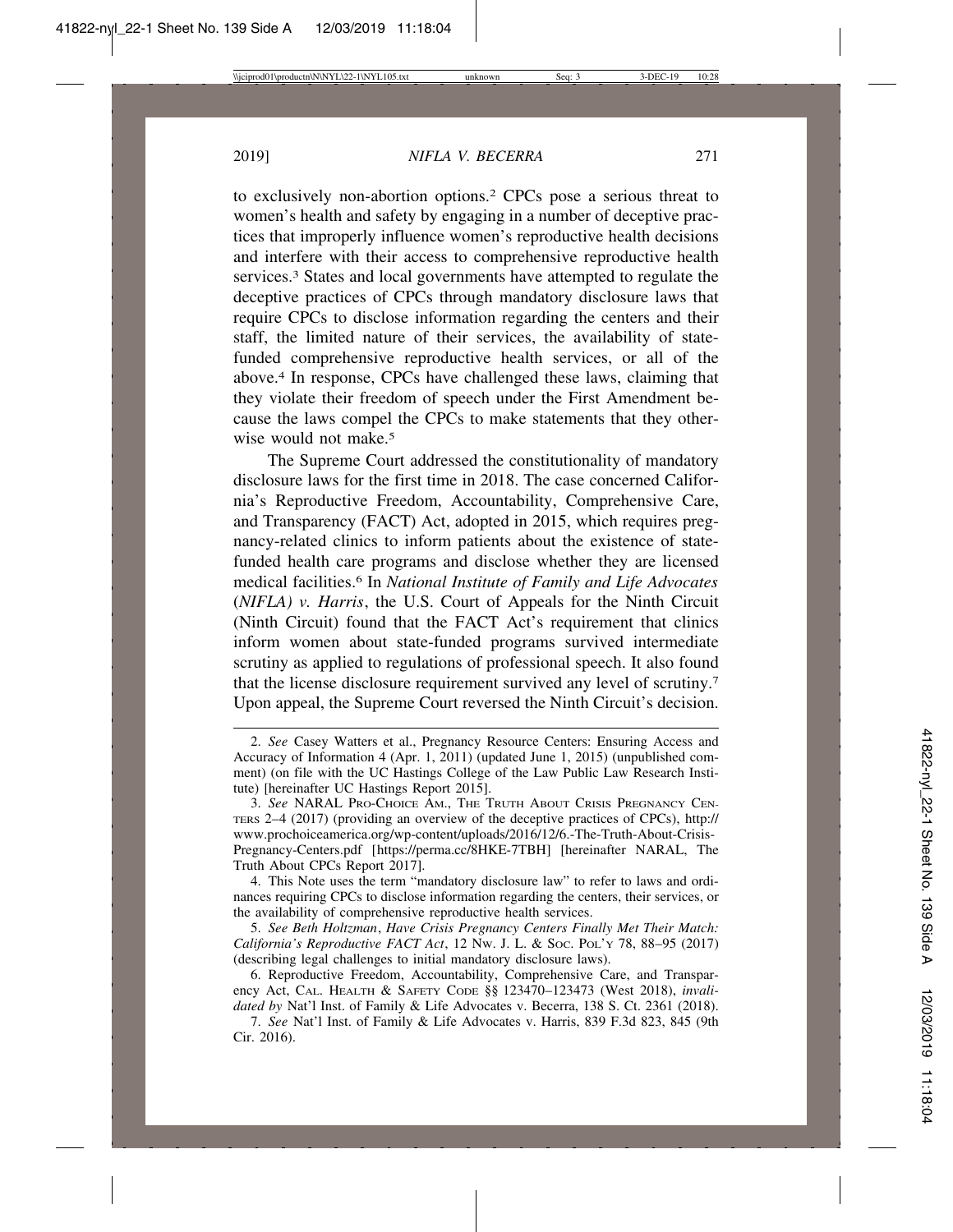Rejecting a deferential review for professional speech, the Supreme Court found that the FACT Act's requirement to inform women about state-funded programs, while likely subject to strict scrutiny, failed even intermediate scrutiny.8 The Court also found that the license disclosure requirement did not survive even rational basis review.9

This Note examines the likely impact of *Becerra* on mandatory disclosure laws and on other medical disclosure laws, particularly abortion counseling laws.10 This Note first provides a description of the deceptive practices of CPCs, followed by an overview of both the mandatory disclosure laws adopted prior to the FACT Act and the First Amendment challenges to these laws.<sup>11</sup> This Note then introduces the FACT Act and provides an overview of the Supreme Court's decision in *Becerra*. 12 Specifically, this Note argues that the courts are likely to find at least four of the five mandatory disclosure laws adopted after the FACT Act unconstitutional because of their resemblance to the FACT Act and the experience of previous mandatory disclosure laws.13 This Note argues that, although *Becerra* may be perceived as a setback for reproductive rights, it could subject some abortion counseling laws to heightened scrutiny which have been upheld under rational basis review, potentially resulting in new challenges to these laws.14 This Note concludes by offering policy recommendations to states and local governments considering adopting mandatory disclosure laws moving forward.15

## I.

# CRISIS PREGNANCY CENTERS

# *A. Introduction to CPCs*

Crisis pregnancy centers, also known as pregnancy resource centers or limited-service pregnancy centers, are pro-life, not-for-profit

<sup>8.</sup> *See* Nat'l Inst. of Family & Life Advocates v. Becerra, 138 S. Ct. 2361, 2375–78 (2018).

<sup>9.</sup> *Id*.

<sup>10.</sup> This Note uses the term "abortion counseling laws" to refer to laws requiring medical professionals to provide counseling to women before they may perform an abortion. Counseling requirements include, but are not limited to, providing women with information about the abortion procedure and its risks; providing women with information on support services and ultrasound services; requiring women to have an ultrasound before they may have an abortion; telling women that personhood begins at conception; and discussing with women the ability of a fetus to feel pain.

<sup>11.</sup> *See infra* Parts II–IV.

<sup>12.</sup> *See infra* Part V.

<sup>13.</sup> *See infra* Section VI.A.

<sup>14.</sup> *See infra* Section VI.B.

<sup>15.</sup> *See infra* Part VII.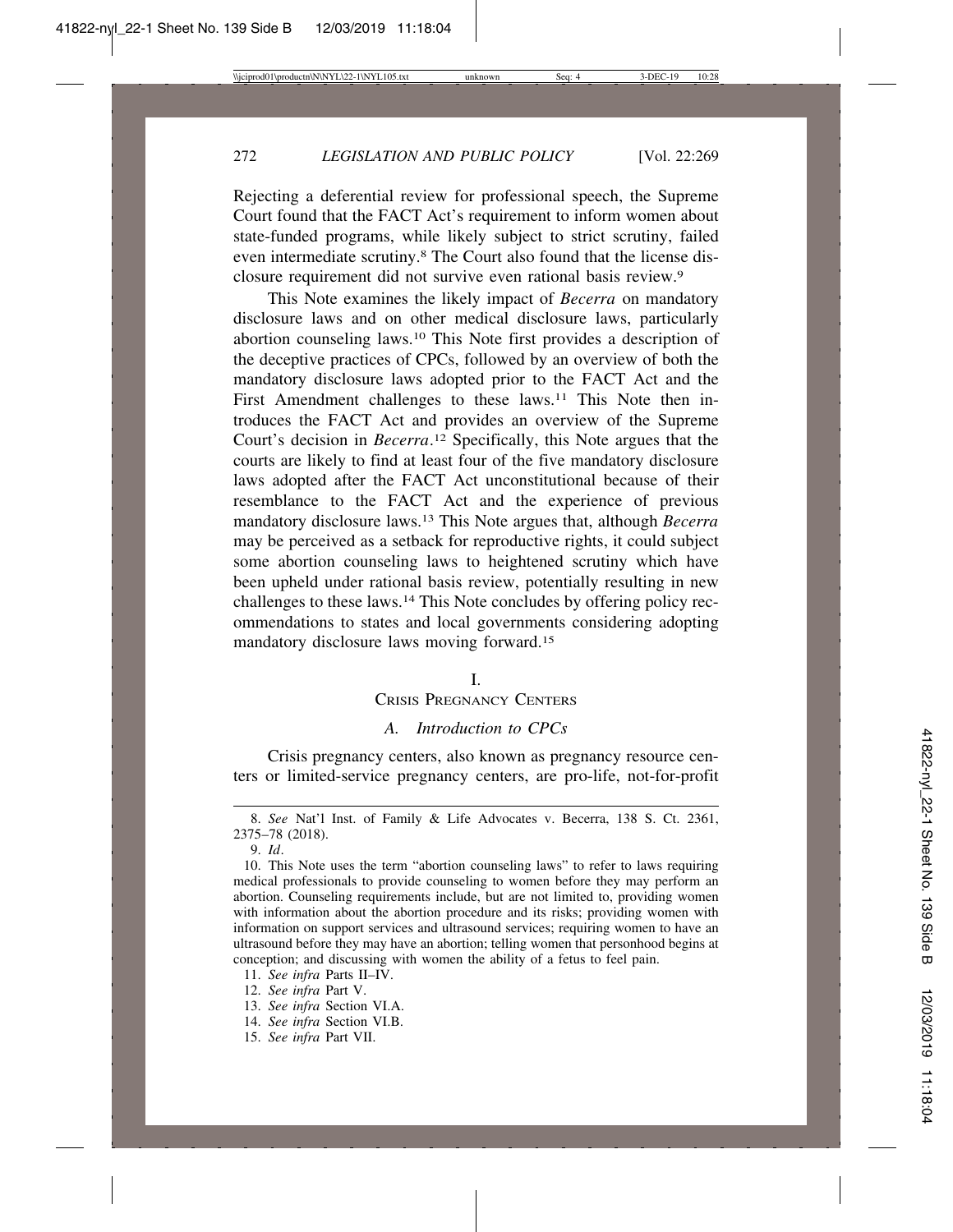organizations that limit their services to exclusively non-abortion options.16 The first CPC opened in Hawaii in 1967 after the state legalized abortion.17 Since then, CPCs have continued to open across the country. Although the exact number is disputed, approximately 3,500 CPCs are in operation in the United States.18 Their mission is to "persuade teenagers and women with unplanned pregnancies to choose motherhood or adoption."19 As a result, most CPCs do not offer services that conflict with their pro-life mission, such as contraception or abortion services, or information about those services.20

Many CPCs belong to evangelical Christian networks and are affiliated with pro-life organizations, including NIFLA, Heartbeat International, and Care Net.21 These organizations provide CPCs with financial, organizational, and legal support to further their pro-life agenda.22 NIFLA's website, for example, proclaims that the mission of the organization is to provide CPCs with legal resources and counsel in order to "better equip [CPCs] so they may serve abortion-vulnerable women more effectively."23 Similarly, Care Net proclaims that it is "dedicated to partnering with independent pregnancy centers and providing them with the resources they need to serve their local communities."24

CPCs are financed by pro-life organizations, religious organizations, individual churches and donors, and federal and state govern-

<sup>16.</sup> *See* UC Hastings Report 2015, *supra* note 2, at 4.

<sup>17.</sup> *See* Joanne D. Rosen, *The Public Health Risks of Crisis Pregnancy Centers*, 44 PERSP. ON SEXUAL & REPROD. HEALTH 201 (2012).

<sup>18.</sup> *Id*.

<sup>19.</sup> MIN. STAFF OF H.R. COMM. ON GOV'T REFORM, 109TH CONG., FALSE AND MIS-LEADING HEALTH INFORMATION PROVIDED BY FEDERALLY FUNDED PREGNANCY RE-SOURCE CENTERS 1 (Prepared for Rep. Henry A. Waxman July 2006) [hereinafter Waxman Report 2006]; *see, e.g.*, *Mission & Vision*, CARE NET, https://www.care-net .org/mission-and-vision (last visited July 8, 2019) [https://perma.cc/EY4V-XG3Y] ("Care Net envisions a culture where women and men faced with pregnancy decisions are transformed by the gospel of Jesus Christ and empowered to choose life for their unborn children and abundant life for their families").

<sup>20.</sup> UC Hastings Report 2015, *supra* note 2, at 4.

<sup>21.</sup> *Id*. at 5.

<sup>22.</sup> *Id*.; *see, e.g.*, *About NIFLA*, NAT'L INST. FAMILY & LIFE ADVOCS., https://nifla .org/about-nifla/ (last visited July 8, 2019) [https://perma.cc/7W9W-LFRV] (stating that "by providing legal counsel, education and training, the [National Institute of Family and Life Advocates] helps member centers more effectively reach and serve their communities").

<sup>23.</sup> *See id.* 

<sup>24.</sup> *See What is a Pregnancy Center?*, CARE NET, http://www.care-net.org/what-isa-pregnancy-center (last visited July 8, 2019) [https://perma.cc/6W68-6MUV].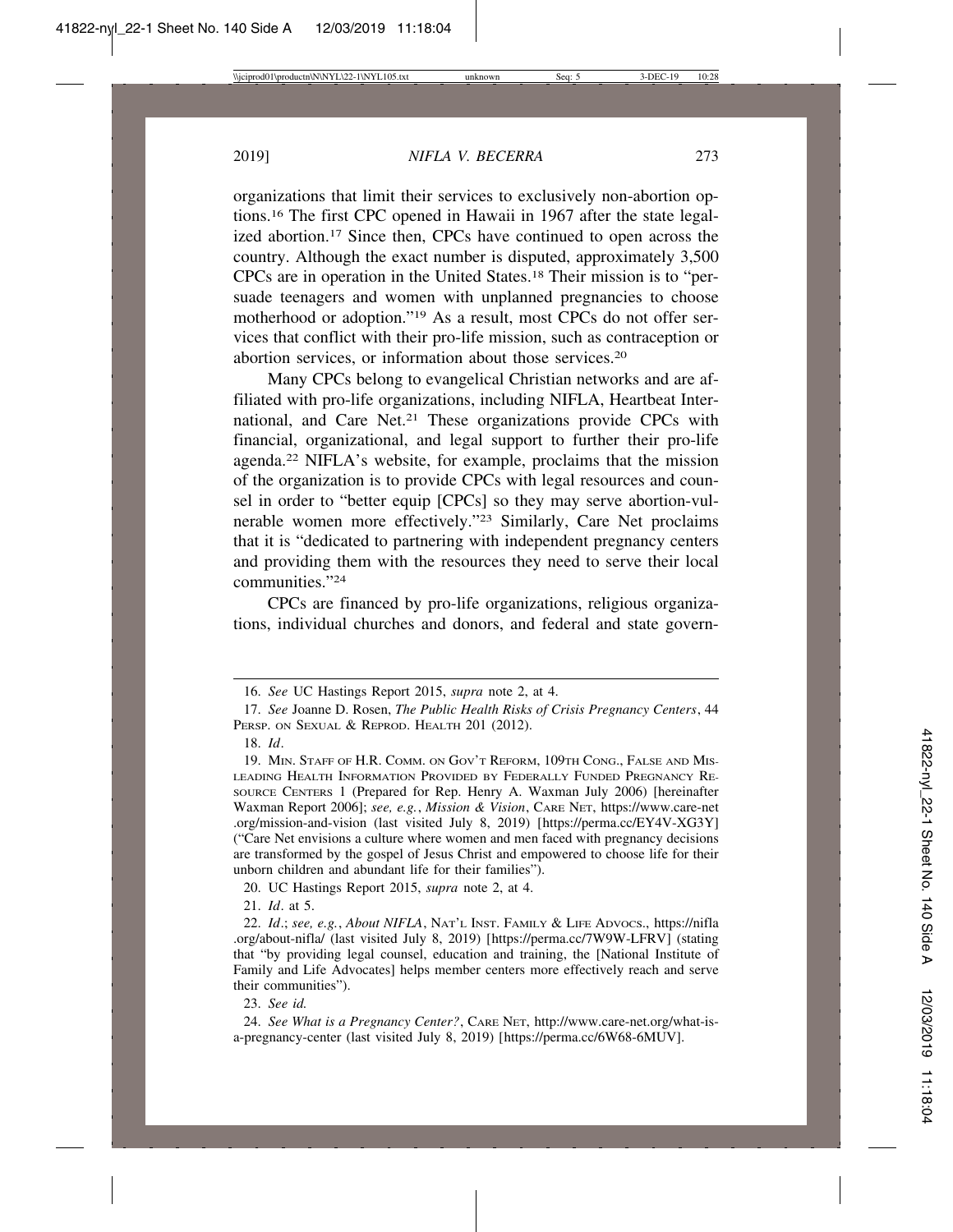ment programs.25 Notably, since 2001, CPCs have received over \$60 million in federal abstinence and marriage-promotion funding.26 In addition, CPCs receive direct allocations or tax credits in state budgets and proceeds from state sales of "choose life" license plates.27 Overall, twenty-seven states have enacted laws supporting CPCs as of 2016, with fourteen states funding CPCs directly and twenty-one states requiring that health care providers refer pregnant women to a CPC or offer information to them about CPCs.28

Despite the funding and support they receive from the government, the majority of CPCs operate free of government oversight.29 State governments regulate health care facilities and their staff through licensing laws.<sup>30</sup> Their goal is to assure that they provide an appropriate level of quality health care.31 However, the facilities that must be licensed in order to provide medical services vary from state to state.32

26. *See* NARAL PRO-CHOICE CAL. FOUND., UNMASKING FAKE CLINICS: THE TRUTH ABOUT CRISIS PREGNANCY CENTERS IN CALIFORNIA 5 (2010), https://www .sfcityattorney.org/wp-content/uploads/2015/08/Unmasking-Fake-Clinics-The-Truth-About-Crisis-Pregnancy-Centers-in-California-.pdf [https://perma.cc/LSJ2-PWGZ] ("It is estimated that \$60 million in federal abstinence and marriage-promotion funds have gone to CPCs") [hereinafter NARAL CALIFORNIA REPORT 2010]; *see also* Waxman Report 2006, *supra* note 19, at 3 ("Over \$30 million in federal funds went to more than 50 pregnancy resource centers between 2001 through 2005").

27. *See* NARAL CALIFORNIA REPORT 2010, *supra* note 26, at 6; NARAL MARY-LAND REPORT 2008, *supra* note 25, at 2.

28. According to NARAL Pro-Choice America, fourteen states fund CPCs directly (GA, IN, KS, LA, MI, MN, MO, NM, NC, ND, OH, PA, TX, WI); twenty-one states refer women to CPCs (AZ, AR, FL, GA, ID, KS, LA, MN, MS, NE, NC, ND, OH, OK, PA, SC, SD, TX, VA, WV, WI); and one state has a law that forces women to go to a CPC (SD). *See* NARAL PRO-CHOICE AM., WHO DECIDES? THE STATUS OF WOMEN'S REPRODUCTIVE RIGHTS IN THE UNITED STATES 17 (2017), http://www .prochoiceamerica.org/wp-content/uploads/2017/01/WhoDecides2017-DigitalEdition3 .pdf [https://perma.cc/L8NA-MDBY].

29. *See* NARAL CALIFORNIA REPORT 2010, *supra* note 26, at 5 (noting that "the vast majority of CPCs operate free of independent regulation. A CPC can legally open its doors for business . . . with no government oversight").

30. *See* SCOTT BECKER, HEALTH CARE LAW: A PRACTICAL GUIDE § 8.02 (2d ed. 2018) (noting that "facility licensure is a major and important aspect of the government's control over the quality of care").

31. *See id*. (explaining that "the primary purpose of licensing activities is to assure that facilities and providers provide an appropriate level of quality health care").

32. *Compare* N.Y. PUB. HEALTH LAW § 2801(1) (McKinney 2019) (broadly encompassing a wide variety of facilities that provide health care services) *with* CAL.

<sup>25.</sup> *See* MELISSA KLEDER & S. MALIA RICHMOND-CRUM, NARAL PRO-CHOICE MD. FUND, THE TRUTH REVEALED: MARYLAND CRISIS PREGNANCY CENTER INVESTI-GATIONS 2 (2008), https://docplayer.net/22661406-The-truth-revealed-maryland-crisis-pregnancy-center-investigations-prepared-by-melissa-kleder-ma-and-s-malia-

richmond-crum-mph.html [https://perma.cc/J8LA-B2SX] ("[Crisis Pregnancy Centers] are financed primarily by religious organizations, individual churches, and individual donors.") [hereinafter NARAL MARYLAND REPORT 2008].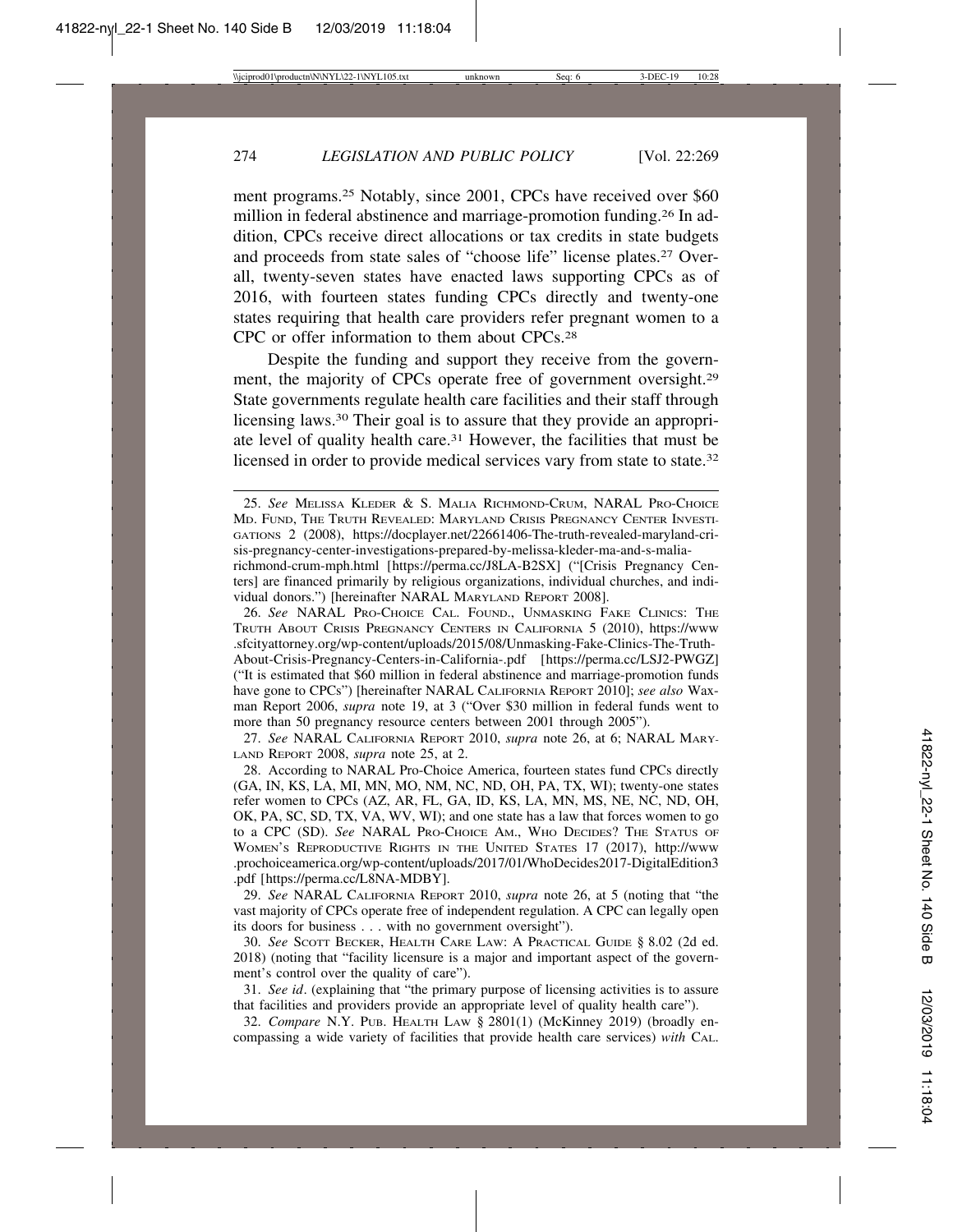Most CPCs operate as unlicensed facilities and are staffed by volunteers with no medical training.33 Because CPCs cannot provide medical services if they are not licensed by the state, they focus on providing pregnancy counseling, adoption information, and financial assistance.34 However, they do not supply patients with information on contraception or refer them to clinics that offer comprehensive reproductive health services.35

Recently, a growing number of CPCs have become licensed health care facilities in an effort to provide a wider range of services, add legitimacy to their services, and increase their clientele.<sup>36</sup> An estimated 800 CPCs have converted to licensed health care facilities, which allows them to provide clients with certain medical services, such as ultrasounds.<sup>37</sup> NIFLA, for example, actively encourages affiliated CPCs to become licensed facilities in order to provide ultrasounds, which the organization describes as "an invaluable tool in revealing the personhood of unborn children" that allows "mothers contemplating abortion [to] have the opportunity to see the wonderful handiwork of the Creator move, kick and dance in celebration of life."38

HEALTH & SAFETY CODE § 1200 (West 2019) (requiring primary care, specialty, and psychology clinics to be licensed, but excluding clinics that provide counseling that do not constitute the practice of medicine).

<sup>33.</sup> *See* NARAL CALIFORNIA REPORT 2010, *supra* note 26, at 5.

<sup>34.</sup> *See, e.g.*, Rosen, *supra* note 17, at 201 (listing services generally provided by CPCs); *see also* NARAL CALIFORNIA REPORT 2010, *supra* note 26, at 5 (explaining that "by having clients read their own pregnancy tests . . . the [unlicensed] CPC is technically not providing medical services").

<sup>35.</sup> *See* Rosen, *supra* note 17, at 201 (noting that "[CPCs] do not offer abortions or referrals to abortion providers, and contraceptive services, if available, are restricted to abstinence-only counseling for unmarried women and counseling about natural family planning methods for married women").

<sup>36.</sup> *See* NARAL CALIFORNIA REPORT 2010, *supra* note 26, at 5.

<sup>37.</sup> According to NARAL Pro-Choice America, approximately 800 CPCs have converted to medical centers, and nearly two-thirds of NIFLA-affiliated crisis pregnancy centers operate as medical clinics or are in the process of acquiring ultrasound equipment. *See* NARAL, The Truth About CPCs Report 2017, *supra* note 3, at 2.

<sup>38.</sup> *Medical Clinic Conversion*, NAT'L INST. OF FAMILY & LIFE ADVOCATES, https:/ /nifla.org/medical-clinic-conversion/ (last visited Aug. 27, 2018) [https://perma.cc/ 44W6-XHKY]; *see also The Life Choice Project (TLC)*, NAT'L INST. OF FAMILY & LIFE ADVOCATES, https://nifla.org/life-choice-project-tlc/ (last visited Aug. 27, 2018) [https://perma.cc/W7YS-B5GM] (describing the Life Choice Project).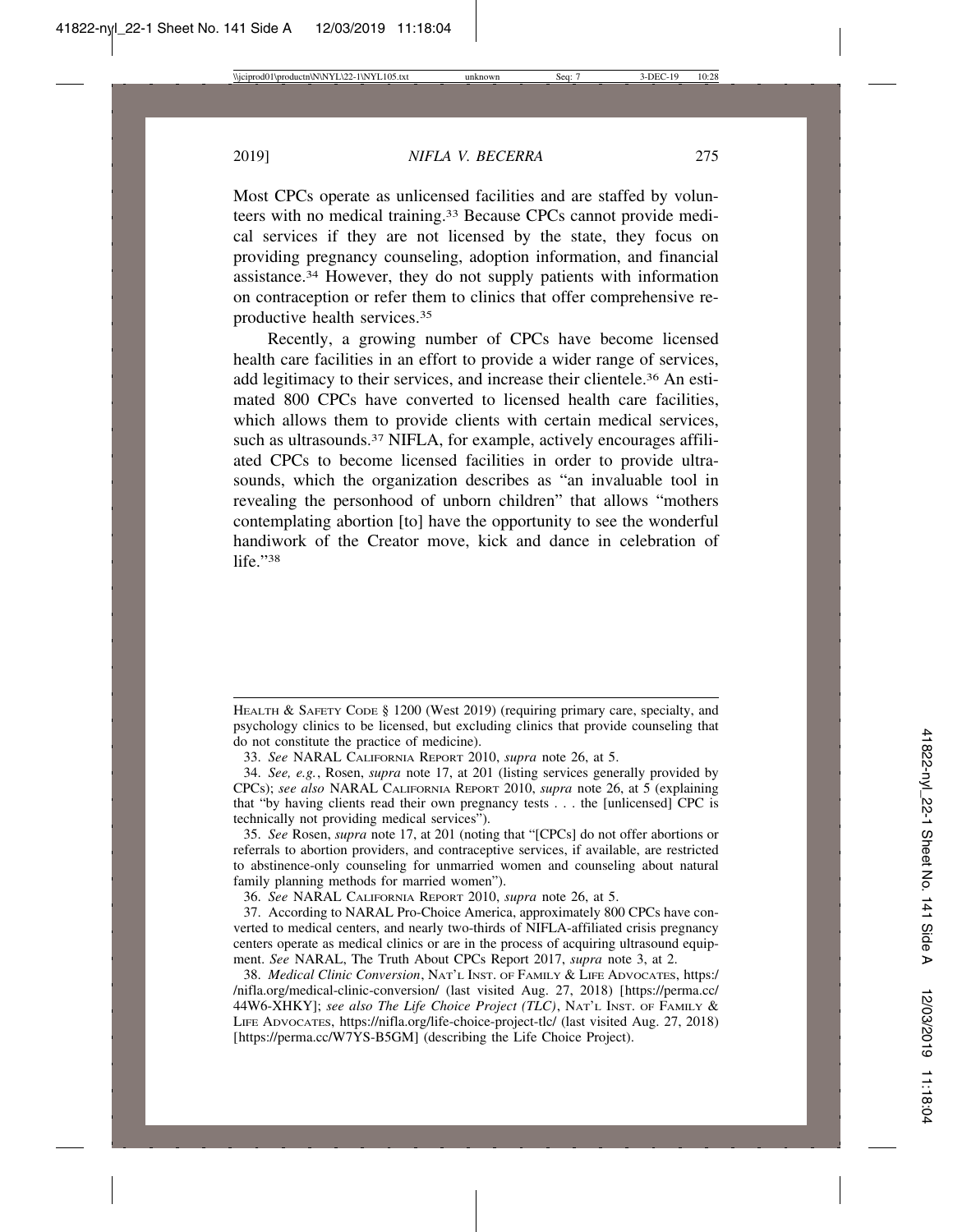## *B. The Deceptive Practices of CPCs*

CPCs engage in a number of deceptive practices to prevent women from having an abortion.<sup>39</sup> To attract patients into their facilities, many CPCs use ambiguous and misleading advertisements that provide no indication of the pro-life nature or limited extent of their services. Examples of their ambiguous advertising include billboards and brochures that state, "Pregnant? Need Help? You have options," but do not specify that CPCs only provide counseling on non-abortion options.40 Some of these advertisements are placed in online directories under the headings of "abortion," "pregnancy options," and "family planning" in order to appear as though CPCs offer comprehensive services.<sup>41</sup> CPCs also purchase "pay-per-click" advertisements on Internet search engines, which allows them to place their ads at the top of the search page of desired keywords.42 For example, Care Net and Heartbeat International have purchased more than 100 keywords, including "women's health clinics," "abortion," and "morning-after pill."43

In addition, CPCs present themselves as comprehensive health centers by choosing names and locations for their facilities that resemble those of comprehensive women's health care clinics and adopting the general appearance of licensed facilities. CPCs often adopt misleading names, such as "Pregnancy Options Clinic" or "Women's Resource Center," which imply that they are comprehensive health centers offering a wide range of reproductive services.44 They also engage in co-location strategies where they place their facilities in physical proximity to comprehensive health centers or clinics that pro-

42. *See* NARAL CALIFORNIA REPORT 2010, *supra* note 26, at 7.

43. *Id*.

<sup>39.</sup> NARAL Pro-Choice America and its state affiliates have conducted most investigations on the deceptive practices of CPCs. Their findings have been corroborated by more limited government investigations of CPCs. *See, e.g.*, Waxman Report 2006, *supra* note 19 (reporting on "false and misleading health information provided by [CPCs]").

<sup>40.</sup> *See* NARAL CALIFORNIA REPORT 2010, *supra* note 26, at 6.

<sup>41.</sup> Option Line, for example, is an online directory (www.optionline.org) and call center (800-395-HELP) jointly operated by Care Net and Heartbeat International aimed at connecting people with crisis pregnancy centers. *See, e.g.*, *Considering Abortion*, OPTIONLINE, http://optionline.org/options/abortion-overview/ (last visited July 27, 2019) [https://perma.cc/988A-NTVL] ("Option Line and our . . . participating pregnancy centers offers . . . *information about all pregnancy options.*") (emphasis added).

<sup>44.</sup> *Id.* at 6 ("CPCs adopt misleading names . . . which are similar to those used by comprehensive women's health clinics and imply that they discuss a full range of options").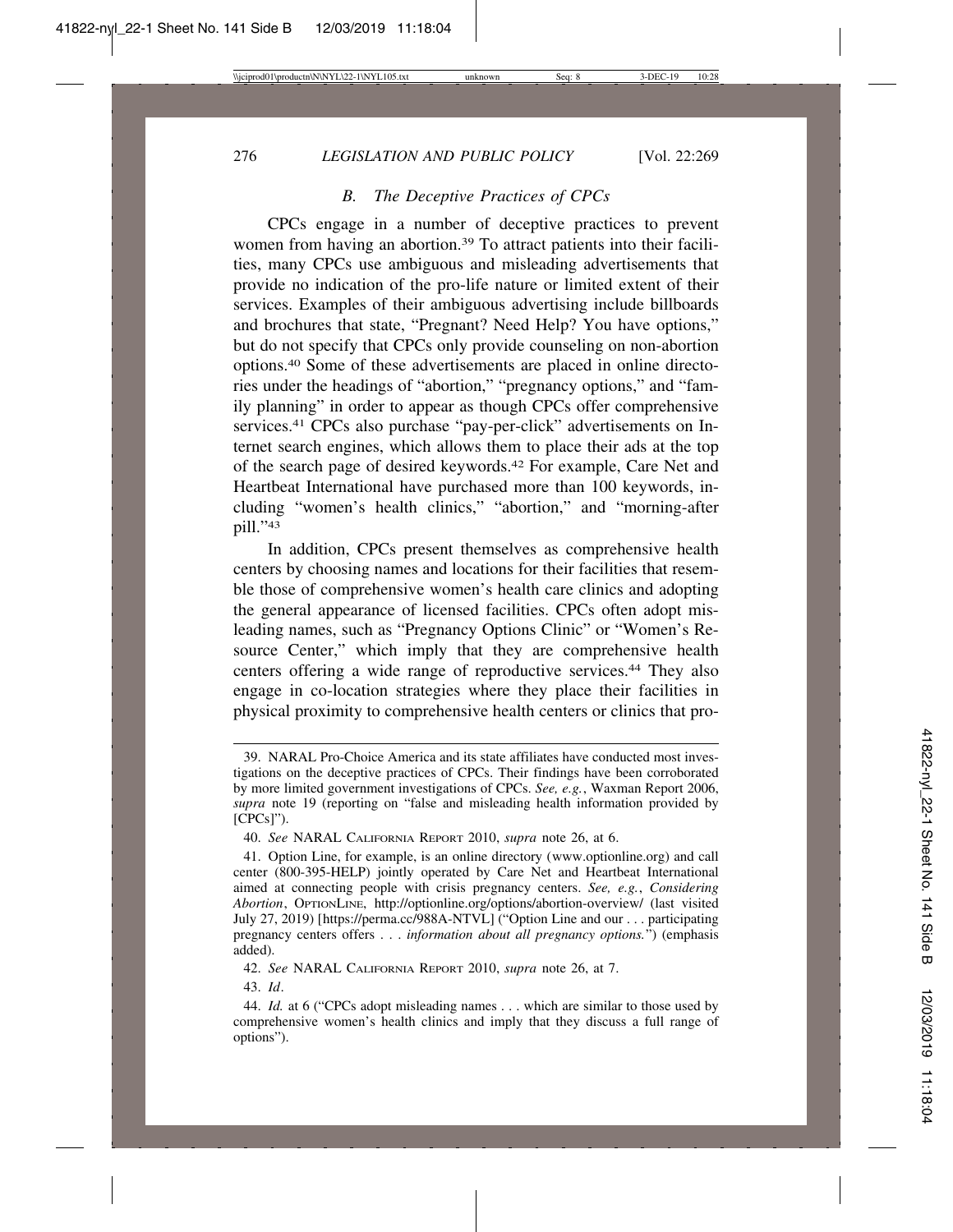vide abortion services.45 Finally, many CPCs are staffed by volunteers who wear white lab coats or medical scrubs, require clients to fill out paperwork, and replicate the look of a licensed facility.46 In effect, CPCs look and feel like comprehensive health centers.

Once women enter their facilities, CPCs often provide them with false and misleading information about the medical dangers of abortion. A 2006 Congressional report found that eighty-seven percent of the CPCs contacted during an investigation provided "grossly inaccurate or distorted" medical information, including inaccurate information that abortion increases the risk of breast cancer<sup>47</sup> and infertility.<sup>48</sup> Recent investigations in California,<sup>49</sup> Maryland,<sup>50</sup> Massachusetts,<sup>51</sup> Minnesota,<sup>52</sup> New York,<sup>53</sup> North Carolina,<sup>54</sup> and Virginia<sup>55</sup> have documented similar practices. They have noted that CPCs provide inaccu-

47. For example, according to the report, one CPC claimed that there is an "increased risk of breast cancer" that "can be as much as . . . 80%" *See* Waxman Report 2006, *supra* note 19, at 8. *But see Summary Report: Early Reproductive Events and Breast Cancer Workshop*, NAT'L CANCER INST., https://www.cancer.gov/types/breast/ abortion-miscarriage-risk#summary-report (last updated Jan. 12, 2010) [hereinafter *Summary Report*] [https://perma.cc/V7A9-P395] ("Induced abortion is not associated with an increase in breast cancer risk."); Sam Rowlands, *Review: Misinformation on Abortion*, 16 EUR. J. CONTRACEPTION & REPROD. HEALTH CARE 233 (2011).

48. For example, according to the report, one CPC claimed that abortion could lead to "many miscarriages or to permanent damage." *See* Waxman Report 2006, *supra* note 19, at 9. *But see* F. GARY CUNNINGHAM ET AL., WILLIAMS OBSTETRICS 247 (Dwight Rose et al. eds, 22nd ed. 2005) (finding that "[f]ertility does not appear to be diminished by an elective abortion."); Rowlands, *supra* note 47.

49. *See* NARAL CALIFORNIA REPORT 2010, *supra* note 26, at 9.

50. *See* NARAL MARYLAND REPORT 2008, *supra* note 25, at 3.

51. *See* NARAL PRO-CHOICE MASS. FOUND., "JUST BECAUSE YOU'RE PREGNANT": LIES, HALF-TRUTHS, AND MANIPULATION AT CRISIS PREGNANCY CENTERS IN MASSA-CHUSETTS 9 (2011), (on file with author) [hereinafter NARAL Massachusetts Report 2011].

52. *See* NARAL PRO-CHOICE MINN. FOUND., STATE-FUNDED DECEPTION: MINNE-SOTA'S CRISIS PREGNANCY CENTERS 17 (2012), (on file with author) [hereinafter NARAL Minnesota Report 2012].

53. *See* NARAL PRO-CHOICE N.Y. FOUND., "SHE SAID ABORTION COULD CAUSE BREAST CANCER": A REPORT ON THE LIES, MANIPULATIONS AND PRIVACY VIOLA-TIONS OF CRISIS PREGNANCY CENTERS IN NEW YORK CITY 9 (2010), (on file with author) [hereinafter NARAL New York Report 2010].

<sup>45.</sup> *Id*. (noting that "[o]f the CPCs examined by the NARAL Pro-Choice California Foundation, two centers were located within a hundred yards from a Planned Parenthood. When an investigator asked one CPC worker if the proximity to Planned Parenthood ever confused clients, the counselor replied: 'All the time.'").

<sup>46.</sup> *See* NARAL PRO-CHOICE AM., CRISIS PREGNANCY CENTERS LIE: THE INSIDI-OUS THREAT TO REPRODUCTIVE FREEDOM 15 (2015), http://www.ebony.com/wp-content/uploads/2015/05/cpc-report-2015.pdf [https://perma.cc/86ES-D3DY] ("Investigators reported that many CPCs are staffed by volunteers who wear white lab coats, require forms to be filled out, and have replicated the look and feel of a typical medical office.").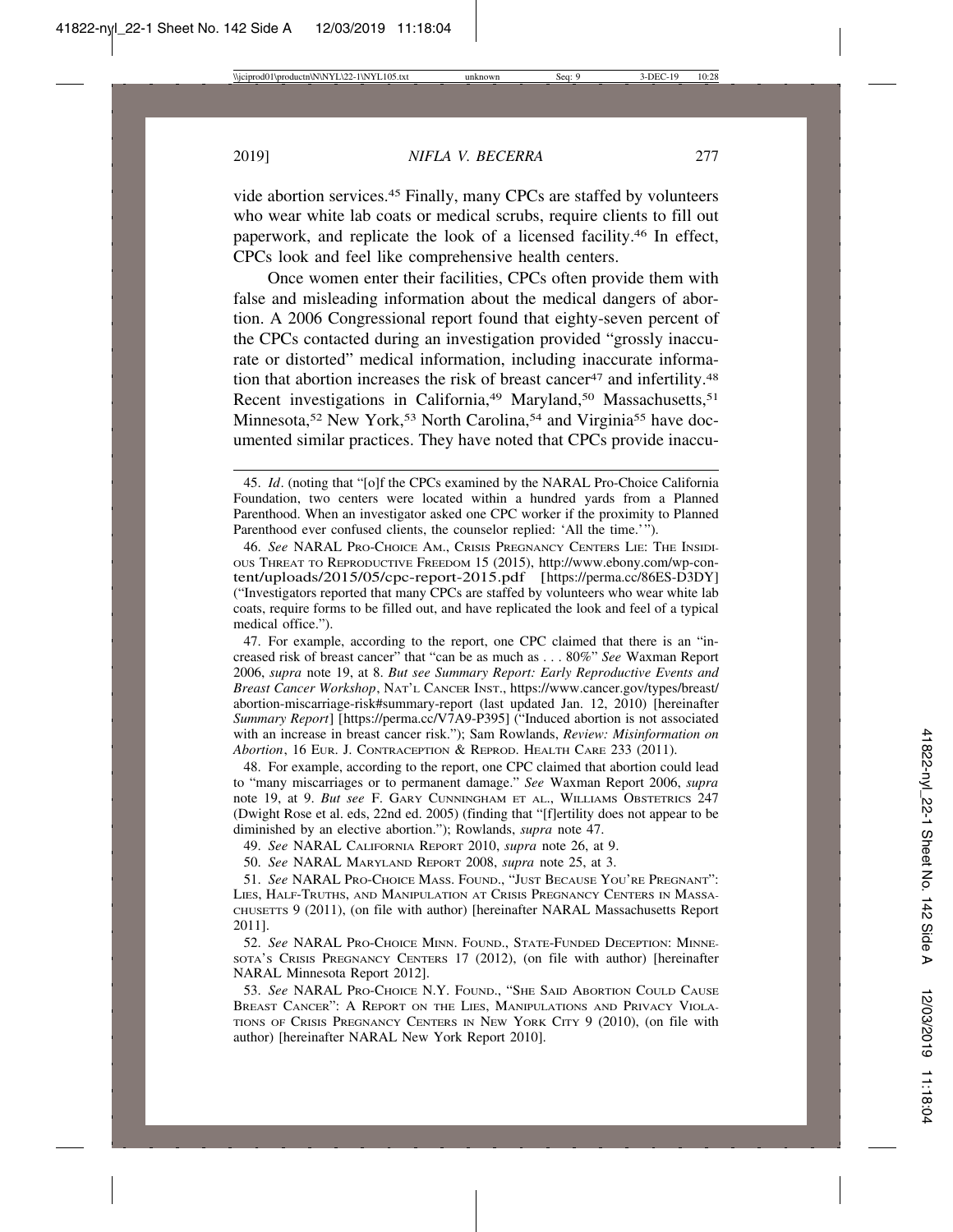rate medical information to women who visit their facilities, including claims that abortion can lead to breast cancer,<sup>56</sup> infertility,<sup>57</sup> and mental illness,58 and that condoms are ineffective at preventing both pregnancy and the transmission of sexually transmitted diseases.59 All of these contentions are contrary to medical consensus.60

55. *See* NARAL PRO-CHOICE VA. FOUND., CRISIS PREGNANCY CENTERS RE-VEALED, PART II: AN INVESTIGATIVE UPDATE ON VIRGINIA CRISIS PREGNANCY CEN-TERS 2 (2013), (on file with author) [hereinafter NARAL Virginia Report 2013].

56. *See, e.g.*, NARAL CALIFORNIA REPORT 2010, *supra* note 26, at 9 (finding 70 percent of CPCs provided inaccurate information about abortion and the risk of breast cancer); *see also* NARAL MARYLAND REPORT 2008, *supra* note 25, at 3 (72%); NARAL MASSACHUSETTS REPORT 2011, *supra* note 51, at 9 (20%); NARAL MINNE-SOTA REPORT 2012, *supra* note 52, at 17 (73%); NARAL NEW YORK REPORT 2010, *supra* note 53, at 9 (89%); NARAL NORTH CAROLINA REPORT 2011, *supra* note 54, at 20 (26%); NARAL VIRGINIA REPORT 2013, *supra* note 55, at 2 (32%).

57. *See, e.g.*, NARAL CALIFORNIA REPORT 2010, *supra* note 26, at 10 (finding that 70 percent of CPCs provided inaccurate information about abortion and future infertility); *see also* NARAL MARYLAND REPORT 2008, *supra* note 25, at 3 (91%); NARAL Massachusetts Report 2011, *supra* note 51, at 8 (33%); NARAL Minnesota Report 2012, *supra* note 52, at 19 (67%); NARAL New York Report 2010, *supra* note 53, at 9 (89%); NARAL North Carolina Report 2011, *supra* note 54, at 20 (67%); NARAL Virginia Report 2013, *supra* note 55, at 2 (44%).

58. *See, e.g.*, NARAL CALIFORNIA REPORT 2010, *supra* note 26, at 9 (finding that 85 percent of CPCs provided inaccurate information about abortion and mental illnesses); *see also* NARAL MARYLAND REPORT 2008, *supra* note 25, at 3 (100%); NARAL Massachusetts Report 2011, *supra* note 51, at 8 (55%); NARAL Minnesota Report 2012, *supra* note 52, at 3, 18 (87%); NARAL New York Report 2010, *supra* note 53, at 9 (89%); NARAL North Carolina Report 2011, *supra* note 54, at 20 (65%); NARAL Virginia Report 2013, *supra* note 55, at 2 (71%).

59. *See, e.g.*, NARAL CALIFORNIA REPORT 2010, *supra* note 26, at 10 (finding that 60 percent of CPCs provided inaccurate information about condoms and the risk of pregnancy and infections from STDs); *see also* NARAL MARYLAND REPORT 2008, *supra* note 25, at 4; NARAL Massachusetts Report 2011, *supra* note 51, at 10 (30%); NARAL Minnesota Report 2012, *supra* note 52, at 22 (67%); NARAL New York Report 2010, *supra* note 53, at 14 (44%); NARAL North Carolina Report 2011, *supra* note 54, at 22 (48%).

60. *See generally* Rowlands, *supra* note 47; *see also Summary Report*, *supra* note 47 ("Induced abortion is *not* associated with an increase in breast cancer risk.") (emphasis added); F. GARY CUNNINGHAM ET AL., WILLIAMS OBSTETRICS 877 (21st ed. 2001) ("Fertility is *not* altered by an elective abortion."); Susan A. Cohen, *Abortion and Mental Health: Myths and Realities*, GUTTMACHER INSTITUTE, https://www .guttmacher.org/gpr/2006/08/abortion-and-mental-health-myths-and-realities (noting that "post-abortion traumatic stress syndrome" is *not* recognized by the American Psychological Association) (2006); King K. Holmes et al., *Effectiveness of Condoms in Preventing Sexually Transmitted Infections*, 82 BULL. WORLD HEALTH ORG. 454, 454–61 (2004) ("Condom use is associated with statistically significant protection of men and women against several other types of STIs.").

<sup>54.</sup> *See* NARAL PRO-CHOICE N.C. FOUND., THE TRUTH REVEALED: NORTH CARO-LINA'S CRISIS PREGNANCY CENTERS 20 (2011), (on file with author) [hereinafter NARAL North Carolina Report 2011].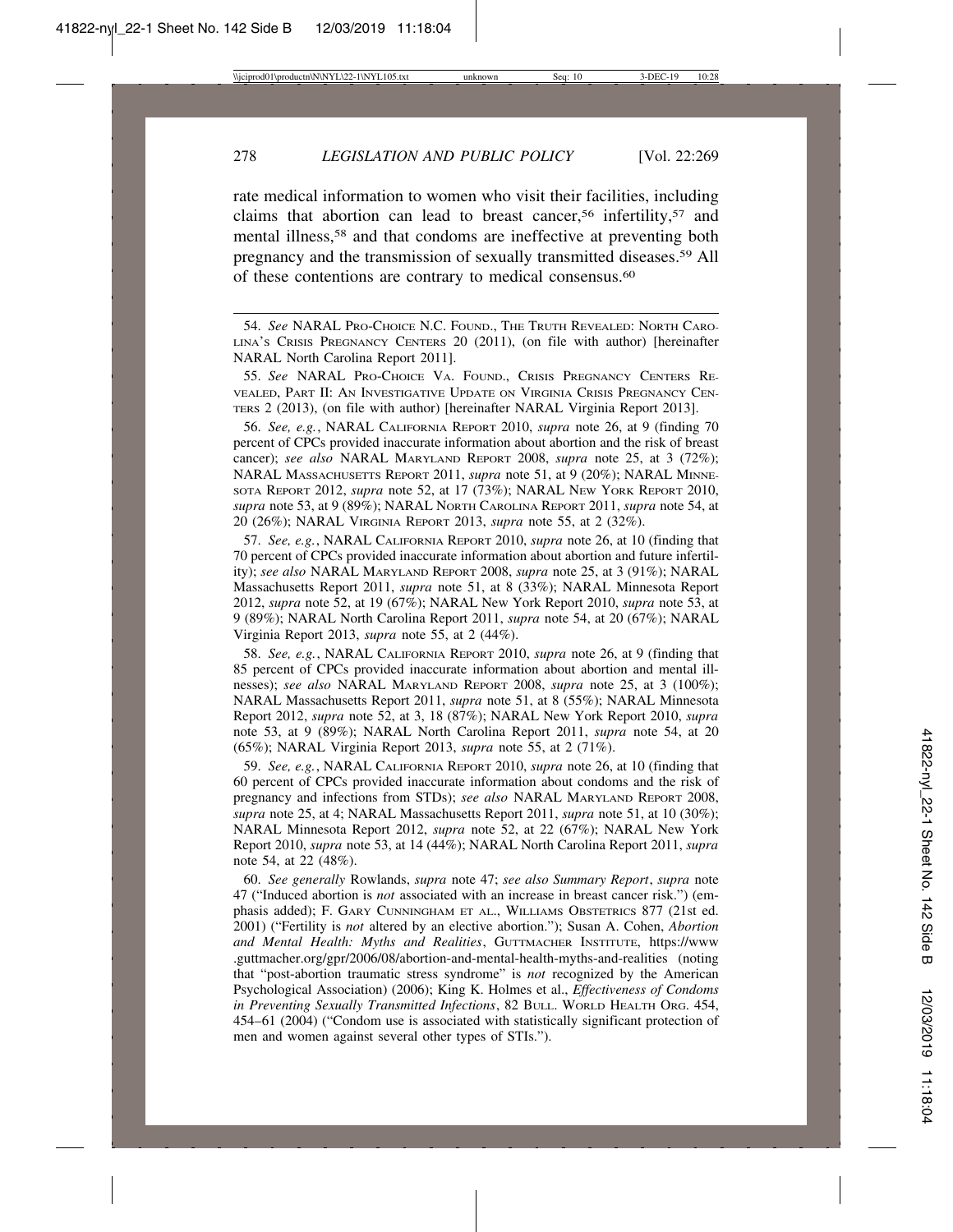# *C. CPCs' Deceptive Practices Pose a Public Health Threat*

A woman's decision to have an abortion when faced with an unplanned pregnancy is time sensitive. Although the health risks associated with abortions are low in comparison to childbirth, the health risks associated with obtaining an abortion,<sup>61</sup> as well as with remaining pregnant, $62$  increase with the length of the pregnancy. $63$  Accordingly, a woman's ability to make an informed decision regarding an unplanned pregnancy requires timely access to accurate information about the benefits and risks of all available health options. Because women who visit CPCs seeking an abortion tend to be farther along in their pregnancies, the practices that CPCs employ to delay obtaining an abortion increase the health risks for pregnant women.<sup>64</sup>

The impact of their deceptive practices is of particular concern because the women who are targeted by CPCs and who visit CPCs are disproportionately young women, women of color, and women from a lower socio-economic status.<sup>65</sup> CPCs perceive these groups as "abortion-minded and vulnerable clients" due to their high abortion rates and limited access to comprehensive health services.<sup>66</sup> These groups

62. Delay in obtaining an abortion increases the health risks associated with pregnancy. Women with unintended pregnancies are more likely than other pregnant women to delay or receive no prenatal care. Inadequate prenatal care is associated with negative health outcomes in fetuses, including premature birth, stillbirth, and infant death. *See* Kathryn Kost & Laura Lindberg, *Pregnancy Intentions, Maternal Behaviors, and Infant Health: Investigating Relationships with New Measures and Propensity Score Analysis*, 52 DEMOGRAPHY 88 (2015); *see also* Sarah Partridge et al., *Inadequate Prenatal Care Utilization and Risks of Infant Mortality and Poor Birth Outcome: A Retrospective Analysis of 28,729,765 U.S. Deliveries Over 8 Years*, 29 AM. J. PERINATOLOGY 788 (2012).

63. *See generally* Brief for Am. Acad. of Pediatrics et al. as Amici Curiae Supporting Respondents at 19-23, Nat'l Inst. of Family & Life Advocates v. Becerra (2018) (No. 16-1140) (providing an overview of associated risks).

64. *See, e.g.*, Rosen, *supra* note 17, at 202 (explaining that "the women who seek care at crisis pregnancy centers are likely to be farther along in their pregnancies than women who seek abortions elsewhere, and if they wish to terminate their pregnancy, they require immediate referral to a facility that provides abortions.").

65. *Id*. at 201; *see also* NARAL CALIFORNIA REPORT 2010, *supra* note 26, at 6.

66. NARAL, The Truth About CPCs Report 2017, *supra* note 3, at 8 (quoting a CPC activist as saying during an interview, "We're going straight to the 'hood . . . to reach more *abortion-minded* and *-vulnerable* clients.") (emphasis added).

<sup>61.</sup> The mortality rate for abortions increases disproportionately with time. *See* Linda Bartlett et al., *Risk Factors for Legal Induced Abortion-Related Mortality in the United States*, 103 OBSTETRICS & GYNECOLOGY 729, 731 (2004) ("[g]estational age at the time of abortion [to be] the strongest risk factor for abortion-related mortality"); *see also* Suzanne Zane et al., *Abortion-Related Mortality in the United States: 1998–2010*, 126 OBSTETRICS & GYNECOLOGY 258, 263 (2015) ("[T]he risk of death after an abortion at 8 weeks of gestation or less is 0.3 per 100,000 or 3 per million procedures. However, even at 18 weeks or later, the risk of mortality was low, 6.7 deaths per 100,000 procedures.").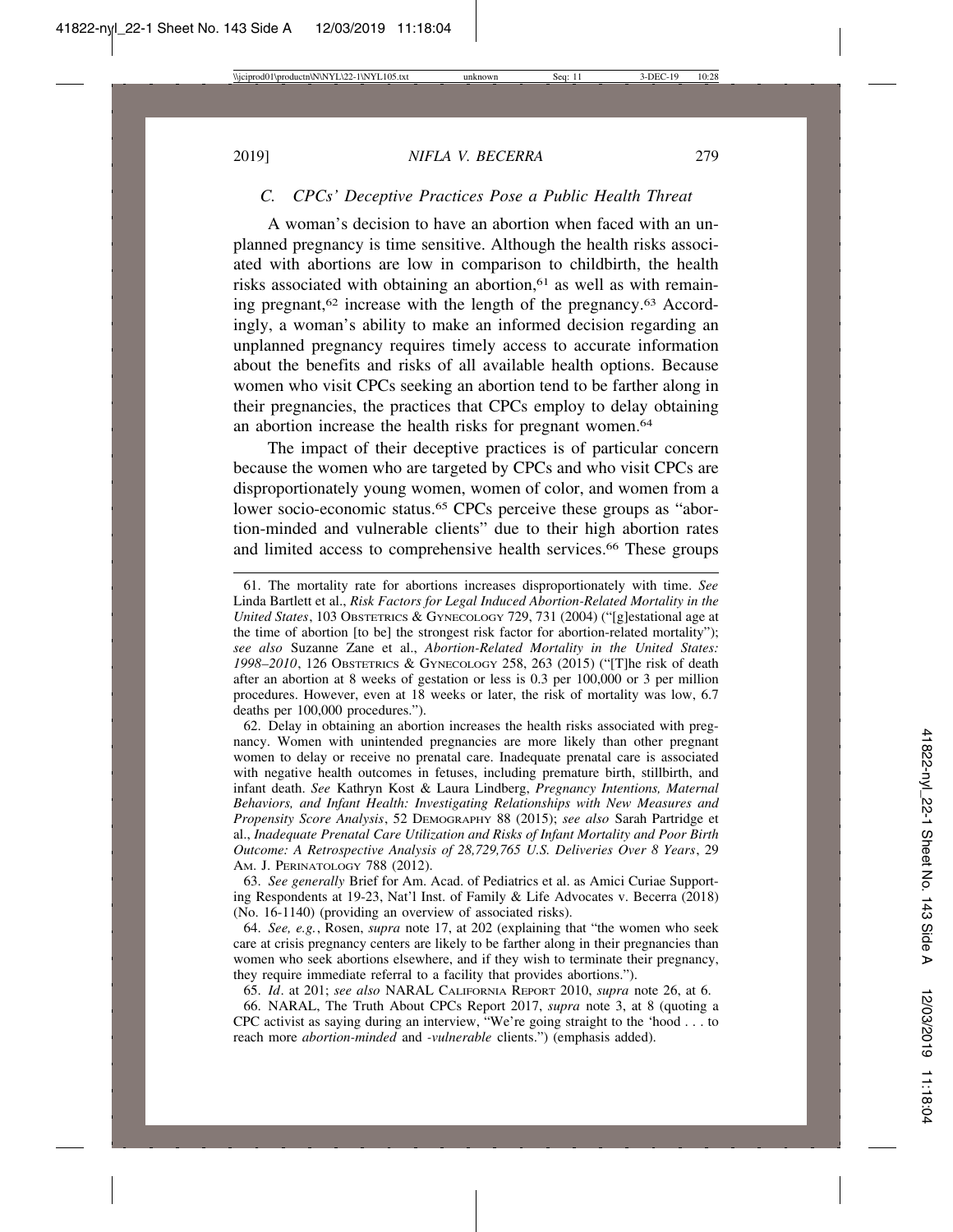also have the highest rate of unintended pregnancies in the country and are severely underserved by our health care system, making them particularly vulnerable to the misinformation spread by CPCs.<sup>67</sup> CPCs use a variety of methods to attract women from these demographics, including offering free health care services and baby supplies.<sup>68</sup> In addition, CPCs place facilities and form community partnerships in low-income areas that are less likely to offer comprehensive health services.<sup>69</sup> CPCs admit that their centers are most appealing to "young" women without anywhere else to turn."70

#### $II$ .

# INITIAL ATTEMPTS AT REGULATING CRISIS PREGNANCY CENTERS

Local governments have attempted to regulate CPCs through mandatory disclosure laws, which require CPCs to disclose information regarding the centers and the limited nature of their services, as well as information on how to access comprehensive reproductive health services.<sup>71</sup> These mandatory disclosures generally fall into three categories: "status disclosures,"72 requiring CPCs to disclose whether they are licensed medical facilities or have a licensed medical professional on staff; "services disclosures,"73 requiring CPCs to disclose whether they provide, or give referrals for, abortion or birth-control

70. *See* Meaghan Winter, Opinion, *The Stealth Attack on Abortion Access*, N.Y. TIMES (Nov. 12, 2015), http://www.nytimes.com/2015/11/12/opinion/the-stealth-attack-on-abortion-access.html?\_r=1.

71. *See* Molly Duane, *The Disclaimer Dichotomy: A First Amendment Analysis of Compelled Speech in Disclosure Ordinances Governing Crisis Pregnancy Centers and Laws Mandating Biased Physician Counseling*, 35 CARDOZO L. REV. 349, 360 (2013).

73. *See, e.g.*, BALT., MD., HEALTH CODE § 3-502(a)-(b) (2009); N.Y.C., N.Y. AD-MIN. CODE § 20-816 (2011); S.F., CAL., ADMIN. CODE §§ 93.1-93.5 (2011) (requiring

<sup>67.</sup> *See* Rosen, *supra* note 17, at 201; *see also* NARAL CALIFORNIA REPORT 2010, *supra* note 26, at 6 (noting that women of color, young women, women in rural areas and low-income women are "most underserved" by our healthcare system).

<sup>68.</sup> NARAL CALIFORNIA REPORT 2010, *supra* note 26, at 6.

<sup>69.</sup> In recent years, CPCs have launched campaigns specifically targeting women of color. Heartbeat International, for example, rolled a project to partner with African-American and Hispanic churches with the hope that "the Lord [will] raise up from the African-American churches and the Hispanic-American churches a passion to seize the moral high ground against the slaughter of the little ones." *See Urban Initiative*, HEARTBEAT INT'L, https://www.heartbeatinternational.org/about-us/item/13-urban-initiative (last visited Jan. 4, 2017) (quoting a sermon by John Piper).

<sup>72.</sup> *See, e.g.*, Montgomery County, Md., Council Res. No. 16-1252 (Feb. 2, 2010); N.Y.C., N.Y. ADMIN. CODE § 20-816 (2011); AUSTIN, TEX., CODE OF ORDINANCES § 10-10 (2012); S.F., CAL., ADMIN. CODE §§ 93.1-93.5 (2011) (requiring disclosure by the CPC if that CPC had previously violated an advertising regulation and the City Attorney requests an injunction requiring such disclosure).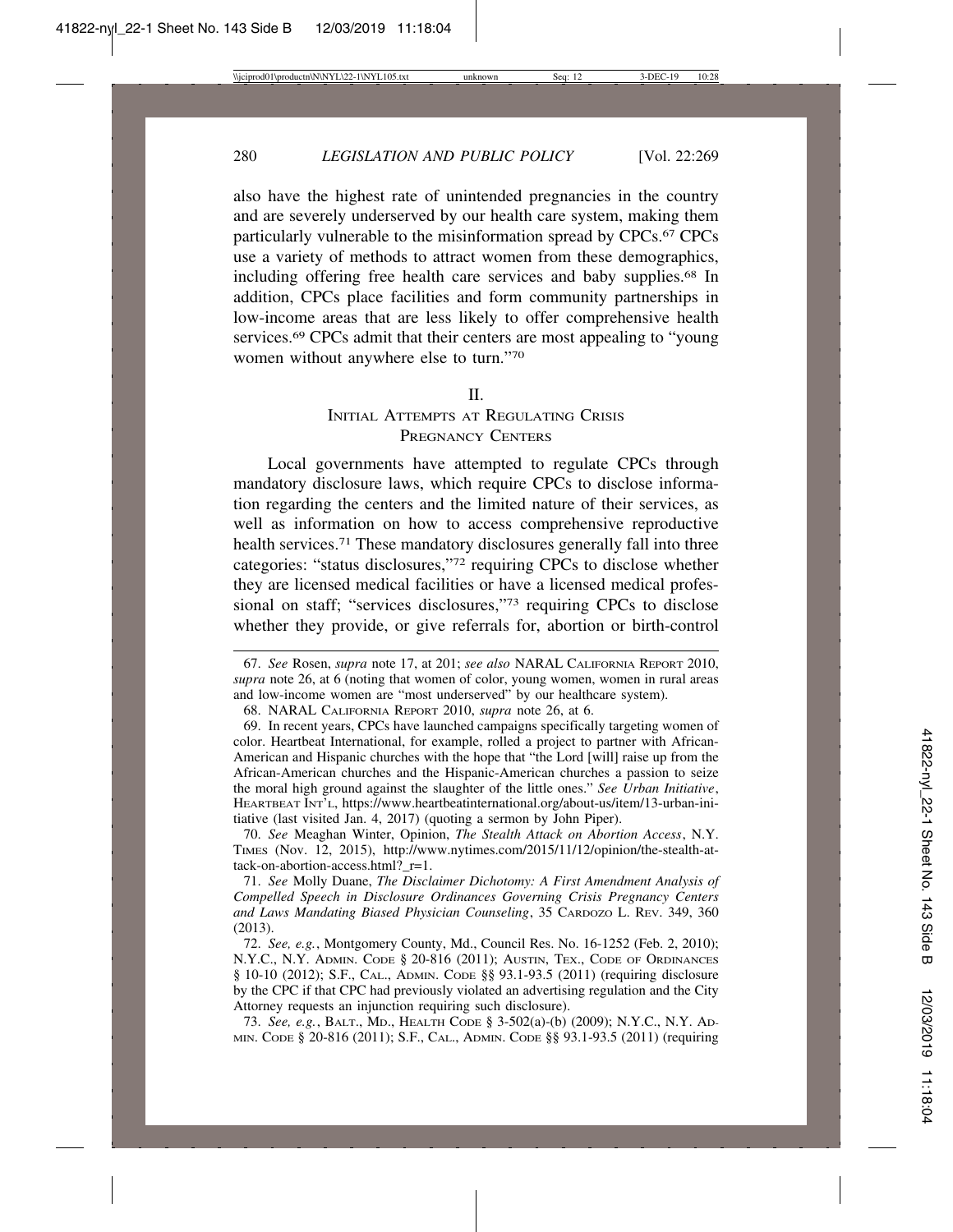services; and "government message disclosures,"74 requiring CPCs to provide information on access to comprehensive reproductive health services.

#### *A. Status Disclosures*

Local governments have found that women who visit CPCs may be unaware that many CPCs are not licensed medical facilities and that they are not receiving services from licensed medical professionals.75 Thus, they have required CPCs to disclose whether they are licensed medical facilities or have licensed medical providers on staff. Montgomery County, Maryland, and San Francisco both adopted ordinances requiring CPCs to post a notice in the center disclosing whether they have a licensed medical professional on staff.76 Moreover, New York City and Austin required CPCs to disclose not only if they have licensed professionals on staff at the center, but also if such professionals directly supervise the provision of the center's services.77 Austin also required CPCs to disclose if they are licensed by a state or federal entity.78

disclosure by the CPC if that CPC had previously violated an advertising regulation and the City Attorney requests an injunction requiring such disclosure).

<sup>74.</sup> *See, e.g.*, Montgomery County, Md., Council Res. No. 16-1252 (Feb. 2, 2010); N.Y.C., N.Y. ADMIN. CODE § 20-816 (2011).

<sup>75.</sup> Montgomery County, for example, adopted a mandatory disclosure law to regulate CPCs in part because of a growing concern that "[CPC] clients may be misled into believing that a center is providing medical services when it is not," potentially neglecting to take action that would protect their health or prevent adverse consequences to the client or the pregnancy. *See* Montgomery County, Md., Council Res. No. 16-1252 (Feb. 2, 2010).

<sup>76.</sup> *See* Montgomery County, Md., Council Res. No. 16-1252(b) (Feb. 2, 2010) ("A limited service pregnancy resource center must post at least 1 sign in the Center indicating that the Center does not have a licensed medical professional on staff."); *see also* S.F., CAL., ADMIN. CODE § 93.5(b)(2)(A) (2011) (requiring CPCs that violate an advertising regulation to disclose "whether there is a licensed medical doctor; registered nurse, or other licensed medical practitioner on staff at the center").

<sup>77.</sup> *See* N.Y.C., N.Y. ADMIN. CODE § 20-816b (2011) (requiring CPCs to disclose "if it does or does not have a licensed medical provider on staff who provides or directly supervises the provision of all of the services" at such center); *see also* AUS-TIN, TEX., CODE OF ORDINANCES § 10-10-2(A)(2) (2012) (requiring CPCs to disclose "whether all medical services are provided under direction and supervision of a licensed health care provider").

<sup>78.</sup> *See* AUSTIN, TEX., CODE OF ORDINANCES § 10-10-2(A)(3) (2012) (requiring CPCs to disclose "whether the center is licensed by a state or federal regulatory entity to provide those services").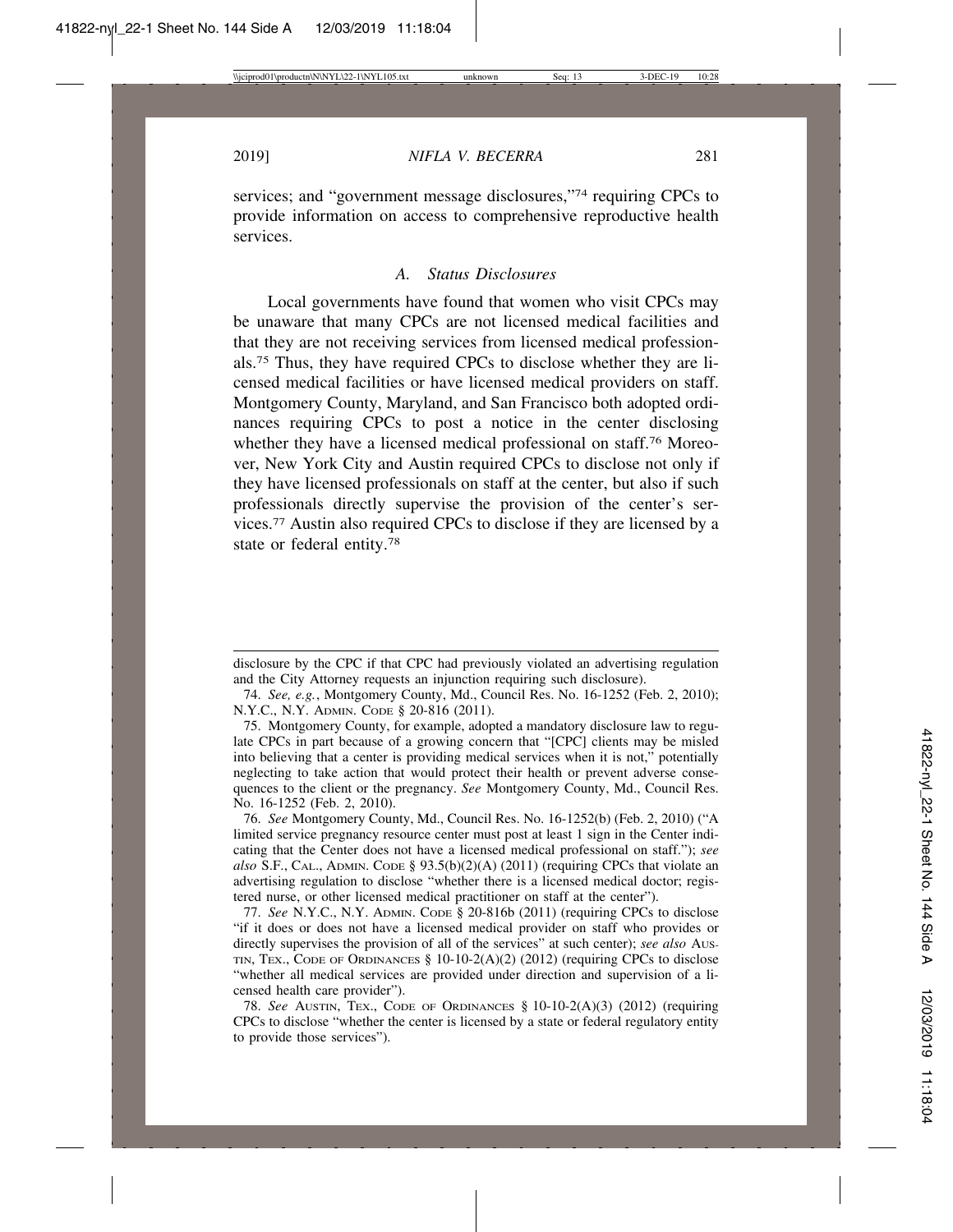#### *B. Services Disclosures*

Local governments have also found that women who visit CPCs may not be aware of the limited nature of the services provided. In particular, local governments have found that CPCs often engage in deceptive practices that mislead clients about both the services they provide on-site and the services for which they will provide patient referrals to third parties.79 Accordingly, they have required CPCs to disclose whether they provide or give referrals for abortion services, birth control, and other services. New York City, Baltimore, and San Francisco have all adopted ordinances to this effect, requiring CPCs to provide clients and potential clients with a disclaimer that the CPCs do not provide or make referrals for abortion or birth-control services.80

### *C. Government Message Disclosures*

Finally, local governments have emphasized their interest in ensuring that women have information about, as well as timely access to, comprehensive reproductive health services.81 To this end, some local governments have adopted government message disclosures requiring CPCs to provide clients with information on how to access comprehensive reproductive health services. Montgomery County, for example, required CPCs to post a sign in the center indicating that "the Montgomery County Health Officer encourages women who are or may be pregnant to consult with a licensed health care provider."82 Similarly, New York City required CPCs to disclose that "the New

<sup>79.</sup> For example, New York City found that CPCs "engage in deceptive practices, which include misleading consumers about the types of goods and services they provide on-site, as well as misleading consumers about the types of goods and services for which they will provide patient referrals." N.Y.C., N.Y. ADMIN. CODE § 20-815 (2011).

<sup>80.</sup> *See* N.Y.C., N.Y. ADMIN. CODE § 20-816c-d (2011) ("A pregnancy services center shall disclose if it does or does not provide referrals for abortion. A pregnancy services center shall disclose if it does or does not provide or provide referrals for emergency contraception."); *see also* BALT., MD., HEALTH CODE § 3-502(a) (2009) ("A limited-service pregnancy center must provide its clients and potential clients with a disclaimer substantially to the effect that the center does not provide or make referral for abortion or birth-control services."); *see also* S.F., CAL., ADMIN. CODE § 93.5(b)(2)(B) (2011) (requiring CPCs to disclose "whether abortion, emergency contraception, or referrals for abortion or emergency contraception are available at the center").

<sup>81.</sup> For example, New York City sought to ensure that "consumers in New York City have access to comprehensive information about and timely access to all types of reproductive health services." N.Y.C., N.Y. ADMIN. CODE § 20-815 (2011).

<sup>82.</sup> *See* Montgomery County, Md., Council Res. No. 16-1252(b) (Feb. 2, 2010) ("A limited service pregnancy resource center must post at least 1 sign in the Center indicating that . . . the Montgomery County Health Officer encourages women who are or may be pregnant to consult with a licensed health care provider.").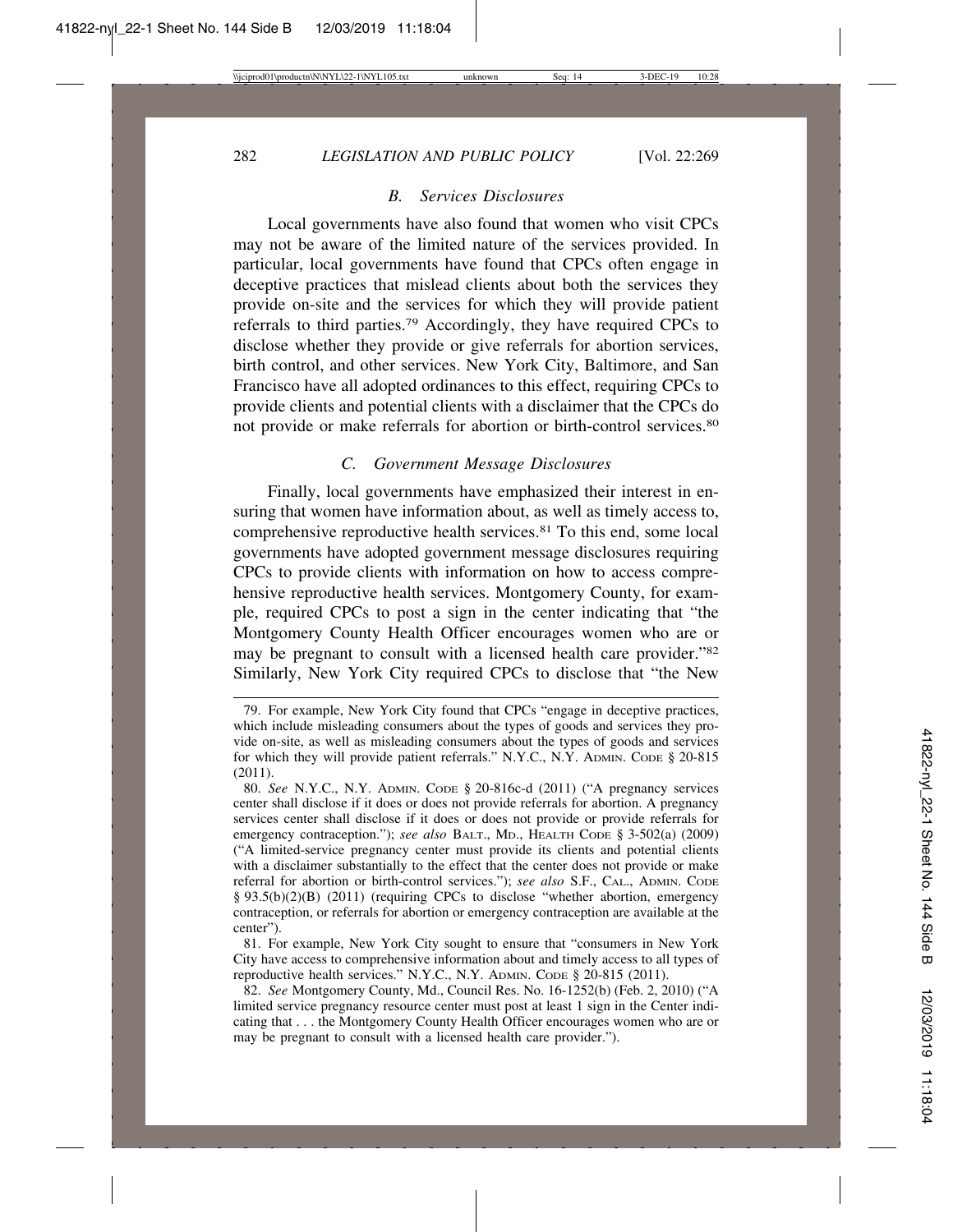York City Department of Health and Mental Hygiene encourages women who are or who may be pregnant to consult with a licensed medical provider."83

#### III.

# THE CONSTITUTIONALITY OF INITIAL MANDATORY DISCLOSURE LAWS

CPCs have begun to challenge mandatory disclosure laws, generally by alleging that they infringe upon their right to freedom of speech under the First Amendment.<sup>84</sup> Only San Francisco's ordinance and one provision of the New York City local law have survived such constitutional challenges.85 The courts have found that most of these mandatory disclosure laws are content-based regulations subject to strict scrutiny.86 While some courts recognized exemptions for commercial and professional speech, they generally found that mandatory disclosure laws do not regulate these categories of speech and are thus not entitled to a lower standard of review.87 As a result, the courts found that most of these laws were unconstitutional.<sup>88</sup> Even when the courts were able to identify a compelling state interest, they concluded that it was possible to identify a less restrictive alternative to regulate the deceptive practices of CPCs.89

Section A of this Part provides an overview of the right to freedom of speech as protected by the First Amendment. Sections B through D discuss the principles governing First Amendment protections for commercial speech, professional speech, and viewpointtargeted speech, and how each type of speech relates to mandatory disclosure laws. This Section concludes by discussing the constitutionality of the disclosure requirements in Section E.

89. *Id*.

<sup>83.</sup> *See* N.Y.C., N.Y. ADMIN. CODE § 20-816a (2011) ("A pregnancy services center shall disclose to a client that the New York City Department of Health and Mental Hygiene encourages women who are or who may be pregnant to consult with a licensed medical provider.").

<sup>84.</sup> *See Holtzman*, *supra* note 5, at 89–94 (providing an overview of challenges to mandatory disclosure laws).

<sup>85.</sup> *See* First Resort, Inc. v. Herrera, 860 F.3d 1263 (9th Cir. 2017); *see also* Evergreen Ass'n v. City of New York, 740 F.3d 233, 244 (2d Cir. 2014).

<sup>86.</sup> *See* Greater Balt. Ctr. for Pregnancy Concerns, Inc. v. Mayor of Balt., 683 F.3d 539, 553–54 (4th Cir. 2012); Centro Tepeyac v. Montgomery Cty., 683 F.3d 591, 594 (4th Cir. 2012); Evergreen Ass'n v. City of New York, 801 F. Supp. 2d 197, 207 (S.D.N.Y. 2011). *But see First Resort*, 860 F.3d at 1273–74.

<sup>87.</sup> *Id*.

<sup>88.</sup> *Id*.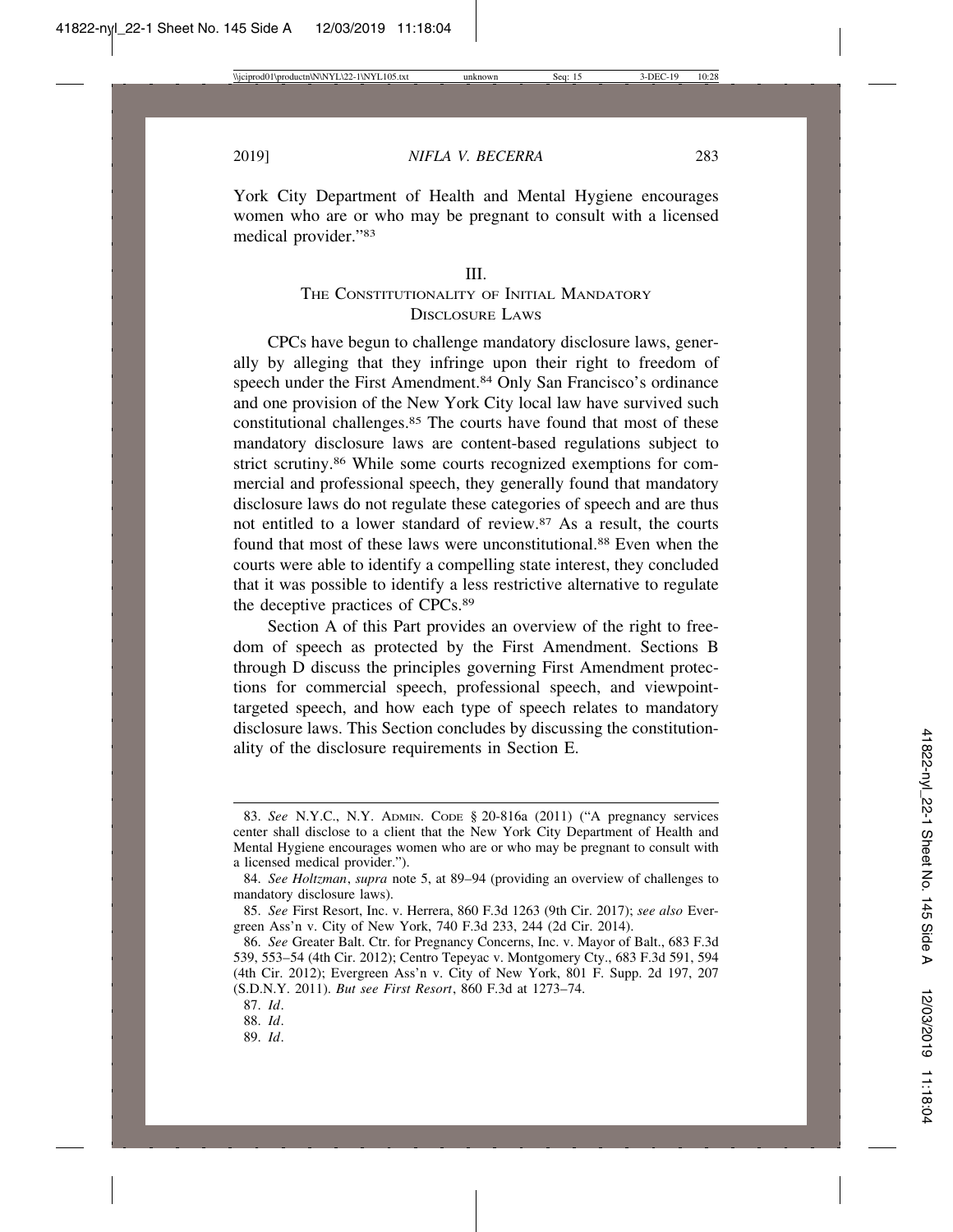#### *A. The First Amendment and the Right to Freedom of Speech*

The First Amendment, applicable to the states through the Fourteenth Amendment, protects the right to freedom of speech.90 The right to freedom of speech includes both the right to speak freely and the right to refrain from speaking at all.<sup>91</sup> Accordingly, the First Amendment prohibits a government, including a municipal government vested with state authority, from forbidding or compelling speech.<sup>92</sup> Laws that impinge upon speech receive different levels of judicial scrutiny depending on the type of regulation and the nature of the speech. Compelled speech is considered content-based speech that is subject to strict scrutiny.93 However, the courts have recognized exceptions for content-based speech that is commercial<sup>94</sup> or professional<sup>95</sup> in nature and does not discriminate based on the viewpoints of the speakers. Viewpoint discrimination is the most "egregious form of content discrimination,"96 and regulations that favor some viewpoints at the expense of others are traditionally subject to strict scrutiny.97

#### *B. Content-Based, Commercial Speech*

# *1. First Amendment Protection of Commercial Speech*

Commercial speech is generally accorded less First Amendment protection than non-commercial speech.98 Accordingly, in assessing the constitutionality of mandatory disclosure laws, the courts have examined whether the speech targeted by these laws constitutes commer-

<sup>90.</sup> U.S. CONST. amend. I ("Congress shall make no law . . . abridging the freedom of speech.").

<sup>91.</sup> *See* Wooley v. Maynard, 430 U.S. 705, 714 (1977) (noting that "[t]he right to speak and the right to refrain from speaking are complementary components of the broader concept of 'individual freedom of mind.'").

<sup>92.</sup> *See* W. Va. State Bd. of Educ. v. Barnette, 319 U.S. 624, 645 (1943).

<sup>93.</sup> *See* Reed v. Town of Gilbert, 135 S. Ct. 2218, 2227 (2015) (explaining that "[c]ontent-based laws . . . may be justified only if the government proves that they are narrowly tailored to serve compelling state interests.").

<sup>94.</sup> *See, e.g.*, Zauderer v. Office of Disciplinary Counsel of Supreme Court of Ohio, 471 U.S. 626, 651 (1985); *see also* Cent. Hudson Gas & Elec. Corp. v. Pub. Serv. Comm'n of N.Y., 447 U.S. 557, 562–63 (1980).

<sup>95.</sup> *See* Lowe v. S.E.C., 472 U.S. 181, 211 (1985); *see also* Pickup v. Brown, 740 F.3d 1208, 1225–29 (9th Cir. 2013).

<sup>96.</sup> *See* Rosenberger v. Rector & Visitors of Univ. of Va., 515 U.S. 819, 829 (1995).

<sup>97.</sup> *See* Perry Educ. Ass'n v. Perry Local Educators' Ass'n, 460 U.S. 37, 46 (1983).

<sup>98.</sup> *See* Milavetz, Gallop & Milavetz, P.A. v. United States, 559 U.S. 229, 250 (2010); *see also* United States v. United Foods, Inc., 533 U.S. 405, 409 (2001); *see also Zauderer*, 471 U.S. at 651; *see also* Ohralik v. Ohio State Bar Ass'n, 436 U.S. 447, 455–56 (1978).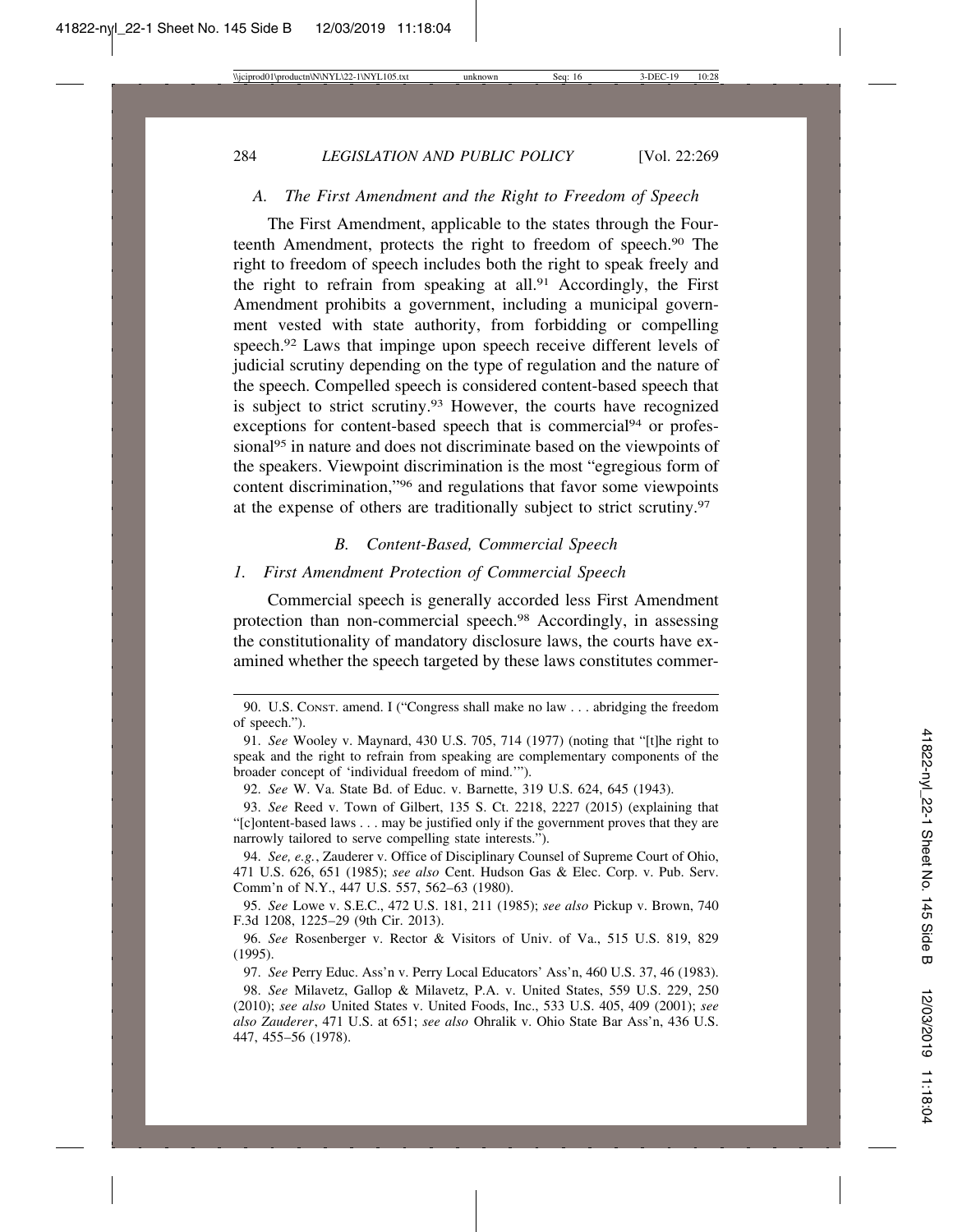cial speech.99 The Supreme Court has found that, because commercial speech is "linked inextricably with the commercial arrangement that it proposes, the state's interest in regulating the underlying transaction may give it a concomitant interest in the expression itself."100 As a result, regulations that compel speech that is commercial in nature tend to receive a more deferential judicial review than regulations that compel non-commercial speech.<sup>101</sup> The Court has found that speech is commercial when it "does no more than propose a commercial transaction."102 Specifically, speech may be considered commercial in nature when it admittedly involves advertising, the speech references a specific product, and the speaker has an economic motive for engaging in the speech.103 The Court has also defined commercial speech as "expression related solely to the economic interests of the speaker and its audience."104

Laws involving commercial speech are generally subject to intermediate scrutiny.105 They must advance a substantial government interest and be appropriately tailored to achieve such interest.106 However, the Court has used a rational basis standard in reviewing laws that require disclosures of "purely factual and uncontroversial information about the terms under which . . . services will be available."107 In *Zauderer v. Office of Disciplinary Counsel of Supreme Court of Ohio*, for example, the Supreme Court upheld a law requiring lawyers who advertised services on a contingency-fee basis to disclose that clients may still be liable for some costs since this was considered the disclosure of non-misleading information about a lawyer's services.108 Laws involving such types of disclosures are upheld "as long

102. *See* Bolger v. Youngs Drug Prods. Corp., 463 U.S. 60, 66 (1983).

103. *Id*. at 66–67.

107. *See Zauderer*, 471 U.S. at 651.

108. *Id*. at 650–53.

<sup>99.</sup> *See, e.g.*, Greater Balt. Ctr. for Pregnancy Concerns, Inc. v. Mayor of Balt., 683 F.3d 539 (4th Cir. 2012); *see also* Centro Tepeyac v. Montgomery Cty., 683 F.3d 591 (4th Cir. 2012); Evergreen Ass'n v. City of New York, 801 F. Supp. 2d 197 (S.D.N.Y. 2011); First Resort, Inc. v. Herrera, 860 F.3d 1263 (9th Cir. 2017).

<sup>100.</sup> *See* Edenfield v. Fane, 507 U.S. 761, 767 (1993).

<sup>101.</sup> *See* Bd. of Trs. v. Fox, 492 U.S. 469, 477 (1989) (noting that commercial speech is subject to regulation that might be otherwise impermissible because of "its subordinate position in the scale of First Amendment values").

<sup>104.</sup> *See* Cent. Hudson Gas & Elec. Corp. v. Pub. Serv. Comm'n, 447 U.S. 557, 561 (1980).

<sup>105.</sup> *Id*. at 563–66; Zauderer v. Office of Disciplinary Counsel of Supreme Court of Ohio, 471 U.S. 626, 651 (1985).

<sup>106.</sup> *See* Sorrell v. IMS Health Inc., 564 U.S. 552 (2011); *see also* Bd. of Trs. v. Fox, 492 U.S. 469, 480 (1989) (explaining that what is required is "a fit that is not necessarily perfect, but reasonable; that represents not necessarily the single best dispositive but one whose scope is in proportion to the interest served").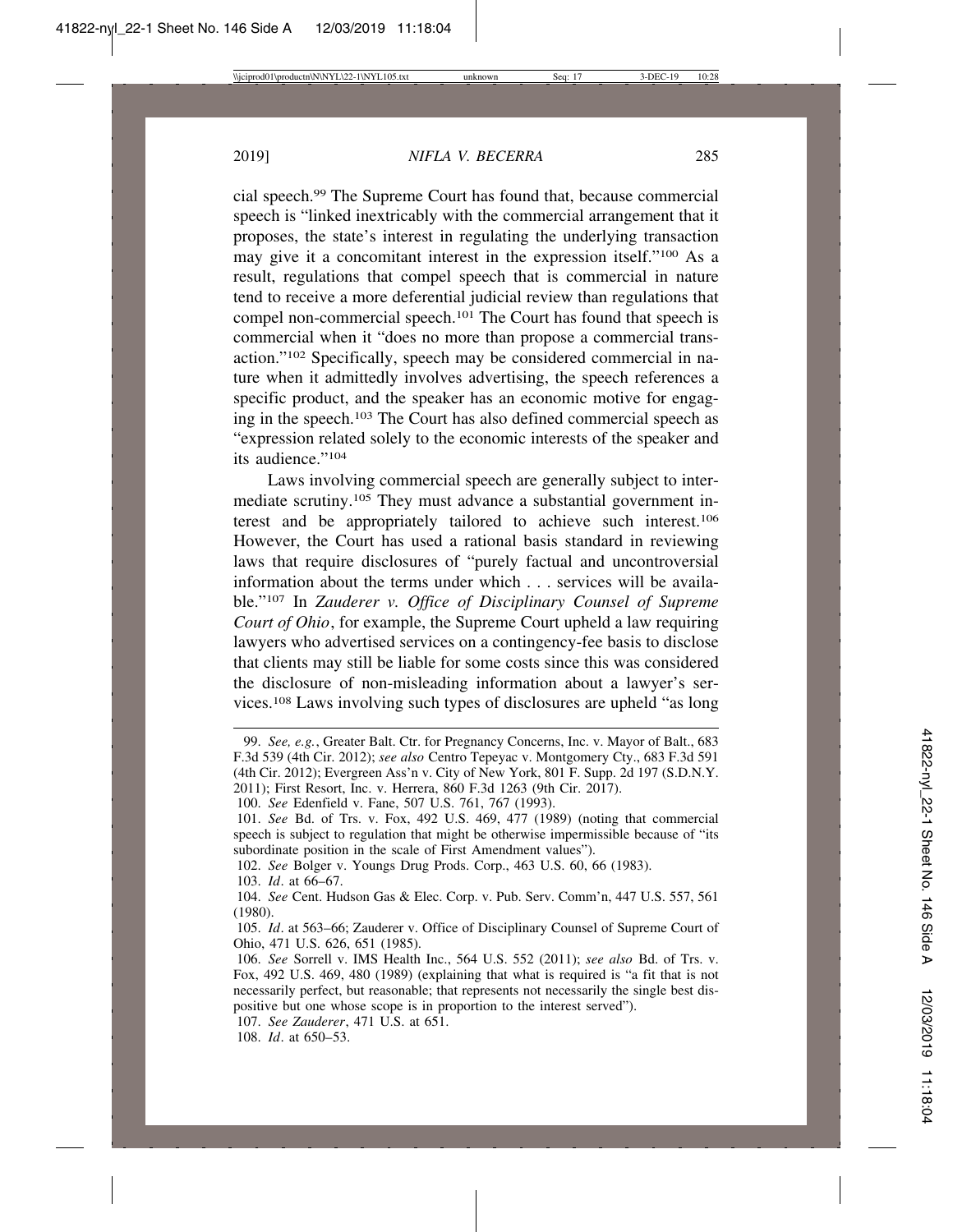as [the] disclosure requirements are reasonably related to the state's interest in preventing deception of consumers."109 Although the courts have applied this level of review to laws intended to prevent consumer fraud, other courts have taken the position that it controls all cases involving truthful commercial speech.<sup>110</sup>

#### *2. Initial Mandatory Disclosure Laws and Commercial Speech*

The courts that have assessed the constitutionality of mandatory disclosure laws regulating CPCs have disagreed over whether the speech regulated by these laws constitutes commercial speech.<sup>111</sup> Some courts found that the disclosure requirements did not involve commercial speech and were thus not entitled to a more deferential standard of review under the First Amendment. For instance, in *Greater Baltimore Center for Pregnancy Concerns v. Mayor of Baltimore*, the U.S. Court of Appeals for the Fourth Circuit (Fourth Circuit) found that Baltimore's ordinance did not regulate commercial speech.<sup>112</sup> The court reasoned that CPCs were not motivated by an economic interest or proposing a commercial transaction because the law targeted speech about the provision of free services.<sup>113</sup> That same year, the Fourth Circuit found that Montgomery County's regulation did not concern commercial speech.114 Although the U.S. Court of Appeals for the Second Circuit (Second Circuit) did not address whether New York City's local law regulated commercial speech in *Evergreen Ass'n v. City of New York*, the district court had also found that "the offer of free services . . . in furtherance of a religious belief does not propose a commercial transaction."115

In contrast, the Ninth Circuit found in *First Resort, Inc. v. Herrera* that San Francisco's ordinance regulated commercial speech and was thus subject to a lower level of scrutiny.<sup>116</sup> The Ninth Circuit

<sup>109.</sup> *Id*. at 651.

<sup>110.</sup> *See* Pharm. Care Mgmt. Ass'n v. Rowe, 429 F.3d 294, 310 n.8 (1st Cir. 2005); *see also* Nat'l Elec. Mfrs. Ass'n v. Sorrell, 272 F.3d 104, 115 (2d Cir. 2001) (finding that rational review applies to non-misleading disclosures).

<sup>111.</sup> *Compare* Greater Balt. Ctr. for Pregnancy Concerns, Inc. v. Mayor of Balt., 683 F.3d 539 (4th Cir. 2012) *with* First Resort, Inc. v. Herrera, 860 F.3d 1263 (9th Cir. 2017).

<sup>112.</sup> *See Greater Balt. Ctr.*, 683 F.3d at 553–54 (4th Cir. 2012).

<sup>113.</sup> *Id*. (explaining that "while this fact alone might not be dispositive, it becomes so in this case because there is no indication that the [CPC] is motivated by any economic interest or that it is proposing any commercial transaction.").

<sup>114.</sup> *See* Centro Tepeyac v. Montgomery Cty., 683 F.3d 591, 594 (4th Cir. 2012). 115. *See* Evergreen Ass'n v. City of New York, 801 F. Supp. 2d 197, 205 (S.D.N.Y. 2011).

<sup>116.</sup> *See First Resort, Inc.*, 860 F.3d at 1273–74.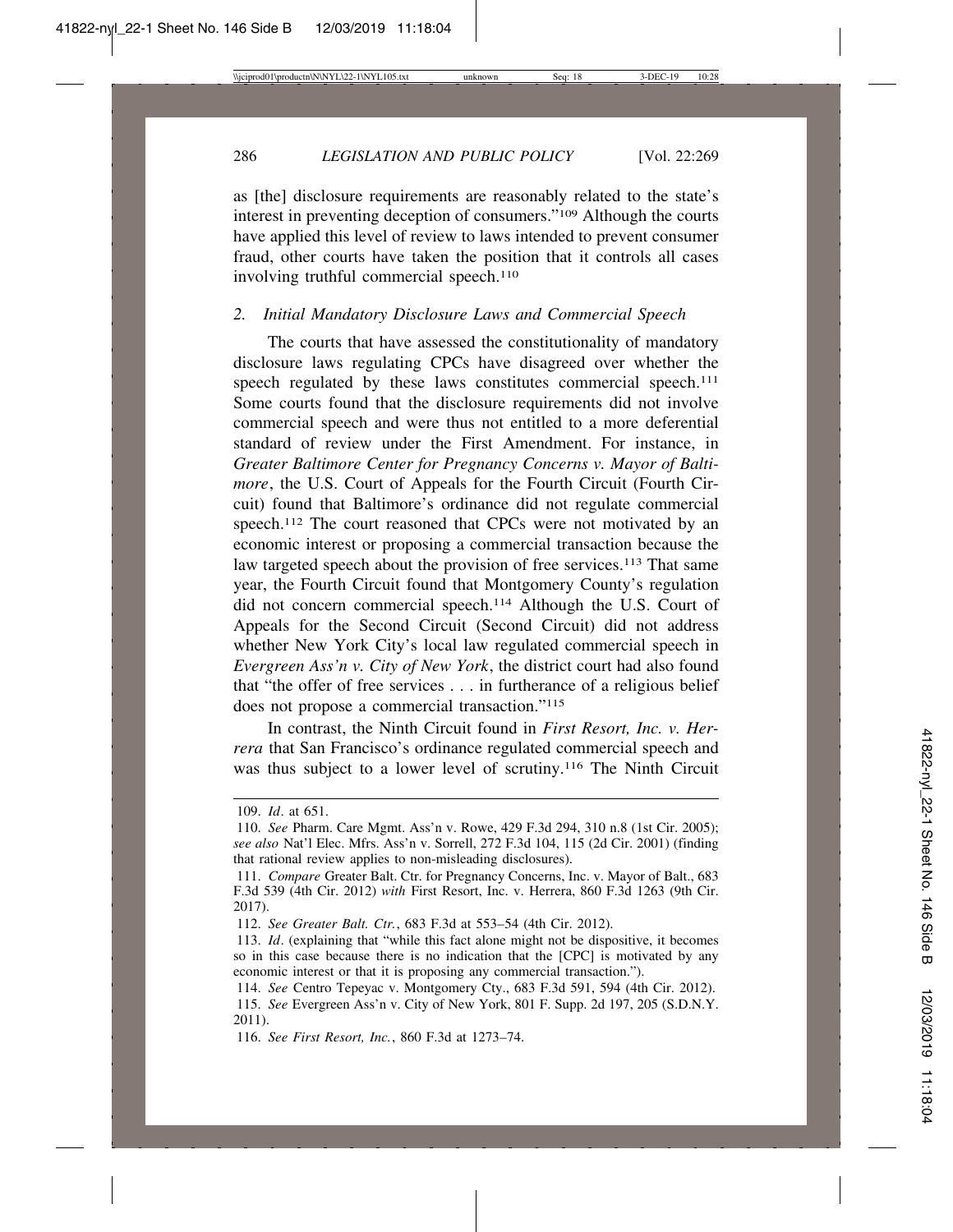found that San Francisco's ordinance targeted commercial speech because it "regulates advertising designed to attract a patient base in a competitive marketplace for commercially valuable services."117 Notably, unlike the mandatory disclosure laws of Baltimore, Montgomery County, and New York City, San Francisco's ordinance only required CPCs to make disclosures if they violated an advertising regulation prohibiting them from making or disseminating "before the public anywhere . . . any statement, concerning [pregnancy-related] services, professional or otherwise, . . . which is untrue or misleading."118 Like the Ninth Circuit, the district court had reasoned that the advertisements of CPCs were economically-motivated because the CPCs used them in order to compete with abortion providers.119

#### *C. Content-Based, Non-Commercial Speech by Professionals*

#### *1. First Amendment Protection of Professional Speech*

Like commercial speech, some courts have found that professional speech is also accorded less First Amendment protection.<sup>120</sup> Accordingly, the courts that have assessed the constitutionality of mandatory disclosure laws have also examined whether the speech targeted by these laws is professional speech.121 Although the Supreme Court has defined commercial speech for purposes of First Amendment protection, it has not defined professional speech.<sup>122</sup>

However, Justice Byron White posited a "personal nexus" standard in *Lowe v. Securities and Exchange Commission* for identifying professional speech that is entitled to less First Amendment protection.123 The Supreme Court has not endorsed Justice White's stan-

<sup>117.</sup> *Id*. at 1274.

<sup>118.</sup> S.F., CAL., ADMIN. CODE § 93.4(a) (2011).

<sup>119.</sup> *See* First Resort, Inc. v. Herrera, 80 F. Supp. 3d 1043, 1052 (N.D. Cal. 2015) (explaining that the CPC "considers its advertising as a means of competing with abortion providers" for the attention of "abortion-minded" women).

<sup>120.</sup> *See, e.g.*, Moore-King v. County of Chesterfield, 708 F.3d 560 (4th Cir. 2013); *see also* Locke v. Shore, 634 F.3d 1185 (11th Cir. 2011); Accountant's Soc'y of Va. v. Bowman, 860 F.2d 602 (4th Cir. 1988).

<sup>121.</sup> *See, e.g.*, Greater Balt. Ctr. for Pregnancy Concerns, Inc. v. Mayor of Balt., 683 F.3d 539 (4th Cir. 2012); *see also* Evergreen Ass'n v. City of New York, 801 F. Supp. 2d 197 (S.D.N.Y. 2011); Centro Tepeyac v. Montgomery Cty., 779 F. Supp. 2d 456 (D. Md. 2011).

<sup>122.</sup> *See* Wollschlaeger v. Governor of Fla., 848 F.3d 1293, 1325 (11th Cir. 2017) (Wilson, J., concurring) (noting that "the Supreme Court has not squarely addressed the appropriate level of protection for professional speech.").

<sup>123.</sup> *See* Lowe v. SEC, 472 U.S. 181, 232 (1985) (White, J., concurring) ("Where the *personal nexus* between professional and client does not exist, and a speaker does not purport to be exercising judgment on behalf of any particular individual with whose circumstances he is directly acquainted, government regulation ceases to func-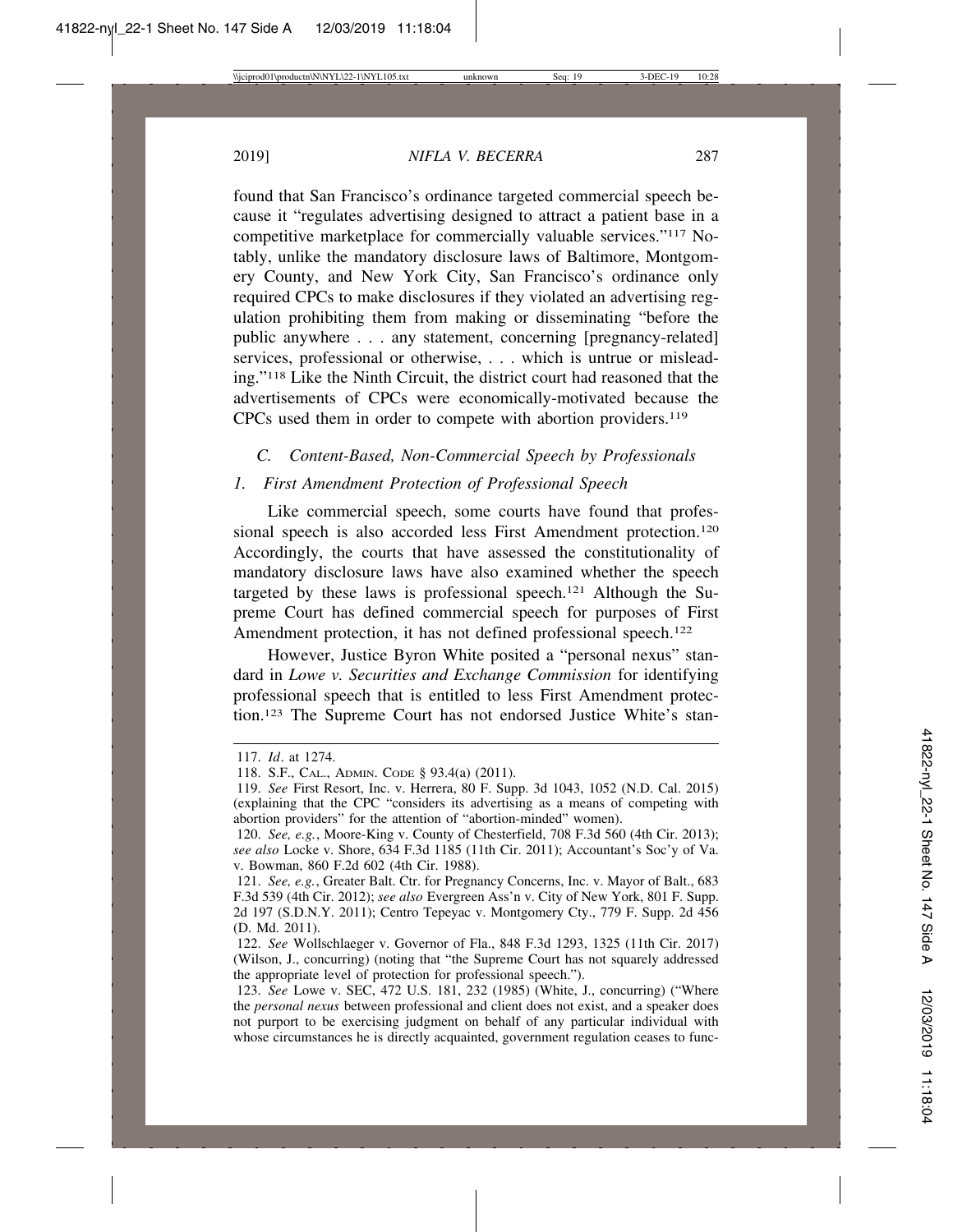dard,<sup>124</sup> though several circuits have applied it to uphold laws imposing requirements for the practice of certain professions.125 In *Accountant's Soc. of Virginia v. Bowman*, the Fourth Circuit upheld a law restricting client communications by non-licensed accountants.<sup>126</sup> The Fourth Circuit reasoned that the restrictions were not entitled to full First Amendment protection because the relationship between accountants and clients involves a "personal nexus."127 The Fourth Circuit and the U.S. Court of Appeals for the Eleventh Circuit (Eleventh Circuit) have also applied the "personal nexus" standard to uphold licensing requirements for professions.<sup>128</sup>

The Ninth Circuit proposed a framework for assessing the First Amendment protection of professional speech in *Pickup v. Brown*, which addressed a state law that banned mental health professionals from providing sexual orientation change efforts (SOCE) therapy.129 The Ninth Circuit explained that the level of First Amendment protection applicable to professional speech is best understood along a continuum.130 The court posited that a professional's right to engage in public dialogue has the greatest protection while a professional's right to engage in professional conduct is subject to rational basis review.131 Notably, the Ninth Circuit recognized a category of speech in the middle of the continuum, which it described as "speech within the confines of the professional relationship," where First Amendment protection is "somewhat diminished."132

*Pickup*, however, did not provide a doctrinal basis for distinguishing professional conduct from speech that occurs within the confines of the professional relationship. Moreover, *Pickup* did not

126. *See Bowman*, 860 F.2d at 603.

tion as legitimate regulation of professional practice with only incidental impact on speech; it becomes regulation of speaking or publishing as such, subject to the First Amendment's command that 'Congress shall make no law . . . abridging the freedom of speech.'").

<sup>124.</sup> *Id*.

<sup>125.</sup> *See, e.g.*, Moore-King v. County of Chesterfield, 708 F.3d 560 (4th Cir. 2013); *see also* Locke v. Shore, 634 F.3d 1185 (11th Cir. 2011); Accountant's Soc'y of Va. v. Bowman, 860 F.2d 602 (4th Cir. 1988).

<sup>127.</sup> *Id*. at 605 (noting "[c]learly the relationship between accountant and client gives rise to a personal nexus between professional and client" and finding that "[t]he statute in question restricts only accountants' communications with and on behalf of their clients, as a means of regulating the professional activities of non-CPAs.").

<sup>128.</sup> *See* Moore-King v. County of Chesterfield, 708 F.3d 560, 570 (4th Cir. 2013) (requirements for spiritual counseling); *see also Locke*, 634 F.3d at 1192 (requirements for interior designers).

<sup>129.</sup> *See* Pickup v. Brown, 740 F.3d 1208, 1227 (9th Cir. 2014).

<sup>130.</sup> *Id*.

<sup>131.</sup> *Id*.

<sup>132.</sup> *Id*. at 1228.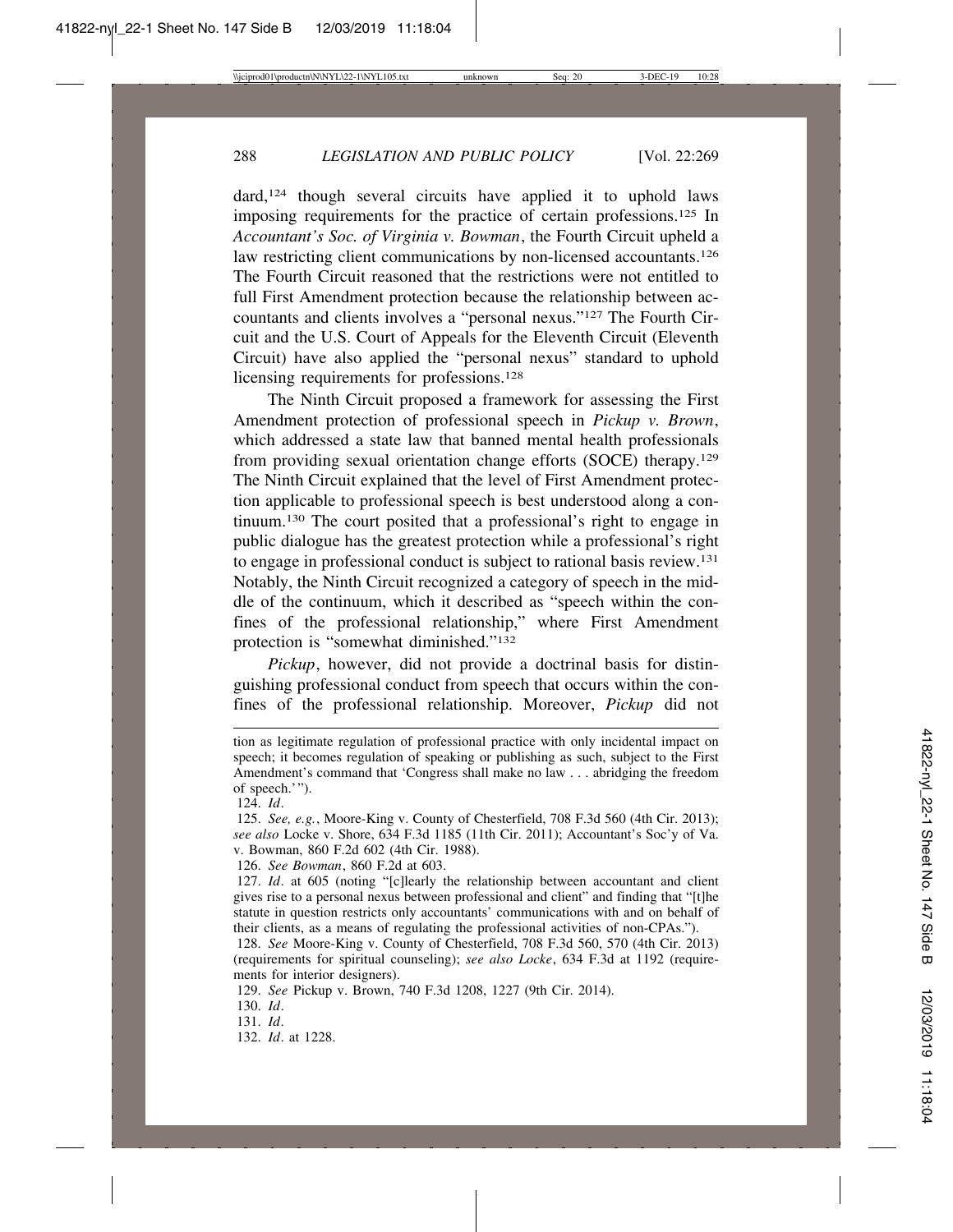discuss the level of scrutiny applicable to speech that occurs as part of such professional relationship. Instead, the Ninth Circuit ultimately found that the ban involving speech related to SOCE therapy implicated only professional conduct subject to rational basis review.133 Other circuits have agreed that professional speech is not fully protected by the First Amendment, but they have refused to label certain communications as "conduct" subject to rational basis review.134 For instance, in *King v. Governor of New Jersey*, the U.S. Court of Appeals for the Third Circuit (Third Circuit) found that speech related to SOCE therapy was professional speech subject to intermediate scrutiny.135 The Third Circuit warned that labeling certain communications as "conduct" would assure that they receive no First Amendment protection.136

#### *2. Initial Mandatory Disclosure Laws and Professional Speech*

In assessing the constitutionality of mandatory disclosure laws for CPCs, the courts generally found that the disclosure requirements did not concern professional speech and were thus not entitled to a more deferential standard of review under the First Amendment. The courts reasoned that the CPCs were not giving individualized advice that engenders a relationship of trust with clients. For instance, the Fourth Circuit in *Greater Baltimore Center for Pregnancy Concerns* distinguished Baltimore's ordinance from the mandatory disclosures that had been upheld in *Planned Parenthood of Southeastern Pennsylvania v. Casey*, which considered a state law requiring physicians to provide certain information to women seeking an abortion.<sup>137</sup> In *Casey*, the Supreme Court reasoned that "the physician's First Amendment rights not to speak are implicated . . . only as part of the practice of medicine, subject to reasonable licensing and regulation by

<sup>133.</sup> *See id*. at 1231 (finding "[b]ecause Senate Bill 1172 regulates only treatment, while leaving mental health providers free to discuss and recommend, or recommend against, sexual orientation change efforts (SOCE), any effect it may have on free speech interests is merely incidental . . . SB 1172 is subject to only rational basis review.").

<sup>134.</sup> *See* Wollschlaeger v. Governor of Fla., 848 F.3d 1293, 1309 (11th Cir. 2017) ("characterizing speech as conduct is a dubious constitutional enterprise"); *see also* King v. Governor of N.J., 767 F.3d 216, 229 (3d Cir. 2014), *abrogated by* Nat'l Inst. of Family & Life Advocates v. Becerra, 138 S. Ct. 2361 (2018) (warning that labeling communications as conduct assures that they receive no First Amendment protection).

<sup>135.</sup> *See King*, 767 F.3d at 232.

<sup>136.</sup> *Id*. at 229.

<sup>137.</sup> *See* Greater Balt. Ctr. for Pregnancy Concerns, Inc. v. Mayor of Balt., 683 F.3d 539, 553–54 (4th Cir. 2012); *see also* Planned Parenthood of Southeastern Pennsylvania v. Casey, 505 U.S. 833, 844 (1992).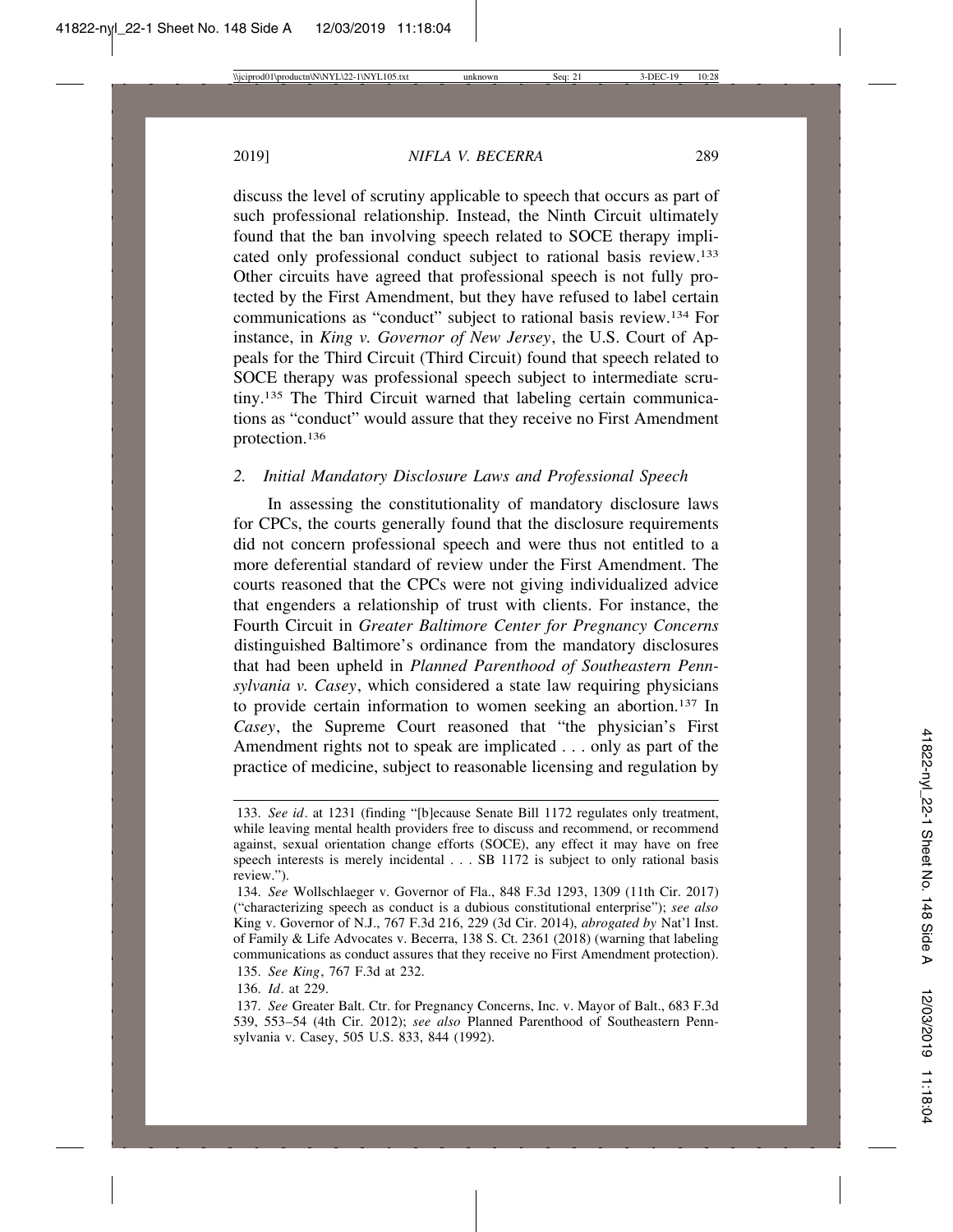the State."138 In contrast, in *Greater Baltimore Center for Pregnancy Concerns*, the Fourth Circuit opined that the regulation of professional speech in *Casey* was incidental to the broader governmental regulation of the medical profession.139 In contrast, the Fourth Circuit noted that the CPCs subject to Baltimore's ordinance "do not practice medicine, are not staffed by licensed professionals, and need not satisfy the informed consent requirement."140

The Second Circuit did not address whether New York City's local law regulated professional speech subject to a lower level of scrutiny in *Evergreen*.<sup>141</sup> However, the district court found that the law did not involve professional speech because there was no professional relationship between CPC staff and clients.142 The court noted that, while CPC staff met with clients, "there is no indication that they employ any expertise or professional judgment in service of their clients' individual circumstances."143 Similarly, the district court in *Centro Tepeyac v. Montgomery County* found that Montgomery County's ordinance did not regulate professional speech.144 Although the court found that CPCs offered clients information, it explained that "not every offering of advice or information creates a relationship of trust."145 Accordingly, the court found that "this mere provision of information would not seem to be enough to create the type of quasifiduciary relationship contemplated by the *Lowe* and *Thomas* concurrences."146

<sup>138.</sup> *Casey*, 505 U.S. at 884.

<sup>139.</sup> *Greater Balt. Ctr.*, 683 F.3d at 554 (highlighting that "[i]n *Casey*, the mandatory disclosures focused on the speech of licensed medical professionals, and the regulations were upheld because, even though they implicated a physician's right not to speak, they did so 'only as part of the practice of medicine, subject to reasonable licensing and regulation by the State.'").

<sup>140.</sup> *Id*.

<sup>141.</sup> *See* Evergreen Ass'n v. City of New York, 740 F.3d 233, 245 (2d Cir. 2014) ("We find . . . that we need not decide the issue, because our conclusions are the same under either [intermediate scrutiny] or [strict scrutiny].").

<sup>142.</sup> *See* Evergreen Ass'n v. City of New York, 801 F. Supp. 2d 197, 207 (S.D.N.Y. 2011).

<sup>143.</sup> *Id*.

<sup>144.</sup> *See* Centro Tepeyac v. Montgomery Cty., 779 F. Supp. 2d 456, 467 (D. Md. 2011).

<sup>145.</sup> *Id*.

<sup>146.</sup> *Id*.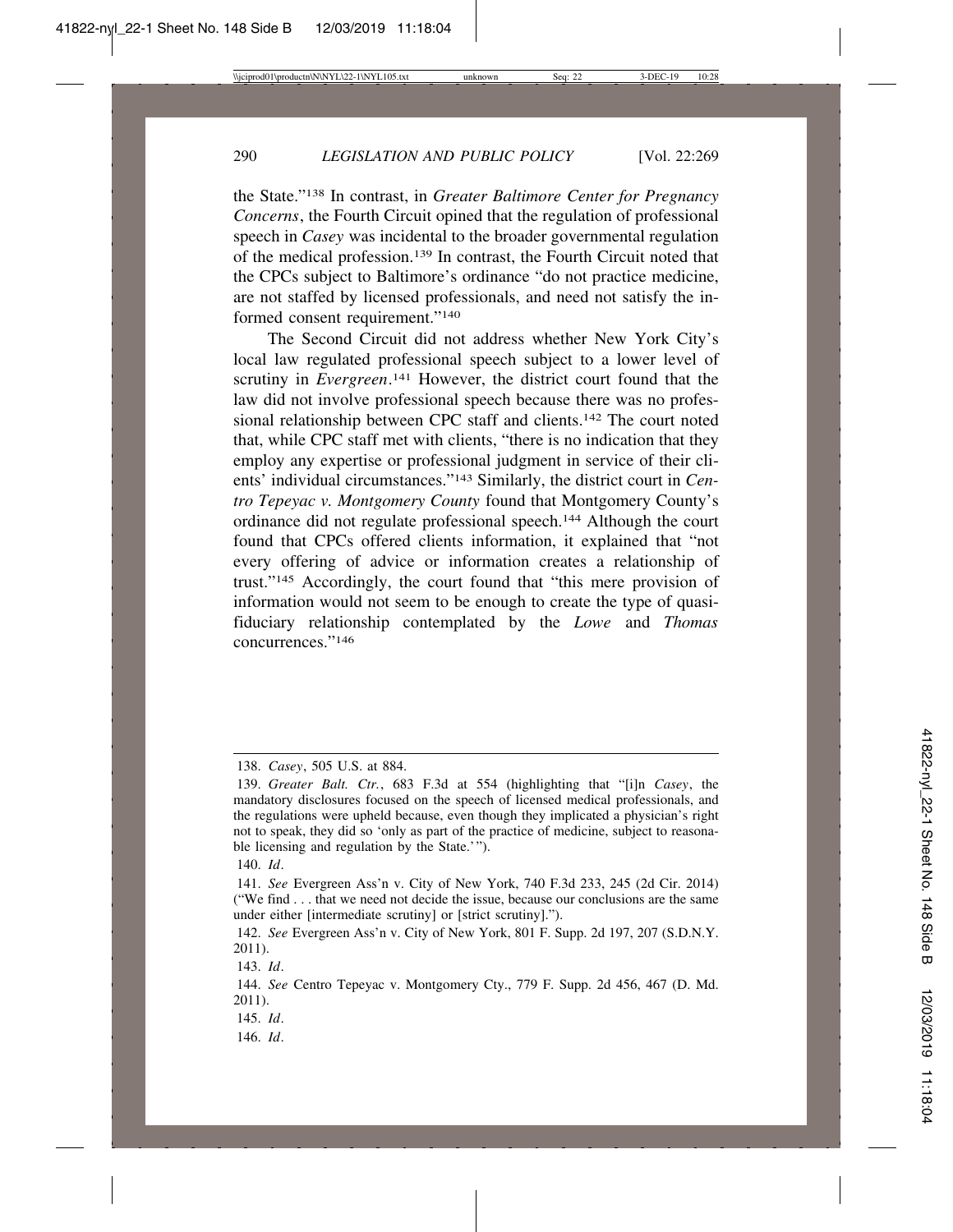## *D. Content-Based, Viewpoint-Targeted Speech*

## *1. First Amendment Protection of Viewpoint-Targeted Speech*

In determining the appropriate level of review to apply to mandatory disclosure laws for CPCs, the courts have examined whether these laws discriminate on the basis of viewpoint.<sup>147</sup> Even when the speech targeted by a law is commercial or professional in nature, the courts have found that it is subject to strict scrutiny when it discriminates based on viewpoint.148 It is a First Amendment principle that "each person should decide for himself or herself the ideas and beliefs deserving of expression, consideration, and adherence."149 Courts have read the First Amendment as prohibiting the government from regulating speech in ways that "favor some viewpoints or ideas at the expense of others."150 A regulation discriminates based on viewpoint when it regulates speech based on the specific motivating ideology or the opinion or perspective of the speaker.151 Viewpoint discrimination is considered a more blatant and "egregious form of content discrimination."152 Thus, the First Amendment prohibits the government from regulating speech when the motivating ideology or perspective of the speaker is the rationale for the restriction, unless the law is narrowly tailored to advance a compelling government interest.153

Even though the Supreme Court has found that laws that regulate some forms of content-based commercial speech are entitled to less First Amendment protection, it has also held that "speech does not retain its commercial character when it is inextricably intertwined with otherwise fully protected speech."154 In such cases, the court has applied strict scrutiny.155 For instance, in *Riley v. National Federation of the Blind of North Carolina*, the Supreme Court found that the state

<sup>147.</sup> *See, e.g.*, Centro Tepeyac v. Montgomery Cty., 683 F.3d 591, 594–95 (4th Cir. 2012); *see also* Evergreen Ass'n v. City of New York, 740 F.3d 233, 252 (2d Cir. 2014); *see also* First Resort, Inc. v. Herrera, 860 F.3d 1263, 1278 (9th Cir. 2017).

<sup>148.</sup> *See, e.g.*, Riley v. Nat'l Fed'n of the Blind of N.C., Inc., 487 U.S. 781, 796 (1988) (discussing viewpoint discrimination in the context of commercial speech); *see also* Conant v. Walters, 309 F.3d 629 (9th Cir. 2002) (discussing viewpoint discrimination in the context of professional speech).

<sup>149.</sup> *See* Turner Broad. Sys., Inc. v. FCC, 512 U.S. 622, 641 (1994).

<sup>150.</sup> *See* Lamb's Chapel v. Ctr. Moriches Union Free Sch. Dist., 508 U.S. 384, 394 (1993).

<sup>151.</sup> *See* Reed v. Town of Gilbert, 135 S. Ct. 2218, 2230 (2015).

<sup>152.</sup> *See* Rosenberger v. Rector & Visitors of Univ. of Va., 515 U.S. 819, 829 (1995).

<sup>153.</sup> *See* Perry Educ. Ass'n v. Perry Local Educators' Ass'n, 460 U.S. 37, 46 (1983). 154. *See* Riley v. Nat'l Fed'n of the Blind of N.C., Inc., 487 U.S. 781, 796 (1988). 155. *Id*. at 798.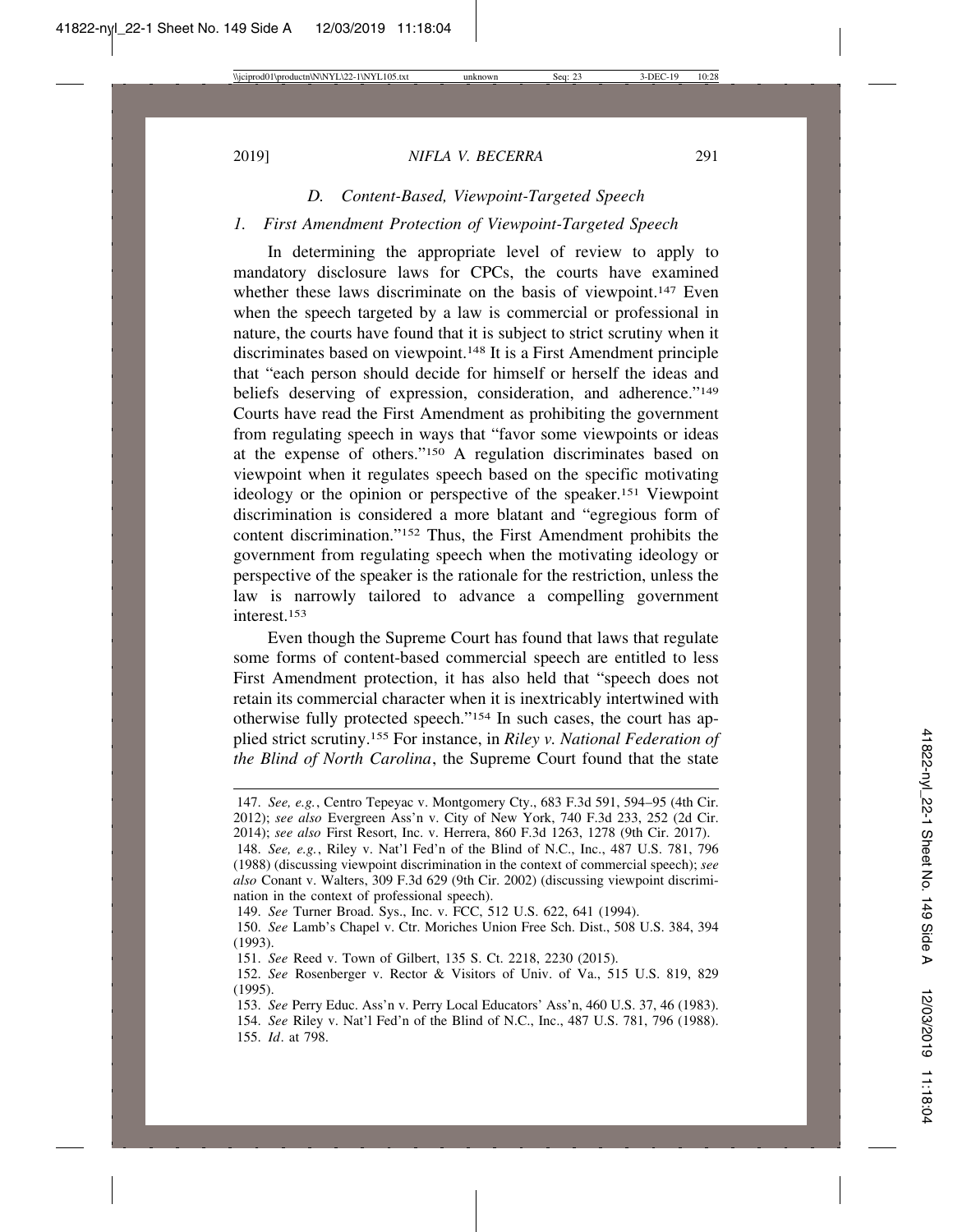cannot force professional fundraisers to announce to potential donors the percentage of charitable contributions raised that were given to charities.156 The court rejected the argument that the law was subject to deferential review because it involved commercial speech in that it relates to the profits from the contributions.157 The court applied strict scrutiny instead, reasoning that the commercial aspect of the law was intertwined with protected charitable solicitations.158

Although the Supreme Court has not addressed the appropriate level of scrutiny to apply to content-based, viewpoint-targeted professional speech, the circuits that have embraced professional speech as a category of speech entitled to less First Amendment protection have recognized an exception for viewpoint-targeted professional speech.159 For example, in *Conant v. Walters*, the Ninth Circuit applied strict scrutiny to a federal policy that would have penalized physicians for educating patients about the medicinal values of marijuana.160 The court invalidated the policy, reasoning that it not only prohibited the discussion of marijuana, but it also condemned the viewpoint that medical marijuana would likely help a specific patient.161

Similarly, the Fourth Circuit found that the law at issue in *Stuart v. Camnitz* requiring physicians to perform an ultrasound, display the sonogram, and describe the fetus to women seeking abortions compelled speech that conveyed a particular message.162 In *Stuart*, the Fourth Circuit recognized that the state may express a preference for childbirth over abortion through its agents and written materials.163 However, the court found that "the state cannot commandeer the doctor-patient relationship to compel a physician to express its preference to the patient."164 While the court refused to address the appropriate level of scrutiny to apply to these compelled speech laws, it found that

160. *See Conant*, 309 F.3d at 637.

161. *Id*.

163. *Id*.

164. *Id*. at 253.

<sup>156.</sup> *Id*. at 799–80.

<sup>157.</sup> *Id*. at 795–96.

<sup>158.</sup> *See id*. at 796 (explaining that regulation of a solicitation "must be undertaken with due regard for the reality that solicitation is characteristically intertwined with informative and perhaps persuasive speech").

<sup>159.</sup> *See* Stuart v. Camnitz, 774 F.3d 238, 248 (4th Cir. 2014) ("Other circuits have recently relied on the distinction between professional speech and professional conduct when deciding on the appropriate level of scrutiny to apply to regulations of the medical profession."); *see also* Conant v. Walters, 309 F.3d 629 (9th Cir. 2002).

<sup>162.</sup> *See Stuart*, 774 F.3d at 255 (finding that "[the statute] is intended to convey not the risks and benefits of the medical procedure to the patient's own health, but rather the full weight of the state's moral condemnation.").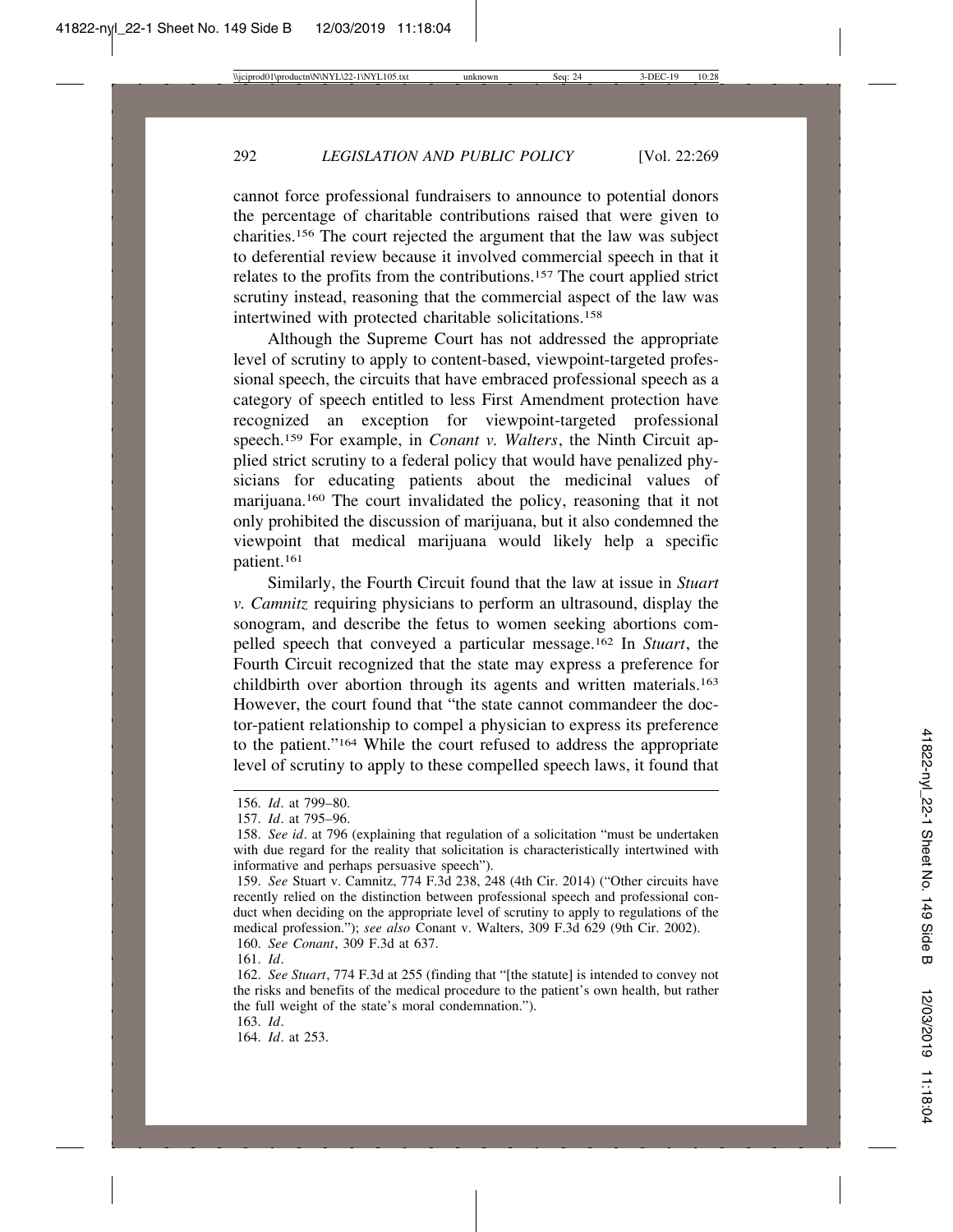the law failed intermediate scrutiny and, by implication, strict scrutiny.<sup>165</sup>

# *2. Initial Mandatory Disclosure Laws and Viewpoint-Targeted Speech*

Some circuits found that mandatory disclosure requirements discriminated on the basis of viewpoint. For instance, in *Centro Tepeyac*, the Fourth Circuit found that Montgomery County's ordinance singled out CPCs for disfavored treatment, while leaving other sources of information that pregnant women may consult unregulated regardless of whether the advice they give comes from a licensed medical professional.166 Similarly, in *Evergreen*, the Second Circuit found that some of New York City's disclosure requirements may require CPCs to "advertise on behalf of the City," thus mandating them to affirmatively espouse the government's position.167 In contrast, the Ninth Circuit rejected the argument that San Francisco's ordinance was viewpoint discriminatory, explaining that while CPCs may engage in false or misleading advertising because of anti-abortion views, "the Ordinance regulates these entities because of the threat to women's health posed by their false or misleading advertising" and not because of their views<sup>168</sup>

## *E. The Constitutionality of the Disclosure Requirements*

#### *1. Status Disclosures*

Because the circuit courts have found that mandatory disclosure laws do not regulate commercial or professional speech, and may even discriminate based on the viewpoint of CPCs, they have reviewed each type of disclosure requirement under strict scrutiny. Different circuit courts have disagreed on whether status disclosure requirements withstand strict scrutiny. In *Evergreen*, the Second Circuit upheld New York City's status disclosure requirement.169 The court found that it survived both strict and intermediate scrutiny because it was the least restrictive means to ensure that a woman was aware of whether a

<sup>165.</sup> *Id*. at 248 ("[W]e need not conclusively determine whether strict scrutiny ever applies in similar situations, because in this case 'the outcome is the same whether a special commercial speech inquiry or a stricter form of judicial scrutiny is applied.'"). 166. *See* Centro Tepeyac v. Montgomery Cty., 683 F.3d 591, 594–95 (4th Cir. 2012) (noting that "[CPCs] are singled out for disfavored treatment while many other sources that pregnant women may consult for advice . . . are left unregulated, regardless of whether the advice they give comes from a 'licensed medical professional.'"). 167. *See* Evergreen Ass'n v. City of New York, 740 F.3d 233, 250 (2d Cir. 2014). 168. *See* First Resort, Inc. v. Herrera, 860 F.3d 1263, 1278 (9th Cir. 2017). 169. *See Evergreen Ass'n*, 740 F.3d at 249.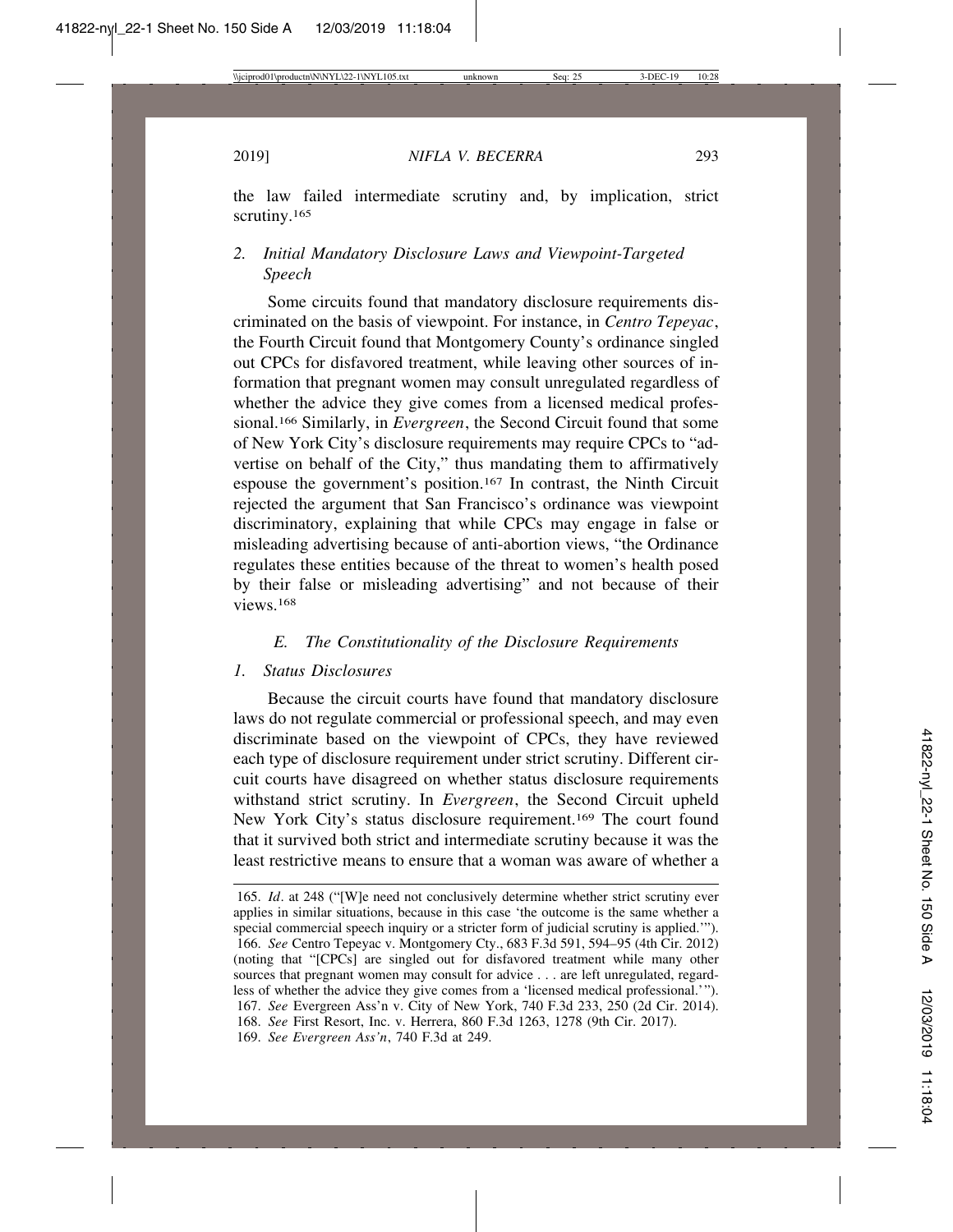particular CPC had a licensed medical provider on staff.170 Similarly, the district court in *Centro Tepeyac* found that the requirement was narrowly tailored to the state's interest in "ensuring that its citizenry are able to obtain needed medical care" because it "does not require any other specific message and in neutral language states the truth."171 The Fourth Circuit, however, reversed the district court's finding.172 The Fourth Circuit found that the state's interest could be achieved through less restrictive methods, including "a more vigorous enforcement of laws against practicing medicine without a license."173 Finally, in *Austin LifeCare, Inc., v. City of Austin*, the district court invalidated Austin's status disclosure because it found that some provisions were "facially vague" and "so intertwined" with the other provisions of the chapter as to render the whole void.174 The district court did not address First Amendment claims.175

## *2. Services Disclosures*

Unlike status disclosures, the circuit courts that reviewed service disclosure requirements generally found that they do not survive strict scrutiny. In reviewing Baltimore's service disclosure requirement, the Fourth Circuit found that, while the requirement aimed to regulate "false advertising," it applied to "all [CPCs] regardless of whether they advertise at all."176 The court also identified less restrictive alternatives, including undertaking education campaigns promoting consultation with physicians for pregnant women and producing documents or websites noting what services are available at each local CPC.177 Similarly, the Second Circuit invalidated the service disclo-

177. *Id*. at 558.

<sup>170.</sup> *See id*. at 247 (explaining that in order for women to have prompt access to the type of care that they seek, they need to know if a particular CPC has a licensed medical provider at the time that they first interact with the CPC).

<sup>171.</sup> *See* Centro Tepeyac v. Montgomery Cty., 779 F. Supp. 2d 456, 468, 471 (D. Md. 2011).

<sup>172.</sup> *See* Centro Tepeyac v. Montgomery Cty., 683 F.3d 591, 595 (4th Cir. 2012). 173. *Id*.

<sup>174.</sup> *See* Austin LifeCare, Inc., v. City of Austin, No. A-11-CA-875-LY, 2014 WL 12774229, at \*1, \*8 (W.D. Tex. 2014) ("The court concludes that the phrases at issue are facially vague and neither is fairly susceptible to a narrowing construction. The court further concludes that these vague portions are so intertwined with the other provisions of Chapter 10-10 that the entire chapter is rendered vague").

<sup>175.</sup> *Id*. ("Because the court resolves this action on fair-notice grounds under the Due Process Clause, the court need not address the First Amendment implications of Chapter 10-10, if any.").

<sup>176.</sup> *See* Greater Balt. Ctr. for Pregnancy Concerns, Inc. v. Mayor of Balt., 683 F.3d 539, 557–58 (4th Cir. 2012).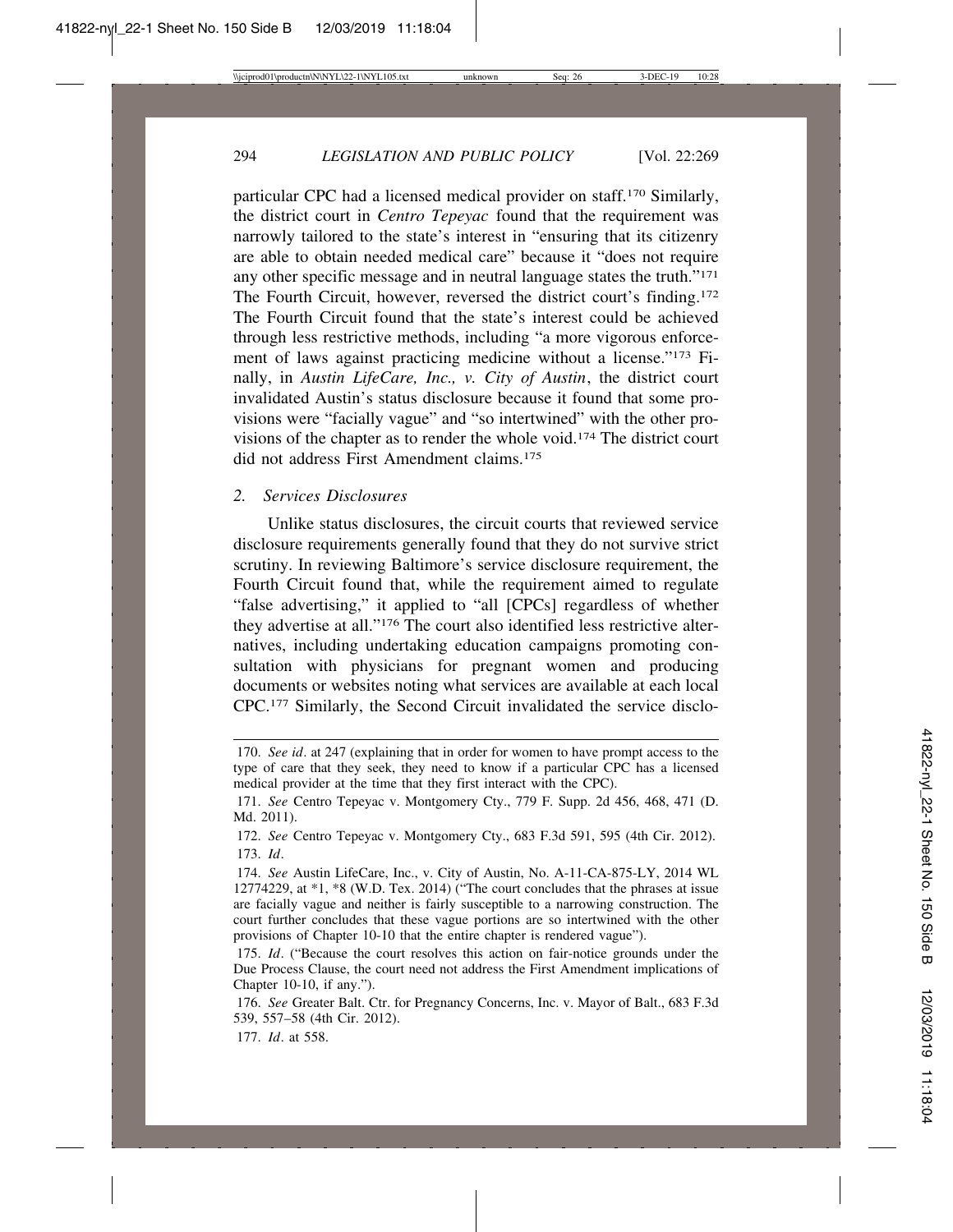sure component of New York City's local law.178 The court found that "[a] requirement that pregnancy services centers address abortion, emergency contraception, or prenatal care at the beginning of their contact with potential clients alters the centers' political speech by mandating the manner in which the discussion of these issues begins."179

#### *3. Government Message Disclosures*

Like in the case of service disclosures, the circuit courts that reviewed government message requirements generally found that they do not survive strict scrutiny. In *Centro Tepeyac*, the Fourth Circuit found that Montgomery County's government message requirement did not withstand strict scrutiny.180 The court reasoned that "[i]f Montgomery County wishes to 'encourage women who are or may be pregnant to consult with a licensed health care provider,' it must, at a minimum, first do so using its own voice."181 The Second Circuit found that New York City's government message disclosure infringed upon the rights of CPCs by requiring them to "espouse the government's position on a contested public issue."182 The court held the requirement was insufficiently tailored because, though the government has an interest in ensuring that women do not forgo medical treatment, the city could communicate via an advertising campaign.183

# IV. NIFLA V. BECERRA AND CALIFORNIA'S MANDATORY DISCLOSURE LAW

## *A. The Reproductive "FACT" Act*

On October 9, 2015, California Governor Jerry Brown signed into law Assembly Bill 755, also known as the FACT Act.184 Its purpose is to ensure that "[a]ll California women, regardless of income . . . have access to reproductive health services."185 Given the timesensitive nature of family-planning decisions, the state legislature found that the most effective way to ensure that women have access

<sup>178.</sup> *See* Evergreen Ass'n v. City of New York, 740 F.3d 233, 249 (2d Cir. 2014). 179. *Id*.

<sup>180.</sup> *See* Centro Tepeyac v. Montgomery Cty., 683 F.3d 591, 594–95 (4th Cir. 2012).

<sup>181.</sup> *Id*. at 594.

<sup>182.</sup> *See Evergreen Ass'n*, 740 F.3d at 250.

<sup>183.</sup> *Id*.

<sup>184.</sup> CAL. HEALTH & SAFETY CODE §§ 123470–73 (West 2018), *invalidated by* Nat'l Inst. of Family & Life Advocates v. Becerra, 138 S. Ct. 2361 (2018).

<sup>185.</sup> A.B. 775, 2015-2016 Sess. § 1(a) (Cal. 2015).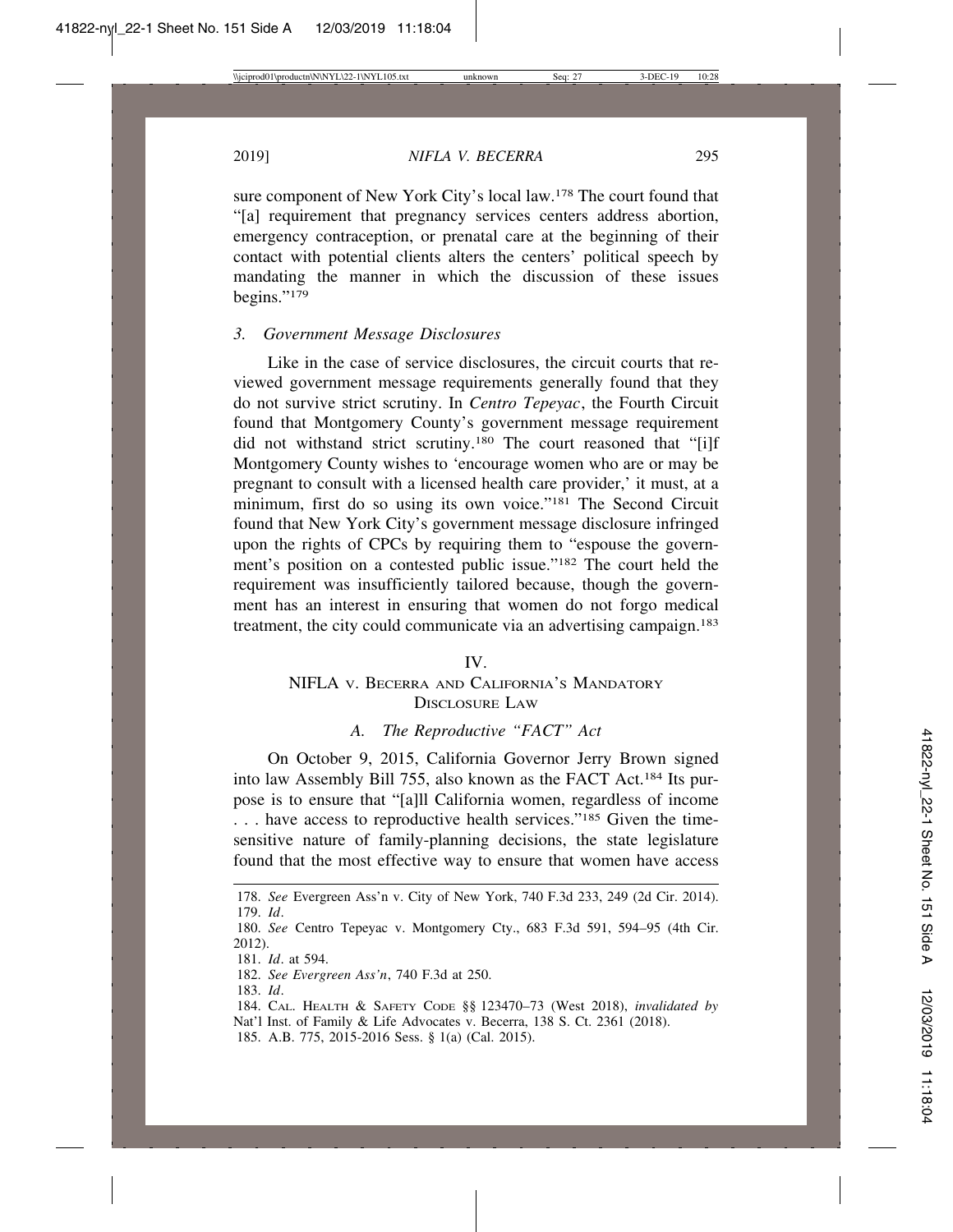296 *LEGISLATION AND PUBLIC POLICY* [Vol. 22:269

to, and accurate information about, reproductive health services is to require pregnancy-related clinics to inform pregnant women about the existence of state-funded health care programs and disclose whether they are licensed medical facilities.186

#### *1. The FACT Act's Mandatory Disclosures*

# *a. Government Message Disclosures*

The state legislature found that a great number of women in California were unaware of the existence of state-funded health care programs that provide "immediate access to free or low cost comprehensive family planning services and pregnancy-related care."187 Because pregnancy decisions are time-sensitive, the state legislature found that it was imperative for licensed medical facilities offering pregnancy services that do not enroll patients in state-sponsored programs to inform women about their existence.188 As a result, the FACT Act requires licensed medical facilities to post and distribute a notice that states the following message:

"California has public programs that provide immediate free or low-cost access to comprehensive family planning services (including all FDA-approved methods of contraception), prenatal care, and abortion for eligible women. To determine whether you qualify, contact the county social services office at [insert telephone number]."189

The notice must be posted in a place where individuals may read it, printed, and distributed to all clients, or distributed to clients electronically for them to read when they arrive at the facility.190

The requirement applies to licensed covered facilities, defined as a licensed clinic (i) "whose primary purpose is providing family planning or pregnancy related services"191 and (ii) has two or more of the following characteristics: offers obstetric ultrasounds, sonograms, or prenatal care; provides or offers counseling about contraception; offers pregnancy testing; advertises prenatal sonography, pregnancy tests, or pregnancy options counseling; offers abortion services; or has staff or volunteers who collect health care information from clients.<sup>192</sup>

<sup>186.</sup> *Id.* § 1(c)-(d).

<sup>187.</sup> *Id. See also* Assemb. Comm. on Health, Bill Analysis, AB-775 Reproductive FACT Act, 2015-2016 Sess., at 2 (Cal. 2015).

<sup>188.</sup> A.B. 775, 2015-2016 Sess. § 1(c)-(d) (Cal. 2015).

<sup>189.</sup> CAL. HEALTH & SAFETY CODE § 123472(a)(1) (West 2018), *invalidated by* Nat'l Inst. of Family & Life Advocates v. Becerra, 138 S. Ct. 2361 (2018).

<sup>190.</sup> *Id.* § 123472(a)(2).

<sup>191.</sup> CAL. HEALTH & SAFETY CODE § 123471 (West 2018), *invalidated by* Nat'l Inst. of Family & Life Advocates v. Becerra, 138 S. Ct. 2361 (2018).

<sup>192.</sup> *Id.*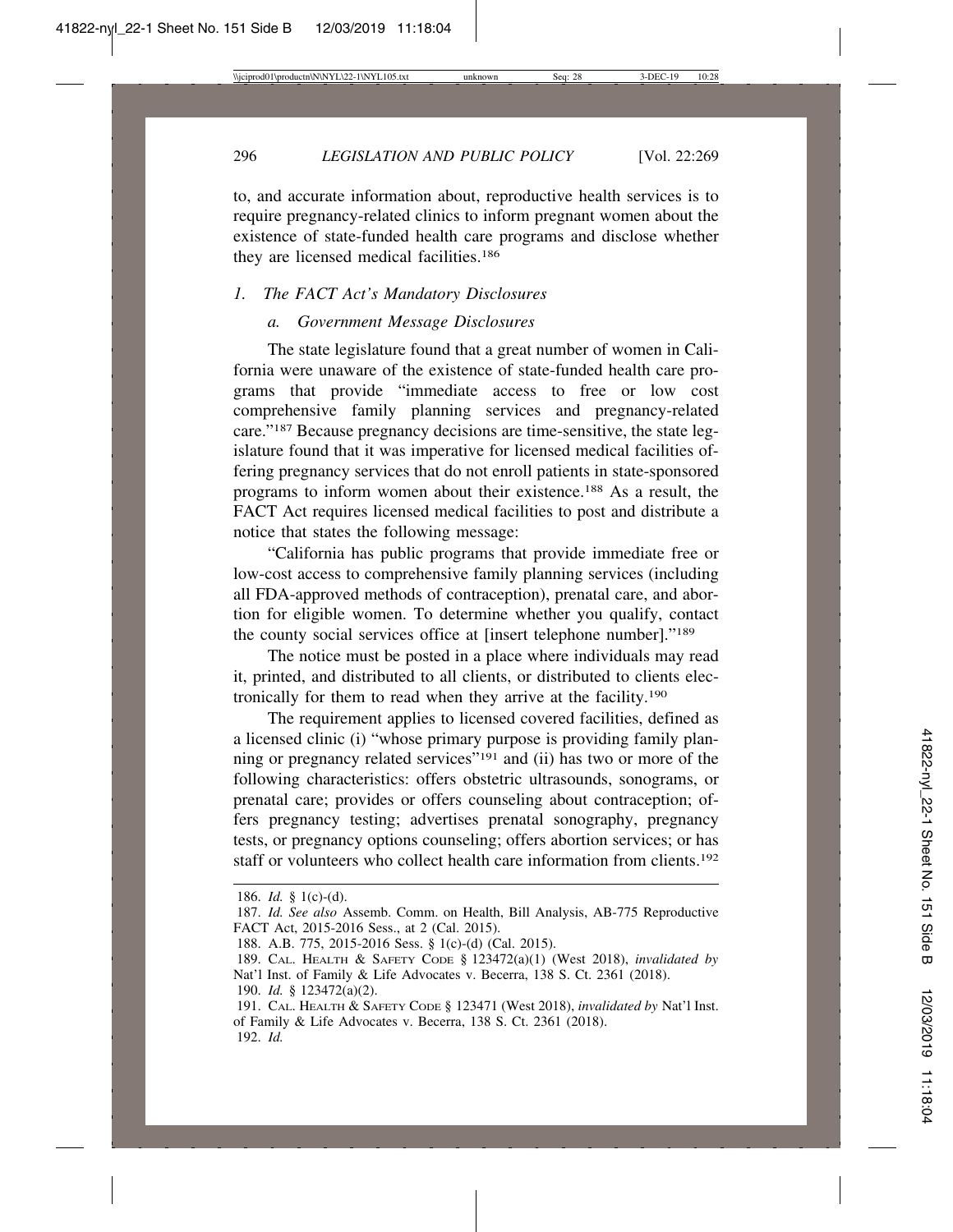## *b. Status Disclosures*

The state legislature also found that CPCs hinder the ability of women to receive access to, and accurate information about, reproductive health services by posing as comprehensive health centers.193 The state legislature found that CPCs utilize "intentionally deceptive advertising and counseling practices [that] often confuse, misinform, and even intimidate women from making fully-informed, time-sensitive decisions about critical health care."194 Thus, the FACT Act also requires "unlicensed covered facilities" to post signs that state "This facility is not licensed as a medical facility by the State of California and has no licensed medical provider who provides or directly supervises the provision of services."195 The message must also be distributed to clients in print and must be included in any print or digital advertising.196

The FACT Act defines an "unlicensed facility" as a facility that (i) "does not have a licensed medical provider on staff," (ii) "whose primary purpose is providing pregnancy-related services," and (iii) has two or more of the following features: offers obstetric ultrasounds, sonograms, or prenatal care; offers pregnancy testing; advertises prenatal sonography, pregnancy tests, or pregnancy counseling; or has staff or volunteers who collect health information.<sup>197</sup>

#### *2. Lessons Learned from the Initial Mandatory Disclosure Laws*

In drafting the FACT Act, the state legislature sought to address the weaknesses of the initial mandatory disclosure laws.198 One of the main weaknesses of these laws was that they only applied to unlicensed CPCs.199 Because most CPCs are religiously-affiliated, regulations that only apply to them are susceptible to viewpoint discrimination challenges and free exercise violations.200 Although the FACT Act contains requirements that apply to both licensed and unli-

<sup>193.</sup> *See* Assemb. Comm. on Health, Bill Analysis, AB-775 Reproductive FACT Act, 2015-2016 Sess., at 3 (Cal. 2015).

<sup>194.</sup> *Id.*

<sup>195.</sup> CAL. HEALTH & SAFETY CODE § 123472(b)(1) (West 2018), *invalidated by* Nat'l Inst. of Family & Life Advocates v. Becerra, 138 S. Ct. 2361 (2018).

<sup>196.</sup> CAL. HEALTH & SAFETY CODE § 123472(b) (West 2018), *invalidated by* Nat'l Inst. of Family & Life Advocates v. Becerra, 138 S. Ct. 2361 (2018).

<sup>197.</sup> CAL. HEALTH & SAFETY CODE § 123471(b) (West 2018), *invalidated by* Nat'l Inst. of Family & Life Advocates v. Becerra, 138 S. Ct. 2361 (2018).

<sup>198.</sup> *See* Holtzman, *supra* note 5, at 97 (providing an overview of the legislative history of the FACT Act).

<sup>199.</sup> *See* UC Hastings Report 2015, *supra* note 2, at 13. 200. *Id*.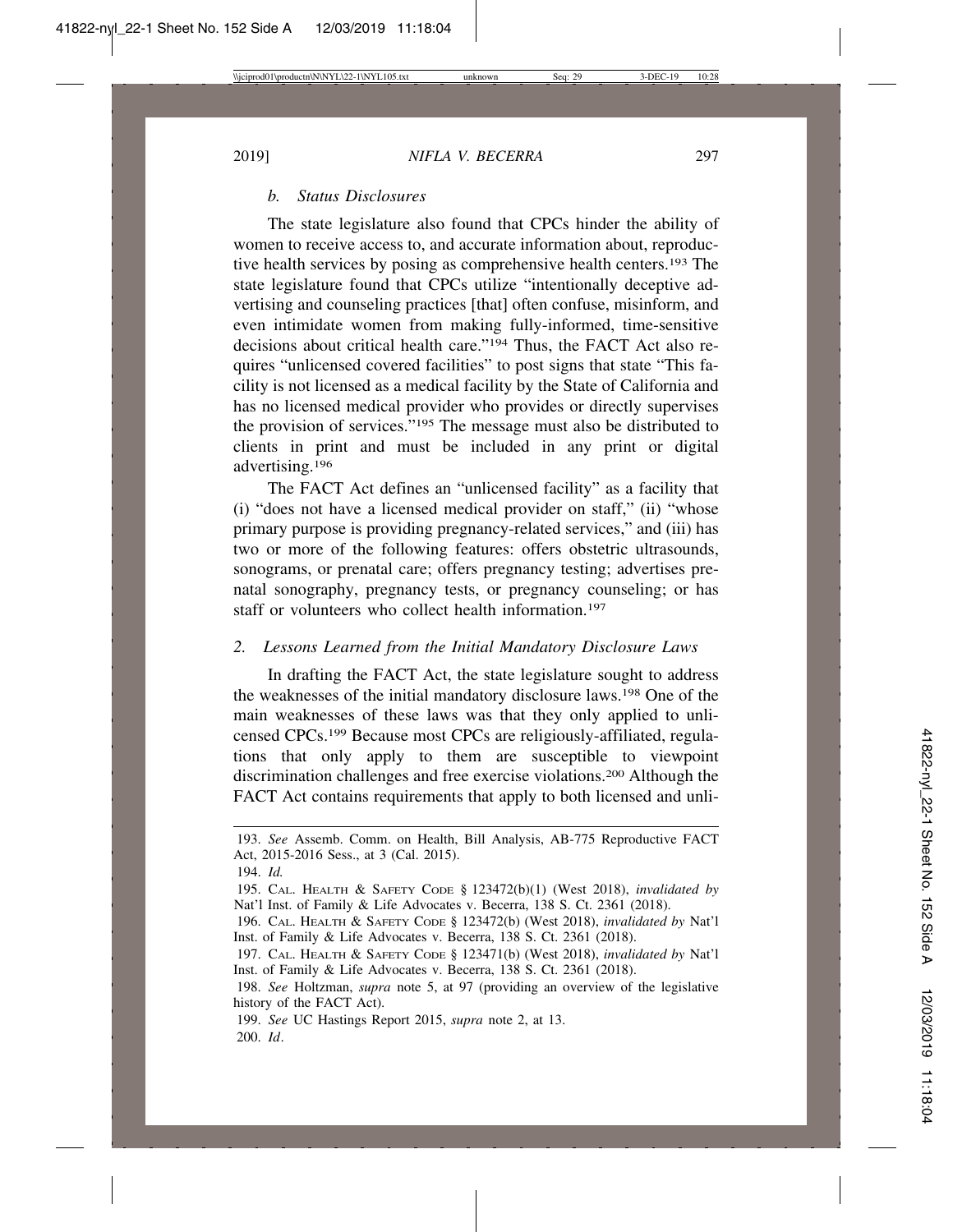censed CPCs, early drafts of the FACT Act did not cover facilities other than CPCs.201 However, language was ultimately added to ensure that the requirements applicable to "licensed covered facilities" applied to a wide range of facilities that offer pregnancy services.202 Thus, unlike the requirements in Baltimore, Montgomery County, Austin, and New York City, the FACT Act applies to licensed and unlicensed CPCs, as well as other types of facilities.203

Another weakness of initial mandatory disclosure laws was that they contained service disclosures, which the courts found unconstitutional. Unlike the Baltimore and New York City ordinances, the FACT Act does not contain service disclosure requirements.204 The FACT Act does not require covered facilities to say anything about the particular services they provide.205 Although the FACT Act requires facilities to provide information about the services available in the state, the legislature also addressed the weaknesses of the government message requirements in the Montgomery County and New York City local laws. Those laws required CPCs to disclose that the state "encouraged" women who are or may be pregnant to consult with a licensed provider.206 In contrast, the FACT Act only requires them to disclose the services available.<sup>207</sup>

Moreover, although the FACT Act contains a status disclosure requirement for unlicensed facilities, the legislature modeled the FACT Act's requirement after the status disclosure requirement in New York City's local law, which the Second Circuit upheld.208 The status disclosure obligation in New York City's local law requires un-

<sup>201.</sup> *See* Holtzman, *supra* note 5, at 97 (noting that although "earlier drafts of the Act did not include 'The facility offers abortion services' as a factor for classifying 'licensed covered facilities,'" it was ultimately added to the bill). 202. *See id.*

<sup>203.</sup> *Compare* BALT., MD., HEALTH CODE § 3-501 (2009), *and* Montgomery County, Md., Council Res. No. 16-1252(a)(3) (Feb. 2, 2010), *and* AUSTIN, TEX., CODE OF ORDINANCES § 10-10-1(1) (2012), *and* N.Y.C., N.Y. ADMIN. CODE § 20- 815g (2011), *with* CAL. HEALTH & SAFETY CODE § (West 2018), *invalidated by* Nat'l Inst. of Family & Life Advocates v. Becerra, 138 S. Ct. 2361 (2018).

<sup>204.</sup> *Compare* BALT., MD., HEALTH CODE § 3-502(a) (2009), *and* N.Y.C., N.Y. AD-MIN. CODE § 20-816c-e (2011), *with* CAL. HEALTH & SAFETY CODE § 123472 (West 2018), *invalidated by* Nat'l Inst. of Family & Life Advocates v. Becerra, 138 S. Ct. 2361 (2018).

<sup>205.</sup> CAL. HEALTH & SAFETY CODE § 123472 (West 2018), *invalidated by* Nat'l Inst. of Family & Life Advocates v. Becerra, 138 S. Ct. 2361 (2018).

<sup>206.</sup> Montgomery County, Md., Council Res. No. 16-1252(b)(1)(b) (Feb. 2, 2010); N.Y.C., N.Y. ADMIN. CODE § 20-816a (2011).

<sup>207.</sup> CAL. HEALTH & SAFETY CODE § 123472(a)(1) (West 2018).

<sup>208.</sup> *Compare* CAL. HEALTH & SAFETY CODE § 123472(b) (West 2018), *invalidated by* Nat'l Inst. of Family & Life Advocates v. Becerra, 138 S. Ct. 2361 (2018). *with* N.Y.C., N.Y. ADMIN. CODE § 20-816b (2011); *see also* Evergreen Ass'n v. City of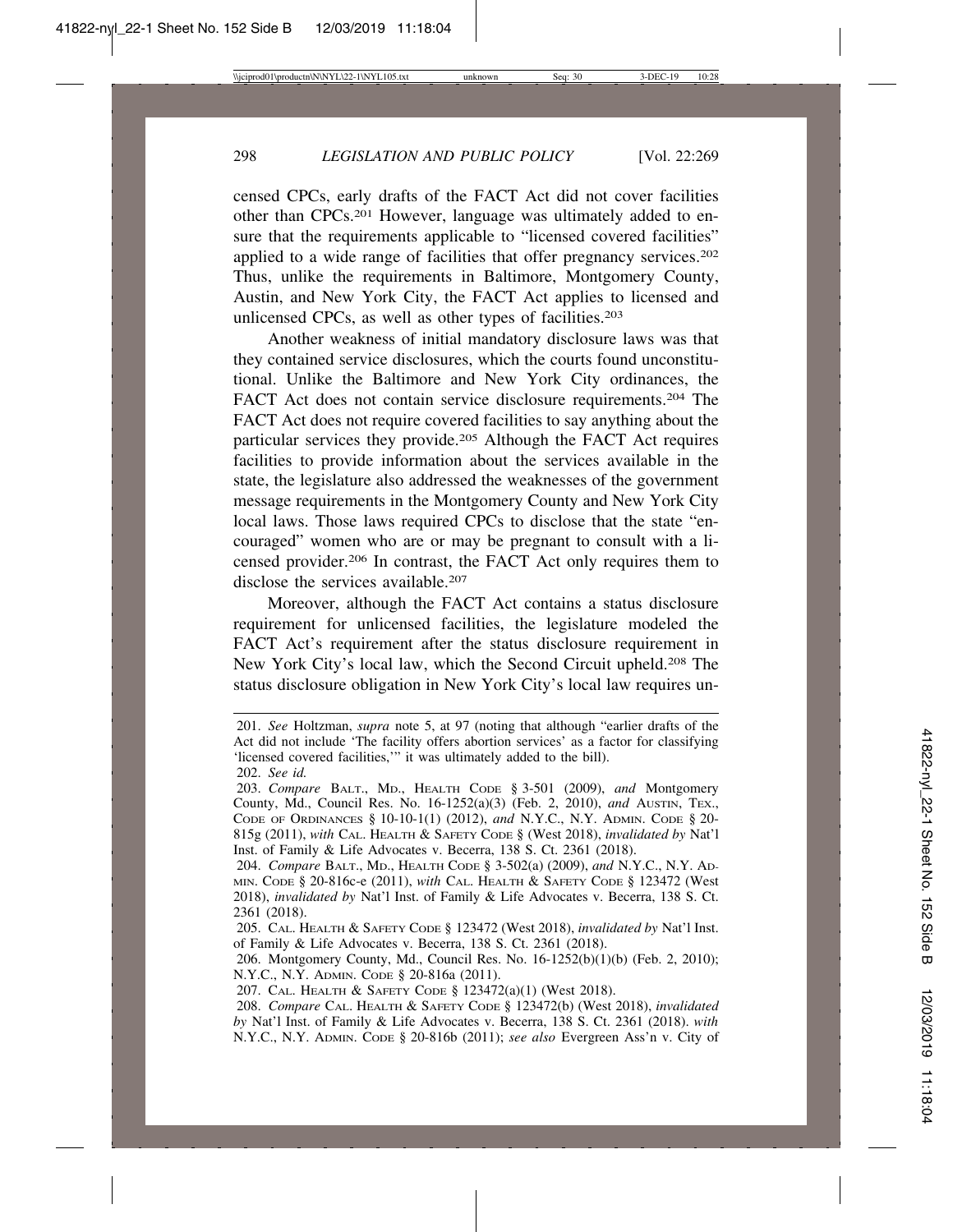licensed facilities to inform clients that they do not have a licensed medical professional on staff.209 In *Evergreen*, the Second Circuit noted that a status disclosure of this kind is "the least restrictive means to ensure that a woman is aware of whether or not a particular pregnancy services center has a licensed medical provider at the time that she first interacts with it."210 Similarly, the district court in *Centro Tepeyac* found that Montgomery County's status disclosure requirement was narrowly tailored to the state's interest in "ensuring that its citizenry are able to obtain needed medical care" because it did not require any "specific message" and "in neutral language state[d] the truth."211

Finally, the legislature tried to ensure that the disclosure requirements of the FACT Act were less burdensome than those of other mandatory disclosure laws that the courts found unconstitutional.<sup>212</sup> For example, unlike New York City's local law, which required that the disclosures be posted near entrances, in waiting rooms, on advertisements, *and* stated during telephone conversations, the FACT Act allows the information on available services in the state to be posted in a place where individuals may read it, printed and distributed to clients, *or* distributed to clients electronically.<sup>213</sup> The FACT Act does not require that the relevant information be stated during patient visits or telephone conversations.214

#### *B. The Constitutionality of the Reproductive "FACT" Act*

On October 13, 2015, NIFLA filed a lawsuit along with a group of covered facilities that object to abortion for religious reasons.215 They sought to enjoin enforcement of the FACT Act alleging, among

New York, 740 F.3d 233, 248 (2d Cir. 2014) (upholding New York's status disclosure requirement).

<sup>209.</sup> N.Y.C., N.Y. ADMIN. CODE § 20-816b (2011).

<sup>210.</sup> *See Evergreen Ass'n*, 740 F.3d at 247.

<sup>211.</sup> *See* Centro Tepeyac v. Montgomery Cty., 779 F. Supp. 2d 456, 471 (D. Md. 2011).

<sup>212.</sup> *See* Holtzman, *supra* note 5, at 103 (noting that "unlike the previous ordinances, the FACT Act does not impose additional burdens or requirements on CPCs, such as mandating that staff or volunteers remind women of that notice orally or requiring the notice to be displayed in multiple places throughout the CPCs.").

<sup>213.</sup> *Compare* N.Y.C., N.Y. ADMIN. CODE § 20-816f (2011) *with* CAL. HEALTH & SAFETY CODE § 123472 (West 2018), *invalidated by* Nat'l Inst. of Family & Life Advocates v. Becerra, 138 S. Ct. 2361 (2018).

<sup>214.</sup> *Compare* N.Y.C., N.Y. ADMIN. CODE § 20-816b (2011) *with* CAL. HEALTH & SAFETY CODE § 123472 (West 2018), *invalidated by* Nat'l Inst. of Family & Life Advocates v. Becerra, 138 S. Ct. 2361 (2018).

<sup>215.</sup> *See* Nat'l Inst. of Family & Life Advocates v. Becerra, 138 S. Ct. 2361, 2370 (2018).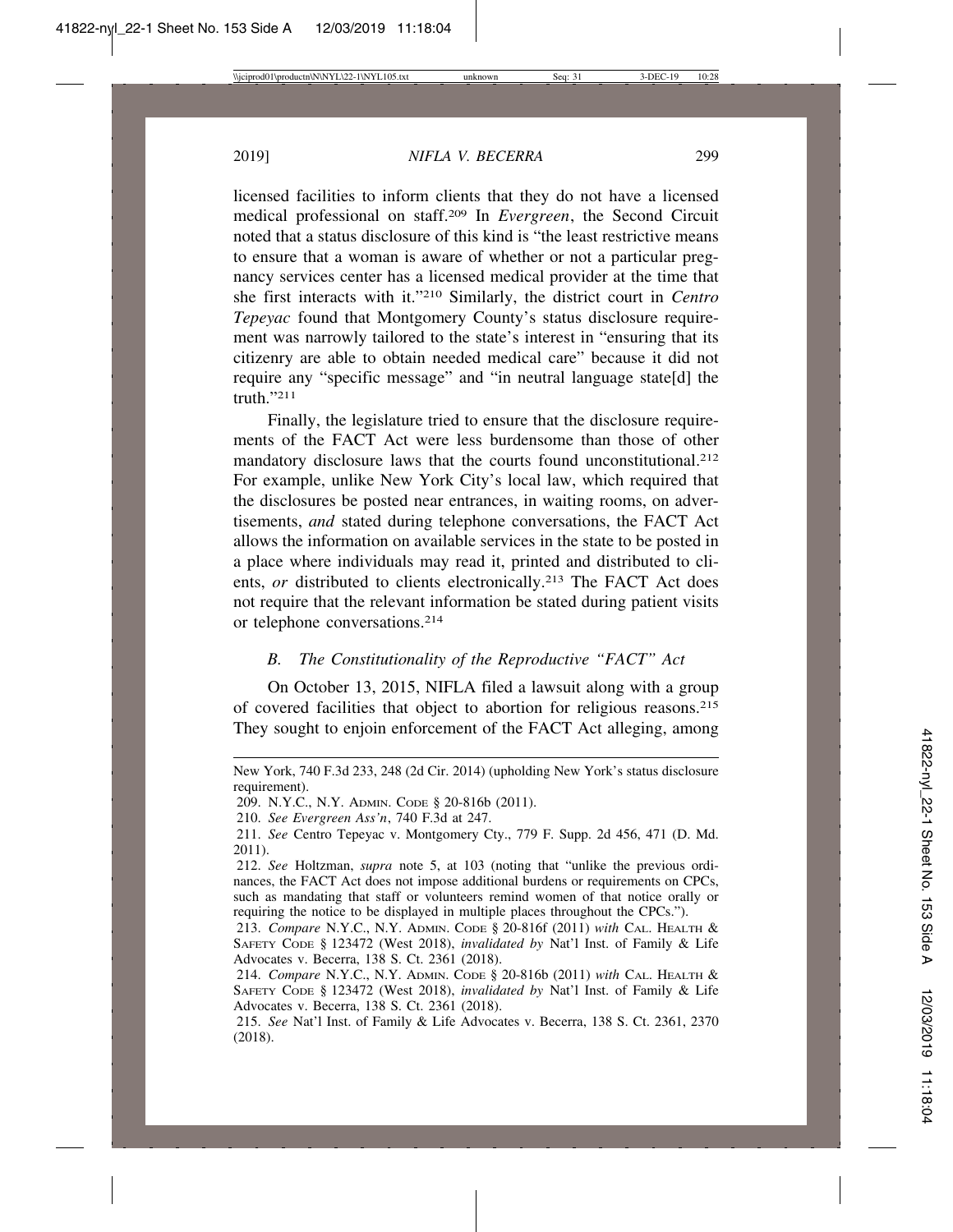other things, that it violates their freedom of speech rights.216 The district court denied the injunction, and the Ninth Circuit affirmed.217 The Ninth Circuit held that the FACT Act's government message disclosure requirement survived intermediate scrutiny as applied to regulations of professional speech, while the status disclosure requirement survived any level of scrutiny.218 In *NIFLA v. Becerra*, the Supreme Court recently reversed the Ninth Circuit's decision.219 Rejecting a deferential review of professional speech, the Supreme Court held that the government message requirement was likely subject to strict scrutiny, and held that it failed even intermediate scrutiny.220 Moreover, the Supreme Court held that the status disclosure requirement did not survive even rational basis review as applied to commercial speech.<sup>221</sup>

## *1. Government Message Disclosures*

The Supreme Court found that the government message disclosure was likely subject to strict scrutiny because it did not regulate professional conduct or commercial speech. Following *Pickup*, the Ninth Circuit recognized professional speech as a category of speech entitled to less First Amendment protection.222 Accordingly, the Ninth Circuit applied intermediate scrutiny, reasoning that the facilities engaged in speech that "occurs squarely within the confines of their professional practice."223 The court noted that clients go to the facilities because of their services and rely on them for knowledge.224 Moreover, the court found that their professional speech extends beyond the examining rooms because "all the speech related to the clinic's professional services that occurs within the clinics' walls . . . is part of the clinic's professional practice."225

In *Becerra*, the Supreme Court refused to recognize professional speech as a category of speech that should be accorded a more defer-

223. *Id*. at 839–40.

<sup>216.</sup> *Id*.

<sup>217.</sup> *See* Nat'l Inst. of Family & Life Advocates v. Harris, 839 F.3d 823, 845 (9th Cir. 2016).

<sup>218.</sup> *Id*.

<sup>219.</sup> *See Becerra*, 138 S. Ct. at 2378.

<sup>220.</sup> *Id*. at 2375.

<sup>221.</sup> *Id*. at 2378.

<sup>222.</sup> *See Harris*, 839 F.3d at 839 (explaining that "the First Amendment tolerates a substantial amount of speech regulation within the professional-client relationship that it would not tolerate outside of it.").

<sup>224.</sup> *See id*. at 840 (noting that "[t]here is no question that Pregnancy Care's clients go to the clinic precisely because of the professional services it offers, and that they reasonably rely upon the clinic for its knowledge and skill."). 225. *Id*.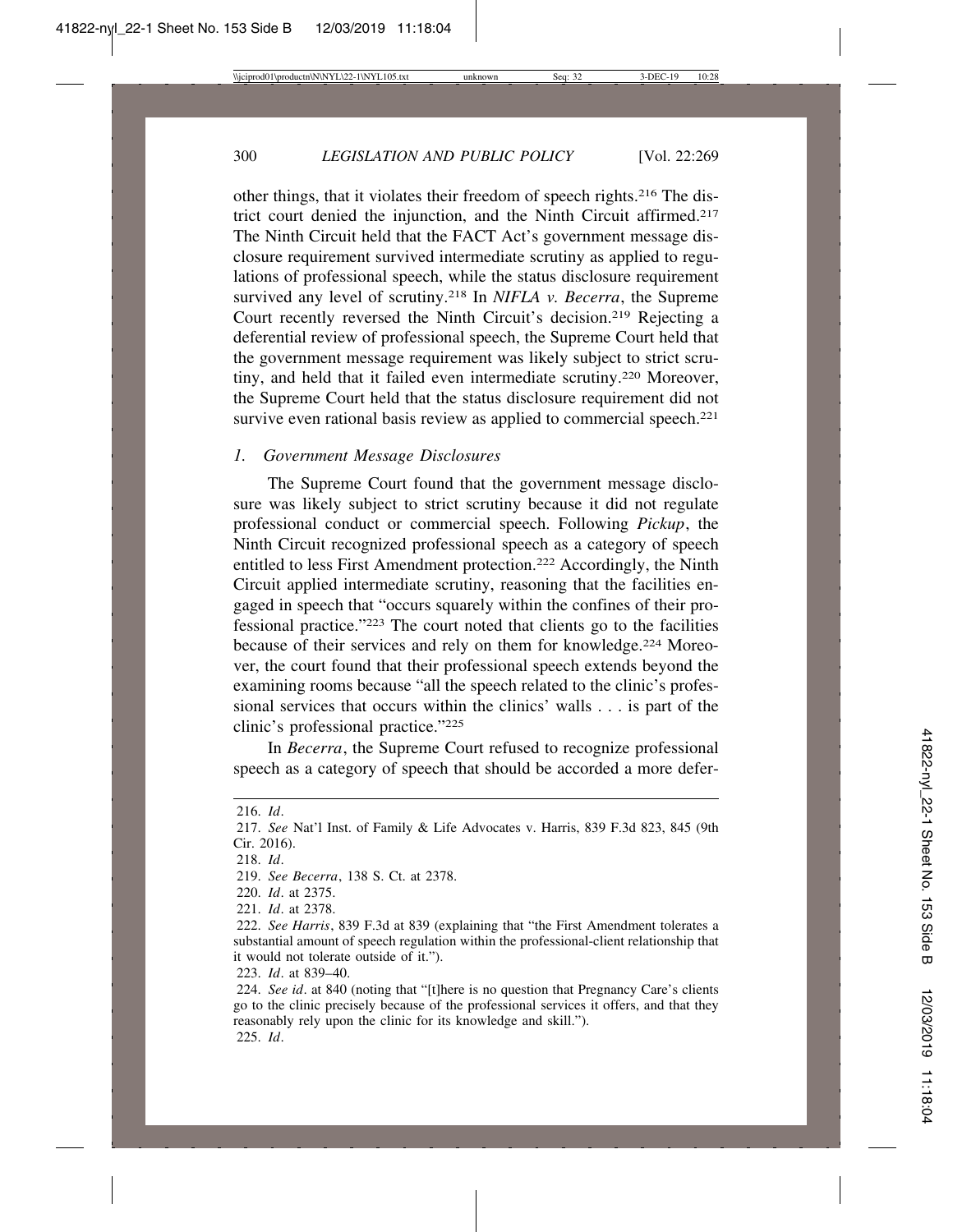ential review.226 The Court acknowledged that it had previously upheld regulations of professional conduct that incidentally burdened speech, but distinguished them from regulations of professional speech.227 In particular, the Supreme Court explained that the law at issue in *Casey* regulated speech as part of the practice of medicine, subject to reasonable regulation by the state.<sup>228</sup> The Supreme Court noted that the government message disclosure is not an informed-consent requirement or a regulation of professional conduct.<sup>229</sup> The Court found it particularly telling that "[the disclosure] is not tied to a procedure at all."230

The Supreme Court also acknowledged that the Court has given a more deferential review to regulations of commercial speech.231 In particular, the Supreme Court acknowledged that, in *Zauderer*, the Court had upheld commercial advertising by professionals that required the disclosure of "purely factual and uncontroversial information about the terms under which . . . services will be available."232 However, the Court found that *Zauderer* was inapplicable to the government message disclosure because "[t]he notice in no way relates to the services that licensed clinics provide."233 The Supreme Court highlighted that the FACT Act requires covered facilities to make disclosures about state-sponsored services, including abortion services.234

While finding that the requirement was likely subject to strict scrutiny, the Court noted that it did not need to make a definitive finding on the appropriate level of review because the requirement failed even intermediate scrutiny.235 In particular, the Court found that, even assuming that California has a substantial interest in "providing lowincome women with information about state-sponsored services," the law was not sufficiently narrowly drawn in order to achieve their

231. *See id.* at 2372.

232. *Id*. (internal citations and quotation marks omitted).

235. *Id*. at 2375.

<sup>226.</sup> *See* Nat'l Inst. of Family & Life Advocates v. Becerra, 138 S. Ct. 2361, 2371–72 (2018).

<sup>227.</sup> *Id*. at 2373.

<sup>228.</sup> *See id*. (explaining that informed consent requirements are "firmly entrenched in American tort law.") (internal citations and quotation marks omitted).

<sup>229.</sup> *Id*.

<sup>230.</sup> *See id*. (noting that the requirement applies regardless of whether a procedure is "sought, offered, or performed.").

<sup>233.</sup> *See id*. (arguing that "[t]he notice in no way relates to the services that licensed clinics provide.").

<sup>234.</sup> *See id*. (explaining that *Zauderer* has no application because "[the notice] requires these clinics to disclose information about state-sponsored services—including abortion, anything but an 'uncontroversial' topic.").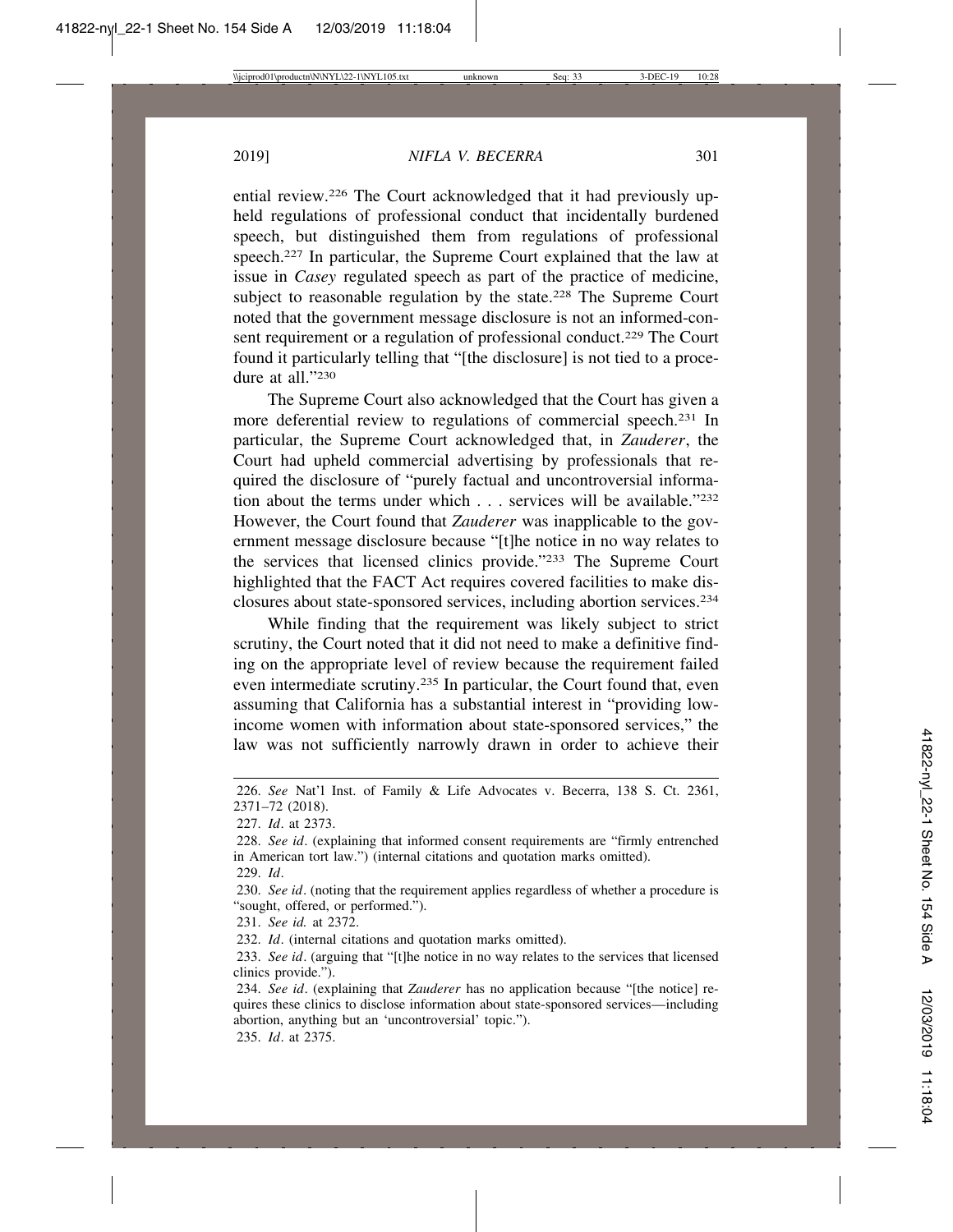goal.236 The Court noted that the requirement exempts federal clinics and Family PACT providers.237 The Court noted that, while these clinics can enroll women in state-funded programs, there is no evidence that they are more likely to provide information than covered facilities.238 The Court also identified less restrictive alternatives, including information campaigns.239 As a result, the Court found that the requirement was likely unconstitutional.<sup>240</sup>

#### *2. Status Disclosures*

Neither the Supreme Court nor the Ninth Circuit decided the appropriate level of review for the FACT Act's status disclosure requirement.241 Nevertheless, the Ninth Circuit found that the requirement survived even strict scrutiny.<sup>242</sup> The Ninth Circuit recognized that California has a compelling interest in informing women when they are using a facility that has not satisfied licensing requirements by the state.<sup>243</sup> Moreover, the Ninth Circuit found that the FACT Act is narrowly tailored to this interest because it ensures that women are fully informed.244 The Ninth Circuit noted that the requirement is only one sentence long, and "says nothing about the quality of service women may receive . . . and in no way implies or suggests California's preferences regarding unlicensed clinics."245 In doing so, the Ninth Circuit followed the Second and Fourth Circuits, which also found that status disclosures requirements survive strict scrutiny.246

245. *Id*.

<sup>236.</sup> *See id*. at 2375.

<sup>237.</sup> *Id*. at 2376.

<sup>238.</sup> *See id*. at 2376 (noting "[i]f the goal is to maximize women's awareness of these programs, then it would seem that California would ensure that the places that can immediately enroll women also provide this information.").

<sup>239.</sup> *Id*.

<sup>240.</sup> *Id*.

<sup>241.</sup> *See id*. at 2377; *see also* Nat'l Inst. of Family & Life Advocates v. Harris, 839 F.3d 823, 845 (9th Cir. 2016).

<sup>242.</sup> *See Harris*, 839 F.3d at 843 (noting that "given the Legislature's findings regarding the existence of CPCs, which often present misleading information to women about reproductive medical services, California's interest in presenting accurate information about the licensing status of individual clinics is particularly compelling."). 243. *Id*.

<sup>244.</sup> *See id*. ("The [notice] helps ensure that women . . . are fully informed that the clinic they are trusting with their well-being is not subject to the traditional regulations that overview those professionals who are licensed.").

<sup>246.</sup> *See* Evergreen Ass'n v. City of New York, 740 F.3d 233, 247 (2d Cir. 2014) (finding that a status disclosure was "the least restrictive means to ensure that a woman [was] aware of whether or not a particular [CPC] ha[d] a licensed medical provider at the time that she first interact[ed] with it."); *see also* Centro Tepeyac v. Montgomery Cty., 722 F.3d 184, 190 (4th Cir. 2013) (upholding a status disclosure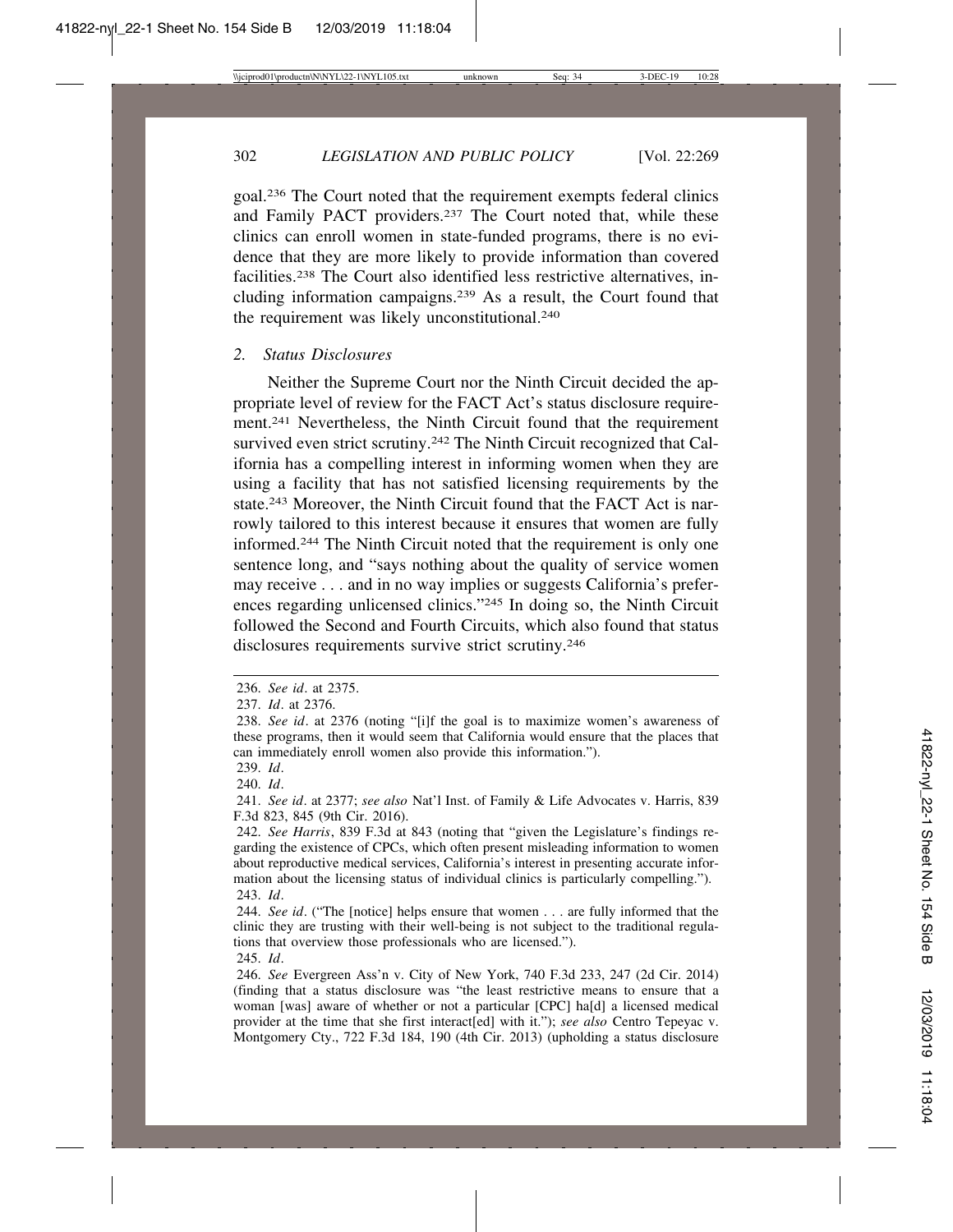The Supreme Court rejected their decisions, finding that the status disclosure requirement did not survive even rational basis review.247 The Supreme Court considered whether the requirement was subject to deferential review under *Zauderer*. 248 The Court found that, even if the requirement involved factual and uncontroversial information about the terms under which services will be available, it failed rational basis review because it was unjustified and unduly burdensome.<sup>249</sup> Unlike the Ninth Circuit, the Supreme Court found that California's interest in informing women about the licensing status of the facilities they visit is "purely hypothetical" because there is no evidence that women do not already know this information.250 In addition, the Supreme Court found that the status disclosure requirement was unduly burdensome noting, by way of example, that an advertisement that says "Choose Life" would have to surround those twowords with a statement from the government in as many as thirteen different languages.251

#### V.

# THE IMPACT OF NIFLA V. BECERRA ON MANDATORY DISCLOSURE LAWS

## *A. Mandatory Disclosure Laws*

Since the enactment of the FACT Act, at least five other jurisdictions have adopted mandatory disclosure laws impacting CPCs.252 Hawaii adopted government message disclosure requirements.<sup>253</sup> In addition, King County, Washington, and the City of Hartford, Con-

248. *Id* at 2378.

249. *Id*.

because it "merely notifie[d] patients that a licensed medical professional [was] not on staff").

<sup>247.</sup> *See* Nat'l Inst. of Family & Life Advocates v. Becerra, 138 S. Ct. 2361, 2377–78 (2018).

<sup>250.</sup> *See id*. at 2377 ("California points to nothing suggesting that pregnant women do not already know that covered facilities are staffed by unlicensed professionals. The services that trigger [the requirement] do not require a . . . license."). 251. *See id*. at 2378.

<sup>252.</sup> *See* S.B. 501, S.D. 1, 29th Leg., Reg. Sess. (Haw. 2017); King County, Wa., Board of Health, Rule & Reg. No. BOH17-04 (July 20, 2017), https://www.king county.gov/depts/health/board-of-health/~/media/depts/health/board-of-health/docu ments/regulations/BOH-regulation-17-04.ashx; HARTFORD, CONN., MUN. CODE § 17- 163 (2017), https://library.municode.com/ct/hartford/codes/code\_of\_ordinances?node Id=PTIIMUCO\_CH17HESA\_ARTVIPRINDIPR\_S17-163REDI; 745 ILL. COMP. STAT. ANN 70/2, 3, 6, 9 (West 2019); OAKLAND, CAL., CODE § 5.06.110 (2016). 253. *See* S.B. 501, S.D. 1, 29th Leg., Reg. Sess. (Haw. 2017).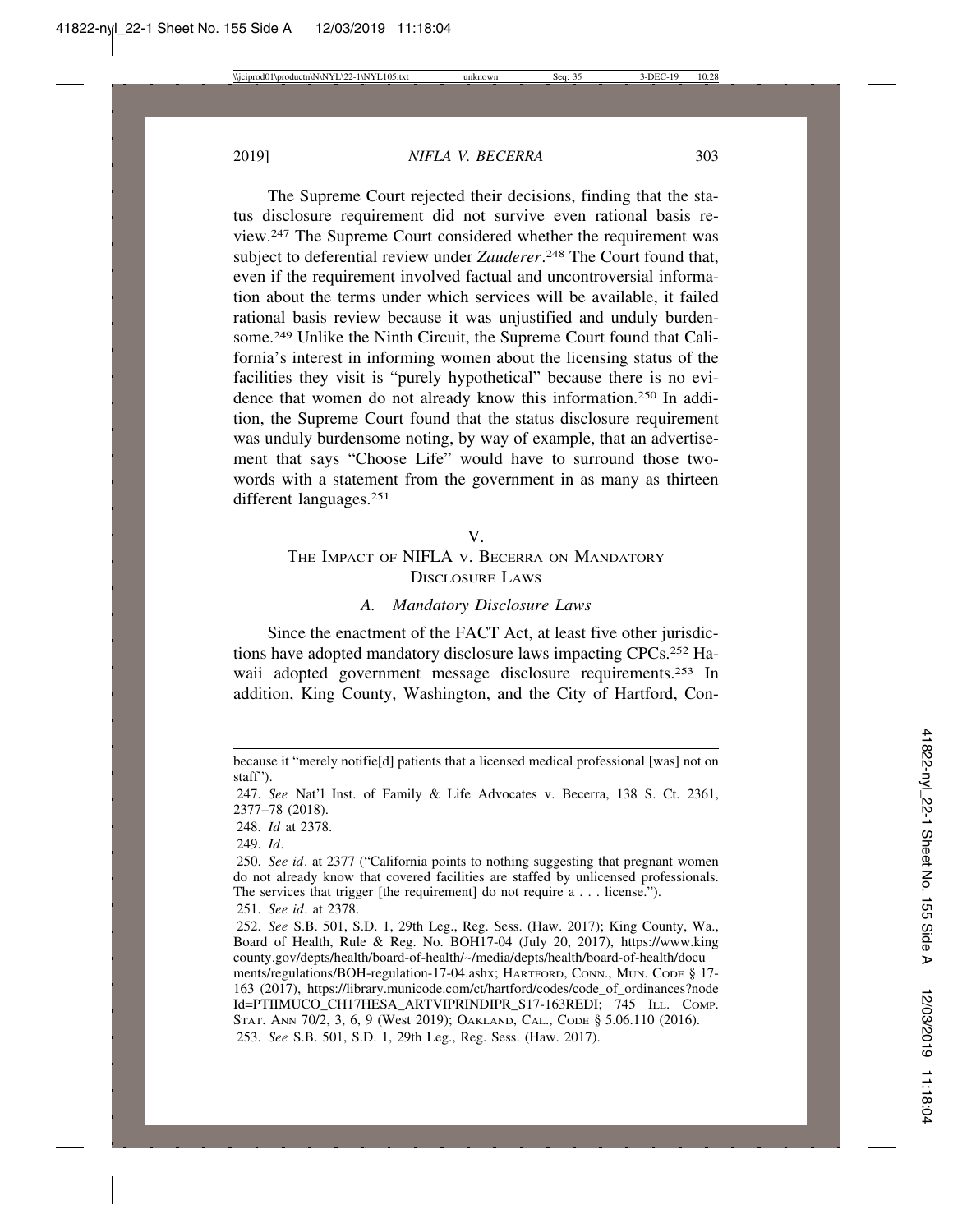necticut, adopted status disclosures,254 while Illinois and the City of Oakland, California, both adopted services disclosures.255 As CPCs challenge these laws on First Amendment grounds, the courts will rely on *Becerra* for guidance on the constitutionality of these laws. Because of their resemblance to the requirements of the FACT Act, the courts are likely to find the government message and status disclosure requirements to be unconstitutional. Moreover, given the lessons learned from early mandatory disclosure laws, it is likely that only the City of Oakland's services requirement will be subject to rational basis review as a regulation of commercial speech.

#### *1. Government Message Disclosures*

On July 12, 2017, Hawaii's Governor David Ige signed S.B. 501 into law.256 The law requires CPCs to disseminate a notice stating, "Hawaii has public programs that provide immediate free or low-cost access to comprehensive family planning services," including pregnancy-related services for eligible women.257 Hawaii's law requires that the notice contains the following disclaimer: "Only ultrasounds performed by qualified health care professionals and read by licensed clinicians should be considered medically accurate."258 A district court in Hawaii invalidated the law following the Supreme Court's decision in *Becerra*. 259

Notably, Hawaii's mandatory disclosure law has several features that made it more vulnerable to a First Amendment challenge than other government message requirements. In *Becerra*, the Supreme Court found that the FACT Act's government message requirement was not likely to withstand intermediate or strict scrutiny because it

<sup>254.</sup> *See* King County, Wa., Board of Health, Rule & Reg. No. BOH17-04 (July 20, 2017), https://www.kingcounty.gov/depts/health/board-of-health/~/media/depts/ health/board-of-health/documents/regulations/BOH-regulation-17-04.ashx; *see* HART-FORD, CONN., MUN. CODE § 17-163 (2017), https://library.municode.com/ct/hartford/ codes/code\_of\_ordinances?nodeId=PTIIMUCO\_CH17HESA\_ARTVIPRINDIPR\_ S17-163REDI.

<sup>255. 745</sup> ILL. COMP. STAT. ANN 70/2, 3, 6, 9 (West 2019); OAKLAND, CAL., CODE § 5.06.110 (2016).

<sup>256.</sup> *See* S.B. 501, S.D. 1, 29th Leg., Reg. Sess. (Haw. 2017); HAW. REV. STAT. ANN. § 321-561(b) (West 2019).

<sup>257.</sup> *Id.*

<sup>258.</sup> *Id.*

<sup>259.</sup> *See* Calvary Chapel Pearl Harbor v. Suzuki, No. 17-00326-DKW-KSC, at 1, 2 (D. Haw. Sept. 20, 2018) (order granting permanent injunction and final judgment stating that "[i]n light of the United States Supreme Court's decision in Nat'l Inst. of Family & Life Advocates v. Becerra . . . it is hereby ordered . . . that Hawaii revised statutes § 321-561(b)-(c) [are] declared to be unconstitutional under the United States Constitution . . . with respect to plaintiffs' First Amendment free speech claim.").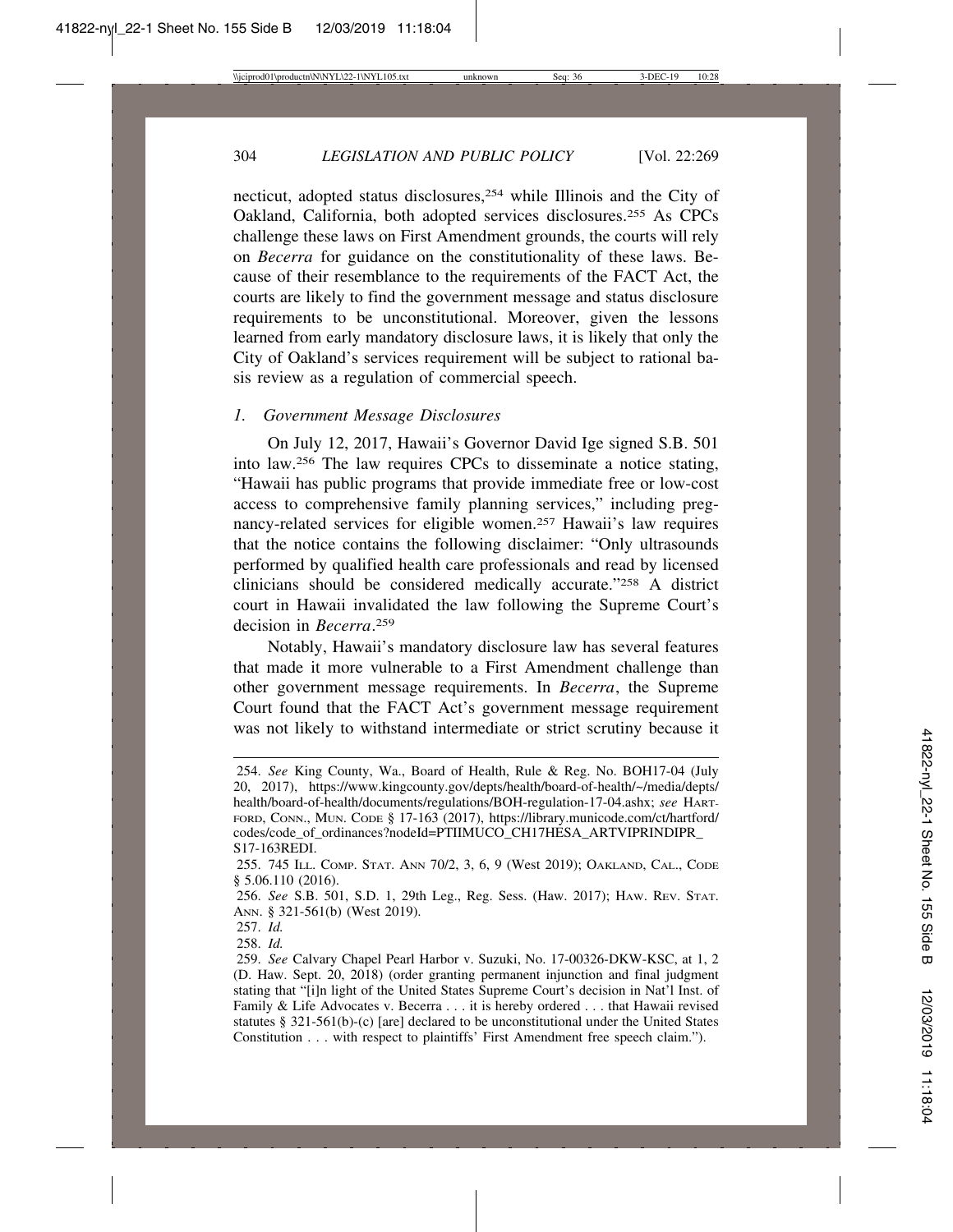was "wildly underinclusive" and the state provided insufficient evidence that less restrictive alternatives could not achieve the state's interest.260 Although the FACT Act applied to licensed and unlicensed facilities, the Court found it troubling that the state exempted facilities without sufficient justification.<sup>261</sup> Because Hawaii's law applies only to unlicensed CPCs, it is likely more underinclusive than the FACT Act.262 Moreover, while the FACT Act addressed less restrictive alternatives, Hawaii's law makes no mention of whether the state pursued alternatives and found them to be insufficient.

Furthermore, both the Second and Fourth Circuits have found that government message requirements are not likely to survive strict scrutiny because they require covered entities to espouse the government's view on contested issues.<sup>263</sup> New York City and Montgomery County "encouraged" women to consult with a licensed health care provider.264 Although the Ninth Circuit upheld the FACT Act's government message requirement, the court upheld it in part because the requirement made no mention of the state's view on these services.<sup>265</sup> Hawaii's requirement contains a disclaimer that "[o]nly ultrasounds performed by qualified health care professionals and read by licensed clinicians should be considered medically accurate."266 Although the notice does not expressly encourage women to visit licensed providers, it could be construed as requiring CPCs to espouse the state's view on the quality of certain services.

## *2. Status Disclosures*

In 2017, King County, Washington, and the City of Hartford, Connecticut, adopted status disclosure requirements impacting CPCs.267 King County requires unlicensed CPCs to disseminate a no-

<sup>260.</sup> *See* Nat'l Inst. of Family & Life Advocates v. Becerra, 138 S. Ct. 2361, 2367 (2018).

<sup>261.</sup> *Id*.

<sup>262.</sup> *See* S.B. 501, S.D. 1, 29th Leg., Reg. Sess. (Haw. 2017); HAW. REV. STAT. ANN. § 321-561(a)(2) (West 2019).

<sup>263.</sup> *See* Evergreen Ass'n v. City of New York, 740 F.3d 233, 250 (2d Cir. 2014); *see also* Centro Tepeyac v. Montgomery Cty., 683 F.3d 591, 594–95 (4th Cir. 2012). 264. N.Y.C., N.Y. ADMIN. CODE § 20-816a (2011); Montgomery County, Md., Council Res. No. 16-1252(b)(1)(b) (Feb. 2, 2010).

<sup>265.</sup> *See* Nat'l Inst. of Family & Life Advocates v. Harris, 839 F.3d 823, 842 (9th Cir. 2016) ("[t]he Licensed Notice does not use the word 'encourage,' or other language that suggests the California Legislature's preferences regarding prenatal care."). 266. *See* S.B. 501, S.D. 1, 29th Leg., Reg. Sess. (Haw. 2017); HAW. REV. STAT. ANN. § 321-561(b) (West 2019).

<sup>267.</sup> *See* King County, Wa., Board of Health, Rule & Reg. No. BOH17-04 (July 20, 2017); HARTFORD, CONN., MUN. CODE § 17-163 (2017), https://library.municode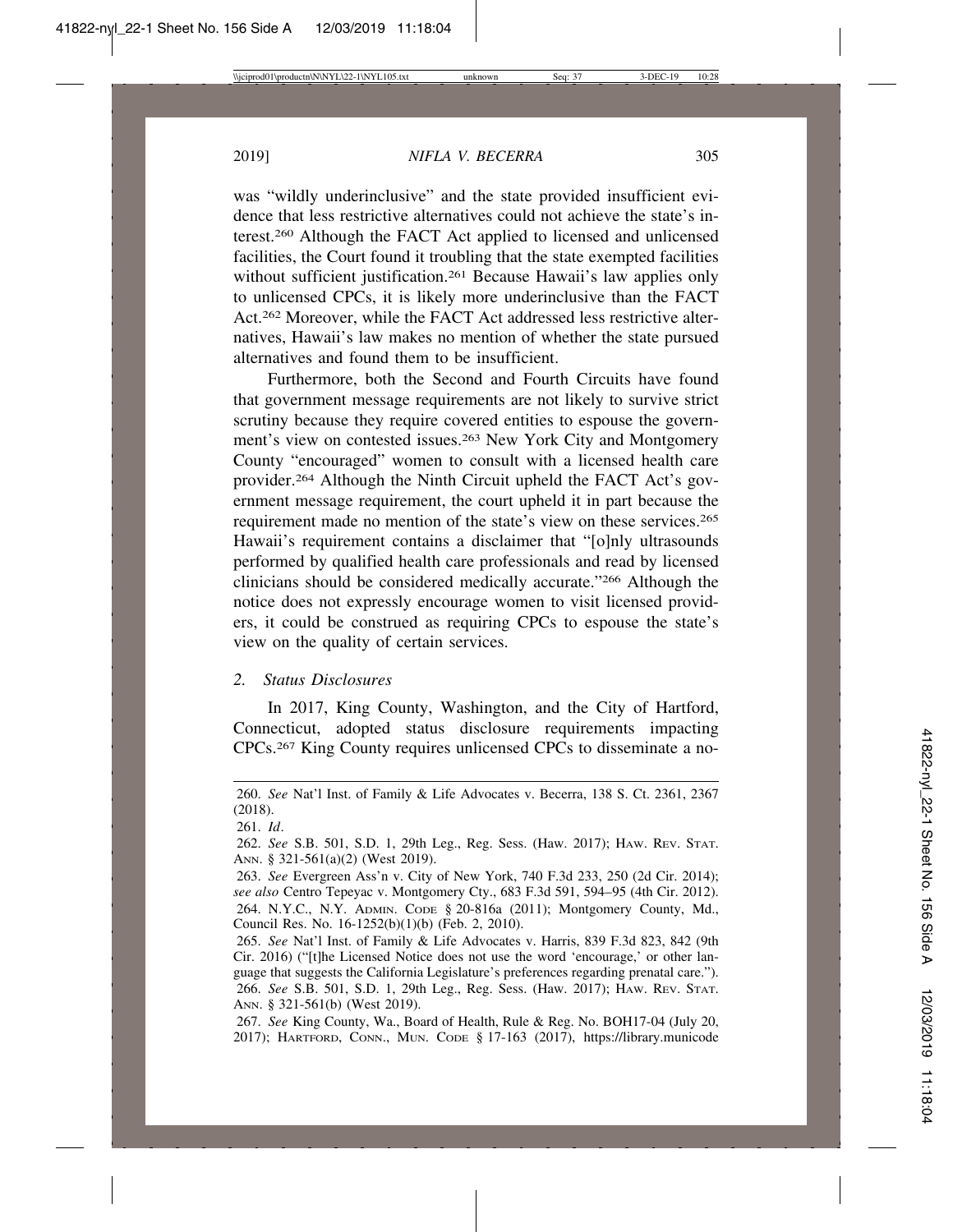tice that states "this facility is not a health care facility."268 The ordinance defines "health care facility" as a hospital, clinic, or a similar place with a licensed health care provider.269 The City of Hartford requires unlicensed CPCs to display a sign disclosing that the "facility does not have a licensed medical provider on site to provide or supervise all services."270 The requirements resemble the FACT Act's status disclosure, which required unlicensed CPCs to state that "This facility is not licensed as a medical facility by the State of California and has no licensed medical provider who provides or directly supervises the provision of services."271

Although the Second, Fourth, and Ninth Circuits upheld status disclosure requirements impacting unlicensed CPCs, the Supreme Court found that the FACT Act's status disclosure requirement was not likely to survive even rational basis review.272 The Supreme Court found that California's justification was "purely hypothetical" because the state provided insufficient evidence that pregnant women do not already know this information.273 California found that CPCs hinder the ability of women to receive access to, and accurate information about, reproductive health services by posing as comprehensive health centers.274 King County posited that women in King County are in need of state-funded comprehensive reproductive health care services, but are unaware that these programs exist.<sup>275</sup> The City of Hartford found that women who visit CPCs are particularly vulnerable to false and misleading advertising by CPCs because they are experiencing

<sup>.</sup>com/ct/hartford/codes/code\_of\_ordinances?nodeId=PTIIMUCO\_CH17HESA\_ART VIPRINDIPR\_S17-163REDI.

<sup>268.</sup> *See* King County, Wa., Board of Health, Rule & Reg. No. BOH17-04 (July 20, 2017), https://www.kingcounty.gov/depts/health/board-of-health/~/media/depts/ health/board-of-health/documents/regulations/BOH-regulation-17-04.ashx. 269. *Id*.

<sup>270.</sup> *See* HARTFORD, CONN., MUN. CODE § 17-163 (2017), https://library.municode .com/ct/hartford/codes/code\_of\_ordinances?nodeId=PTIIMUCO\_CH17HESA\_ART VIPRINDIPR\_S17-163REDI.

<sup>271.</sup> CAL. HEALTH & SAFETY CODE § 123472(b)(1) (West 2018), *invalidated by* Nat'l Inst. of Family & Life Advocates v. Becerra, 138 S. Ct. 2361 (2018).

<sup>272.</sup> *Compare* Nat'l Inst. of Family & Life Advocates v. Harris, 839 F.3d 823, 845 (9th Cir. 2016), *and* Evergreen Ass'n v. City of New York, 740 F.3d 233, 247 (2d Cir. 2014), *and* Centro Tepeyac v. Montgomery Cty., 722 F.3d 184, 190 (4th Cir. 2013), *with* Nat'l Inst. of Family & Life Advocates v. Becerra, 138 S. Ct. 2361, 2377 (2018).

<sup>273.</sup> *See Becerra*, 138 S. Ct. at 2377.

<sup>274.</sup> *See* Assemb. Comm. on Health, Bill Analysis, AB-775 Reproductive FACT Act, 2015-2016 Sess., at 3 (Cal. 2015).

<sup>275.</sup> *See* King County, Wa., Board of Health, Rule & Reg. No. BOH17-04 (July 20, 2017), https://www.kingcounty.gov/depts/health/board-of-health/~/media/depts/ health/board-of-health/documents/regulations/BOH-regulation-17-04.ashx.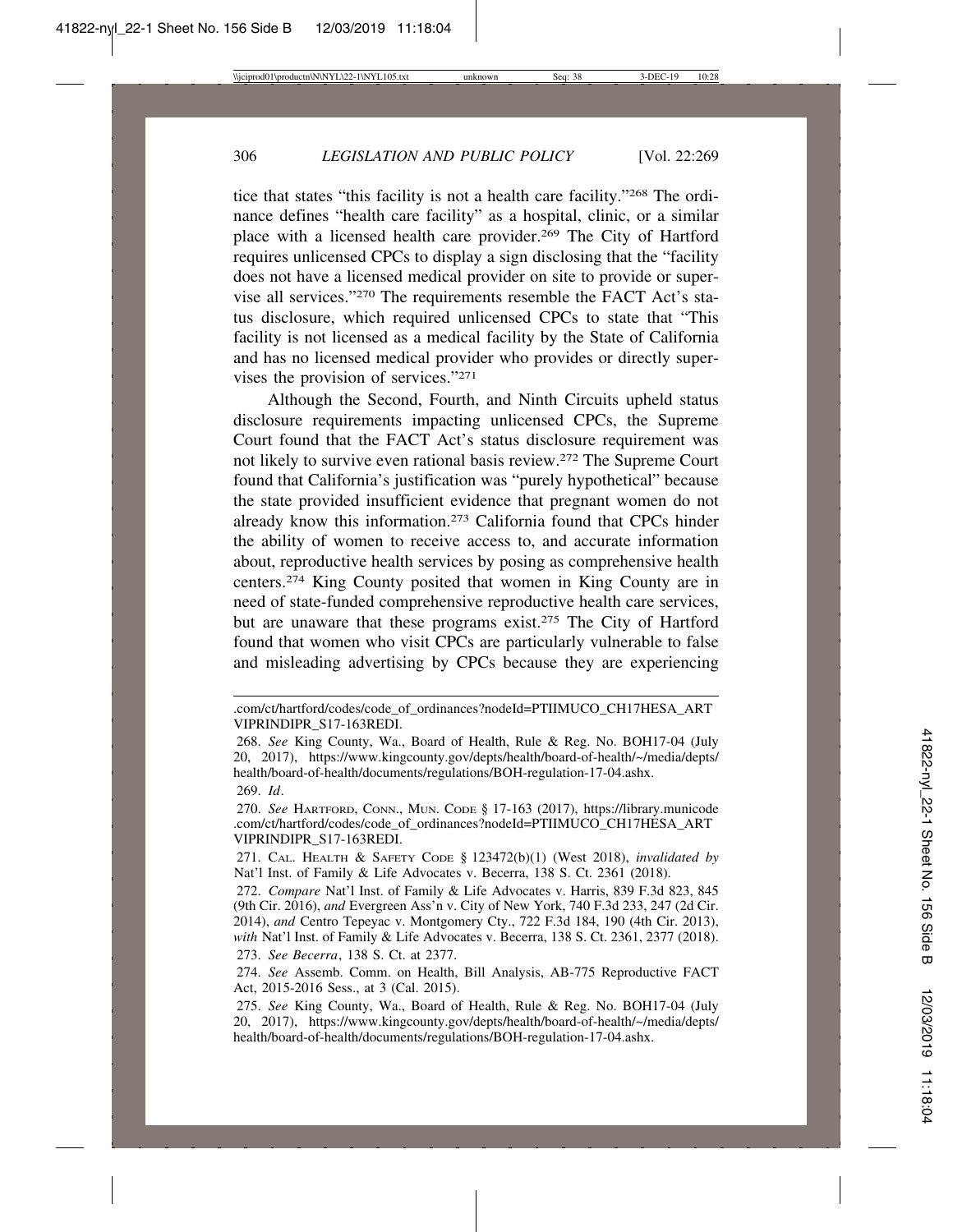emotional and physical distress.276 However, the Supreme Court did not decide in *Becerra* what type of state interest could sustain a status disclosure requirement.<sup>277</sup>

Nonetheless, the Supreme Court found that, even if the state had presented a compelling justification, the FACT Act's status disclosure requirement covered a "curiously narrow subset of speakers" and was overly burdensome.278 The Supreme Court found it troubling that the FACT Act's status disclosure, unlike the government message disclosure, only applied to unlicensed CPCs "no matter what the facilities say on site or in their advertisements."279 Like the FACT Act's status disclosure, the requirements from King County and the City of Hartford apply only to unlicensed CPCs and are not dependent on their advertisements.280 Additionally, the Supreme Court found that the requirement could "drown the facility's own message," noting, by way of example, that an advertisement that says "Choose Life" would need to include a twenty-nine word government statement in as many as thirteen different languages.281 Similarly, King County requires that the notice states the government's message in ten languages.282 Although the City of Hartford only requires that the notice states the message in English and Spanish, the ordinance also requires that the message be communicated orally in certain circumstances.283

## *3. Services Disclosures*

In 2016, Illinois and the City of Oakland, California, both adopted services disclosure requirements impacting CPCs.284 Illinois's

<sup>276.</sup> *See* HARTFORD, CONN., MUN. CODE § 17-163 (2017), https://library.municode .com/ct/hartford/codes/code\_of\_ordinances?nodeId=PTIIMUCO\_CH17HESA\_ART VIPRINDIPR\_S17-163REDI.

<sup>277.</sup> *See Becerra*, 138 S. Ct. at 2377–78.

<sup>278.</sup> *Id*. at 2377.

<sup>279.</sup> *Id*.

<sup>280.</sup> *See* King County, Wa., Board of Health, Rule & Reg. No. BOH17-04 (July 20, 2017), https://www.kingcounty.gov/depts/health/board-of-health/~/media/depts/ health/board-of-health/documents/regulations/BOH-regulation-17-04.ashx; HART-FORD, CONN., MUN. CODE § 17-163 (2017), https://library.municode.com/ct/hartford/ codes/code\_of\_ordinances?nodeId=PTIIMUCO\_CH17HESA\_ARTVIPRINDIPR S17-163REDI.

<sup>281.</sup> *See Becerra*, 138 S. Ct. at 2378.

<sup>282.</sup> *See* King County, Wa., Board of Health, Rule & Reg. No. BOH17-04 (July 20, 2017), https://www.kingcounty.gov/depts/health/board-of-health/~/media/depts/ health/board-of-health/documents/regulations/BOH-regulation-17-04.ashx.

<sup>283.</sup> *See* HARTFORD, CONN., MUN. CODE § 17-163 (2017), https://library.municode .com/ct/hartford/codes/code\_of\_ordinances?nodeId=PTIIMUCO\_CH17HESA\_ART VIPRINDIPR\_S17-163REDI.

<sup>284. 745</sup> ILL. COMP. STAT. ANN. 70/6.1 (West 2019); OAKLAND, CAL., CODE § 5.06.110 (2016).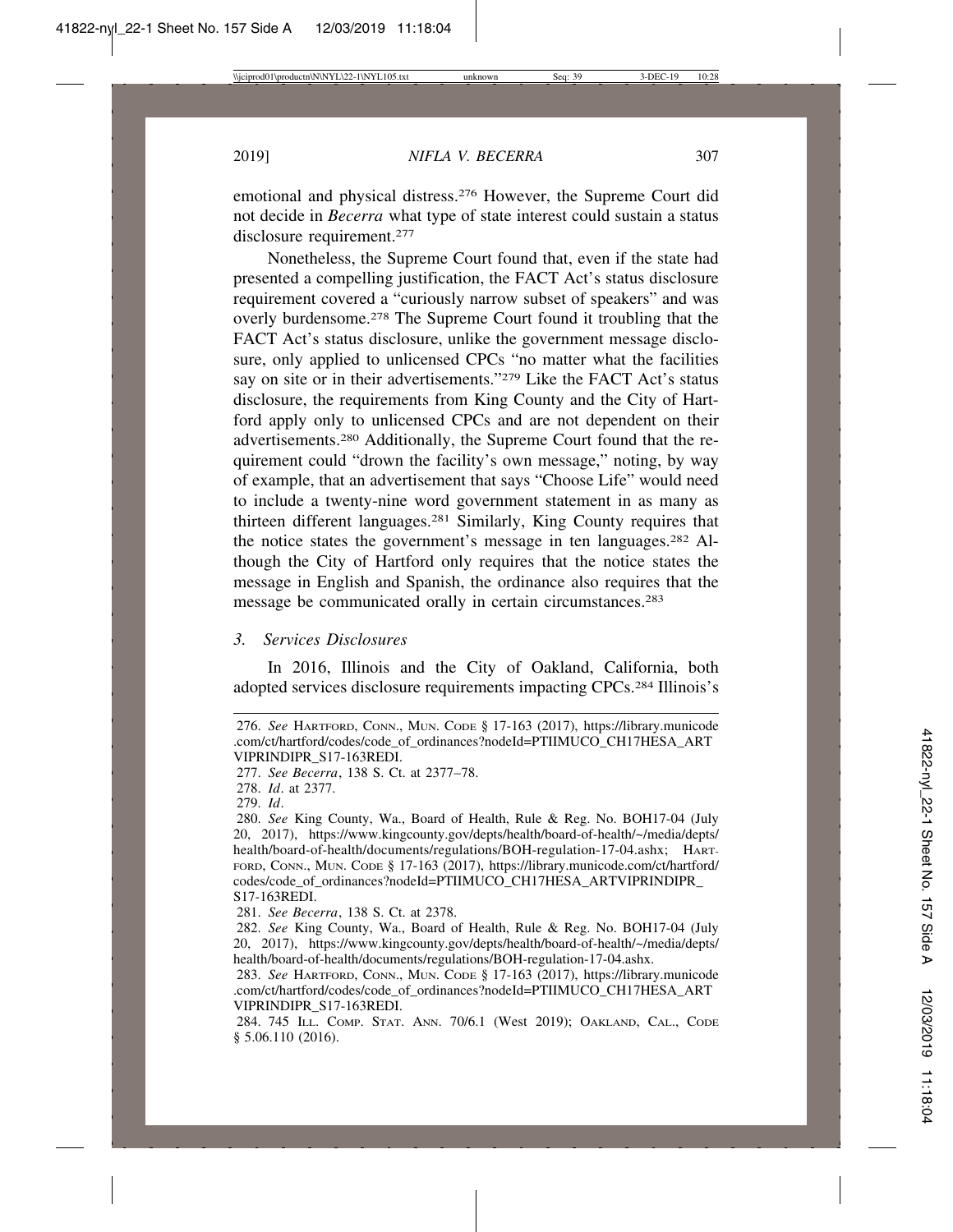law requires "health care facilities," defined as an institution or location where health care services are provided, that refuse to provide services requested by a client because of a conscience-based objection to notify the client that she will not receive the service.285 The City of Oakland's ordinance requires specifically CPCs, under certain circumstances, to post a notice stating whether there is a licensed medical professional on staff and whether the CPC provides abortion, emergency contraception, or referrals for those services.286

Because the FACT Act does not contain a services disclosure requirement, the Supreme Court did not address in *Becerra* what standard of review would apply to them. However, the courts have generally found that services disclosures are likely subject to strict scrutiny.<sup>287</sup> In particular, the Second Circuit has expressed concern that services disclosures alter CPC's political speech.288 In *Evergreen*, for instance, the Second Circuit invalidated New York City's services disclosure requirement, noting that "[t]he Services Disclosure will change the way in which a pregnancy services center, if it so chooses, discusses the issues of prenatal care, emergency contraception, and abortion."289 Illinois' law appears more burdensome than New York City's local law. Unlike New York City's law, Illinois' law does not only require CPCs to inform women whether they provide or make referrals for certain services.290 Illinois' law also requires CPCs to refer them to or provide them with information about providers who may offer the service that the CPC refuses to participate in because of the conscience-based objection.291

In contrast to Illinois' services disclosure, which applies to facilities that refuse to perform or refer a person for a medical service because of a conscience-based objection, the City of Oakland's ordinance specifically targets the advertising practices of CPCs.292 The City of Oakland's ordinance prohibits CPCs from making or disseminating any statement concerning pregnancy-related services that the CPC knows or should know to be untrue or misleading.<sup>293</sup> Impor-

<sup>285. 745</sup> ILL. COMP. STAT. ANN. 70/3(d), 70/6.1 (West 2019).

<sup>286.</sup> OAKLAND, CAL., CODE § 5.06.110(C)-(D) (2016).

<sup>287.</sup> *See* Evergreen Ass'n v. City of New York, 740 F.3d 233, 249 (2d Cir. 2014); *see also* Greater Balt. Ctr. for Pregnancy Concerns, Inc. v. Mayor of Balt., 683 F.3d 539, 557–58 (4th Cir. 2012).

<sup>288.</sup> *See Evergreen Ass'n*, 740 F.3d at 249.

<sup>289.</sup> *Id*. at 249–50.

<sup>290. 745</sup> ILL. COMP. STAT. ANN. 70/6.1 (West 2019).

<sup>291.</sup> *Id*.

<sup>292.</sup> *Compare* 745 ILL. COMP. STAT. ANN. 70/6.1 (West 2019) *with* OAKLAND, CAL., CODE § 5.06.110 (2016).

<sup>293.</sup> OAKLAND, CAL., CODE § 5.06.110(C)-(D) (2016).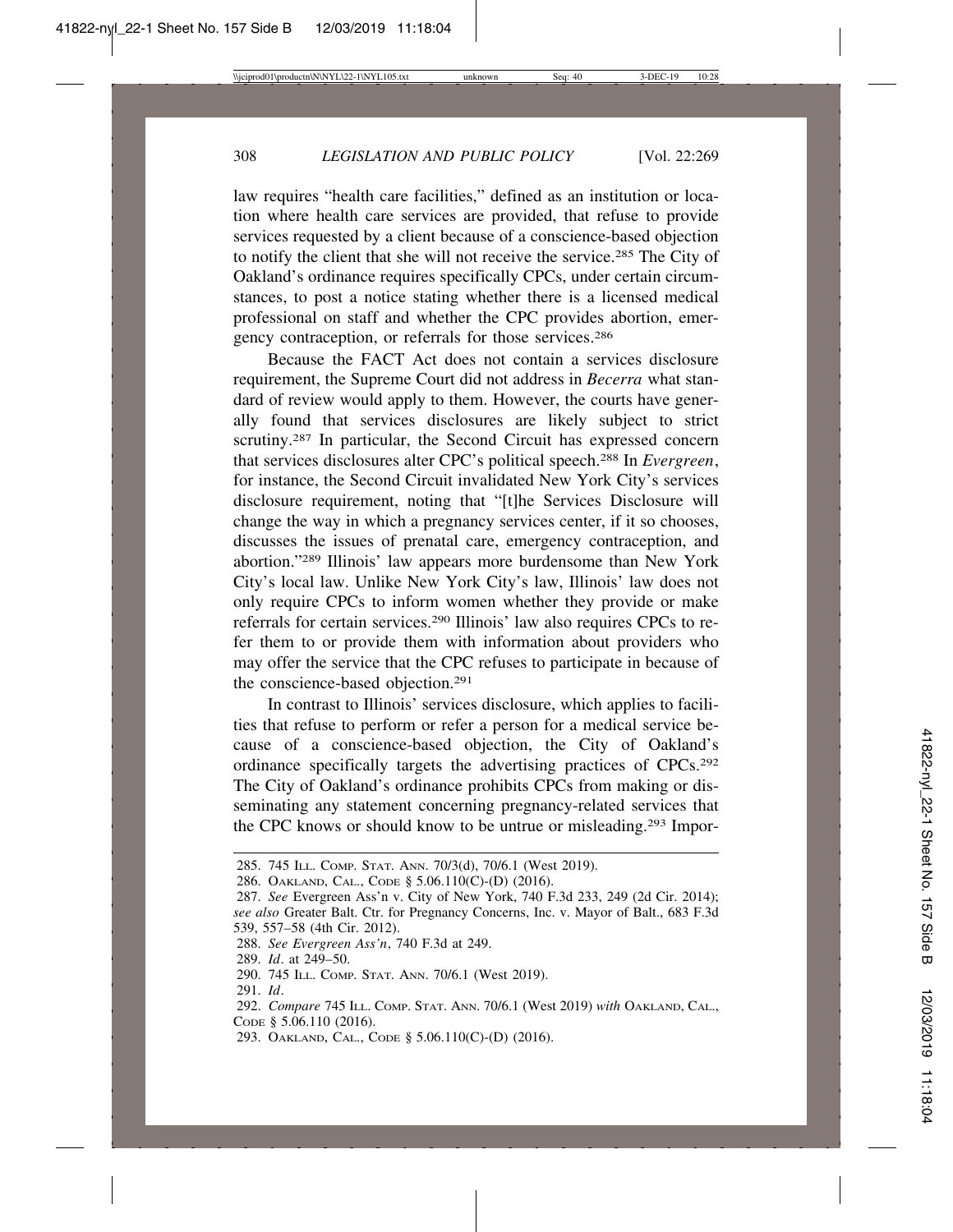tantly, if the CPC refuses to cure the deceptive advertising, the ordinance provides that the City Attorney may issue an injunction requiring the CPC to disseminate appropriate corrective advertising and post a notice stating whether there is a licensed medical professional on staff and whether the CPC provides abortion, emergency contraception, or referrals for those services.294 The purpose of the ordinance is to "regulate false and misleading advertising by [CPCs]."295

Unlike Illinois' law, the City of Oakland's requirement is likely entitled to rational basis review as a regulation of commercial speech. In *First Resort*, the Ninth Circuit found that San Francisco's ordinance regulates commercial speech subject to a lower level of scrutiny.296 San Francisco's ordinance is different from other services disclosures in that it only requires disclosures of CPCs that violated an advertising regulation.297 Like San Francisco's ordinance, the City of Oakland's ordinance only requires disclosures from CPCs that have been found to make a false and misleading advertisement.298 Thus, the courts are likely to find that the City of Oakland's ordinance is directed at the advertisement of services, not the exchange of ideas.299

Although the Supreme Court did not address in *Becerra* whether services disclosures that regulate commercial speech withstand rational basis review, the Court found that, "under *Zauderer*, a disclosure requirement cannot be unjustified or unduly burdensome."300 Because the City of Oakland's disclosure only applies to CPCs that have been found to violate an advertising regulation, the city is likely to prove a compelling justification for the disclosure.301 Further, the disclosures are likely not unduly burdensome. While the courts have found the disclosure requirements of other mandatory disclosure laws

<sup>294.</sup> *Id.*

<sup>295.</sup> *Id.*

<sup>296.</sup> *See* First Resort, Inc. v. Herrera, 860 F.3d 1263, 1279 (9th Cir. 2017) ("Because LSPCs are not a suspect class, only rational basis review—not strict scrutiny applies.").

<sup>297.</sup> *Compare* N.Y.C., N.Y. ADMIN. CODE § 20-816 (2011), *and* BALT., MD., HEALTH CODE § 3-502(a)-(b) (2009), *with* S.F., CAL., ADMIN. CODE § 93.5 (2011).

<sup>298.</sup> *Compare* S.F., CAL., ADMIN. CODE § 93.5 (2011) *with* OAKLAND, CAL., CODE  $§ 5.06.110(C)$ -(D) (2016).

<sup>299.</sup> *See First Resort*, 860 F.3d at 1273 ("[T]he Ordinance is directed at advertisements related to the provision of certain medical services . . . the City did not attempt to ban advertisements related to . . . pro-life advocacy.").

<sup>300.</sup> *See* Nat'l Inst. of Family & Life Advocates v. Becerra, 138 S. Ct. 2361, 2377 (2018).

<sup>301.</sup> OAKLAND, CAL., CODE § 5.06.110(C)-(D) (2016).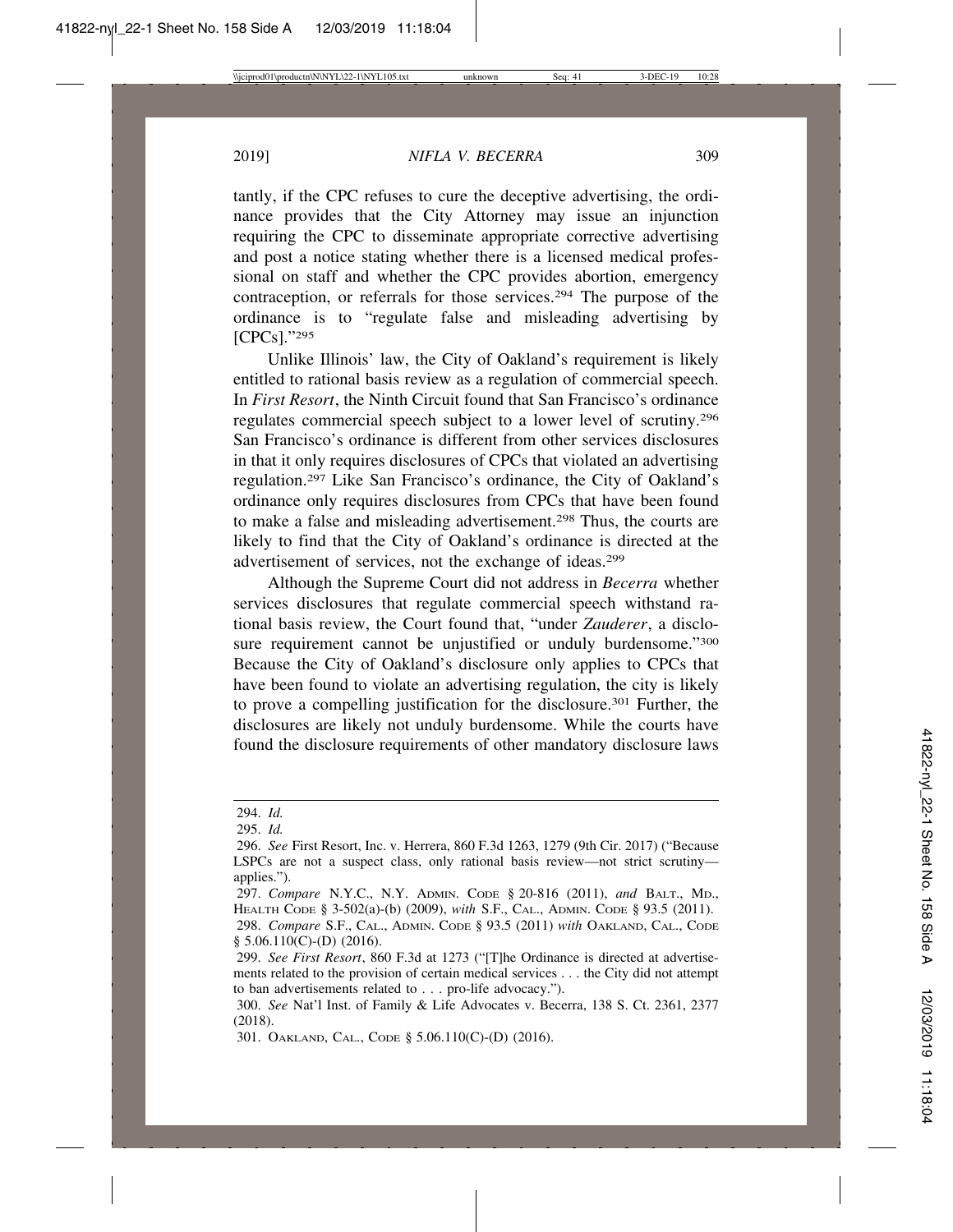burdensome because of the format that CPCs must use for their notices, the City of Oakland does not prescribe a specific format.302

## *B. Abortion Counseling and Other Medical Disclosures*

Thirty-four states currently have laws requiring physicians to provide counseling to women before they may perform an abortion.303 The requirements range from providing women with information about the abortion procedure and the risks of abortion to providing women with materials from the state with information on a range of support services.<sup>304</sup> Although some of these laws have been challenged as an infringement of the physician's right under the First Amendment not to provide this information, the courts have generally upheld these laws under rational basis review, reasoning that they are a regulation of the medical practice as in *Casey*. 305 By interpreting *Casey* as applying only when obtaining informed consent to a procedure, the Supreme Court's decision in *Becerra* could subject some of these laws to heightened scrutiny—particularly those with disclosure requirements that do not relate to the procedure at issue.306

## *1. Casey and Abortion Counseling Laws*

In *Casey*, the Supreme Court upheld a law requiring physicians to obtain informed consent before they could provide an abortion.307 The law required physicians to inform women of the nature of the procedure, the health risks of the abortion and childbirth, and the prob-

<sup>302.</sup> *Id*.

<sup>303.</sup> *See generally Counseling and Waiting Periods for Abortion*, GUTTMACHER INST. (July 1, 2019), https://www.guttmacher.org/state-policy/explore/counseling-andwaiting-periods-abortion [https://perma.cc/FZ2U-5F8N].

<sup>304.</sup> *Id.*

<sup>305.</sup> *See, e.g.*, Tex. Med. Providers v. Lakey, 667 F.3d 570, 578 (5th Cir. 2012); *see also* Planned Parenthood of Minn., N.D., S.D. v. Rounds, 530 F.3d 724 (8th Cir. 2008), aff'd 686 F.3d 889, 904–05 (8th Cir. 2012) (upholding advisory notice linking abortion to suicide on the grounds that it "is non-misleading and relevant to the patient's decision to have an abortion, as required by *Casey*"); Planned Parenthood of Minn., N.D., S.D. v. Rounds, 530 F.3d 724, 734–35 (8th Cir. 2008) ("*Casey* and *Gonzales* establish that, while the State cannot compel an individual simply to speak the State's ideological message, it can use its regulatory authority to require a physician to provide truthful, non-misleading information relevant to a patient's decision to have an abortion, even if that information might also encourage the patient to choose childbirth over abortion.").

<sup>306.</sup> *See* Nat'l Inst. of Family & Life Advocates v. Becerra, 138 S. Ct. 2361, 2373 (2018).

<sup>307.</sup> *See* Planned Parenthood of Southeastern Pennsylvania v. Casey, 505 U.S. 833, 887 (1992).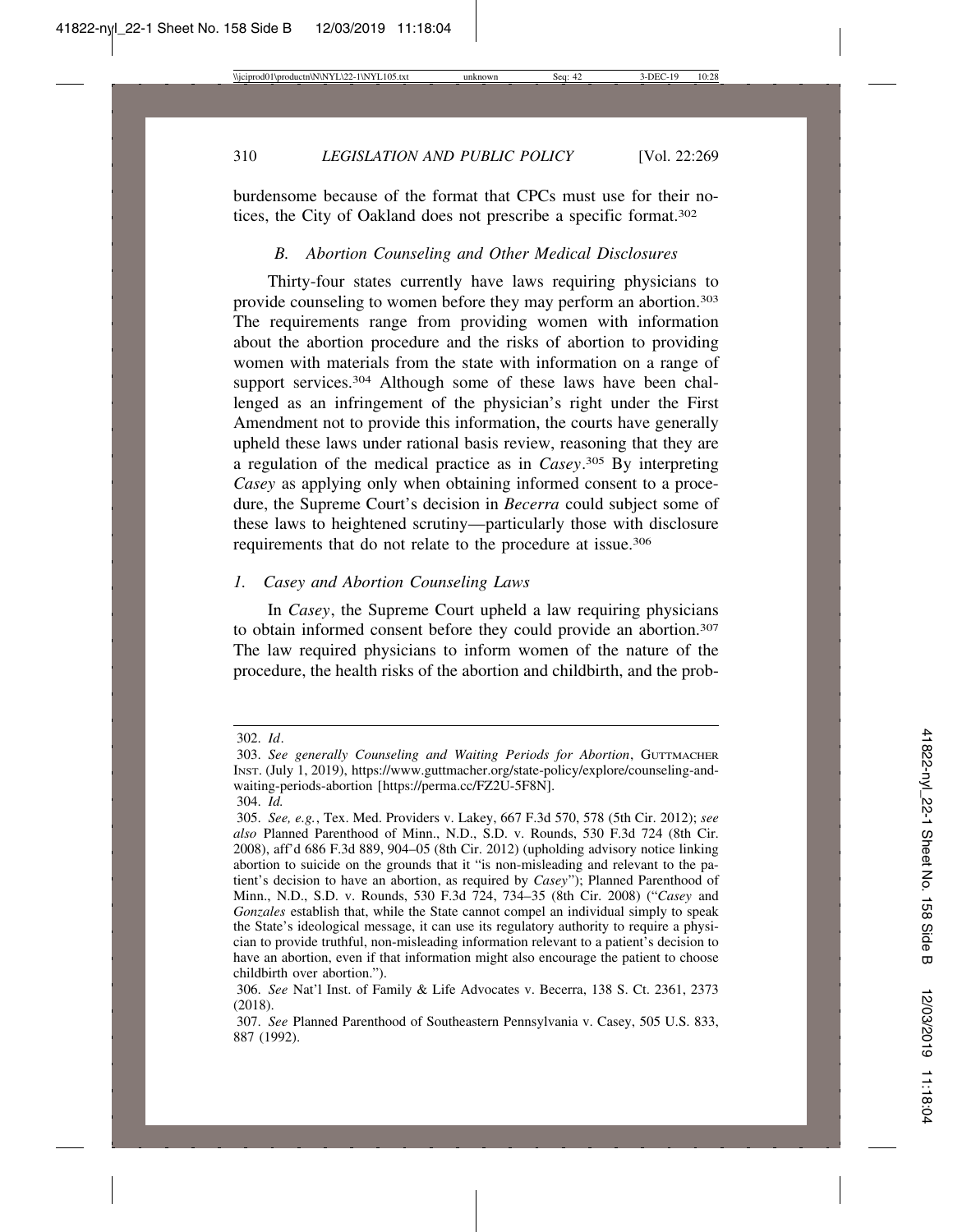able gestational age of the unborn child.308 The law also required that women know of the availability of printed materials with information about the unborn child, agencies that offer alternatives to abortion, and medical assistance benefits.309 The *Casey* plurality found that informed consent laws requiring disclosures of truthful, non-misleading, and relevant information did not impose an undue burden on the woman's right to an abortion and were thus permitted by the Fourteenth Amendment.310 The plurality also found that the law did not infringe upon the physician's First Amendment right not to make such disclosures, reasoning that it regulated speech only "as part of the practice of medicine, subject to reasonable licensing and regulation by the State<sup>"311</sup>

Following *Casey*, thirty-three states have adopted informed consent laws requiring physicians to provide counseling before they may perform an abortion.312 Nearly all of the states that have adopted abortion counseling laws require physicians to provide women with information about the abortion procedure<sup>313</sup> and inform them of the risks of abortion.314 However, some states require physicians to tell women that personhood begins at conception and discuss the ability of a fetus to feel pain.315 Some require that women receive information on accessing ultrasound services, while others require that a woman undergo an ultrasound before an abortion.<sup>316</sup> Additionally, some states require physicians to provide women with directories with information

312. *See Counseling and Waiting Periods for Abortion*, *supra* note 303.

<sup>308.</sup> *Id.* at 881.

<sup>309.</sup> *Id.*

<sup>310.</sup> *See id*. at 882 (explaining that "if the information the State requires to be made available to the woman is truthful and not misleading, the requirement may be permissible.").

<sup>311.</sup> *Id.* at 884.

<sup>313.</sup> *See id.* Twenty-five states require that women be given information about the specific procedure, while twenty-three require information about all common abortion procedures; thirty-two states require that the woman be told the gestational age of the fetus and twenty-eight states require fetal development information throughout pregnancy. *Id.*

<sup>314.</sup> *See id.* Twenty-five states include information about the risks of abortion; twenty-one states include accurate information on the potential effect of abortion on future fertility; five states inaccurately assert a link between abortion and an increased risk of breast cancer. Eight states stress negative emotional responses to abortion. *Id.*

<sup>315.</sup> *See id.* Six states require that the woman be told that personhood begins at conception; thirteen states include information on the ability of a fetus to feel pain. *Id.*

<sup>316.</sup> *See id.* Fourteen states require verbal counseling or written materials to include information on accessing ultrasound services; eleven states mandate that an abortion provider perform an ultrasound on each woman seeking an abortion; three states require the provider to show and describe the image. *Id.*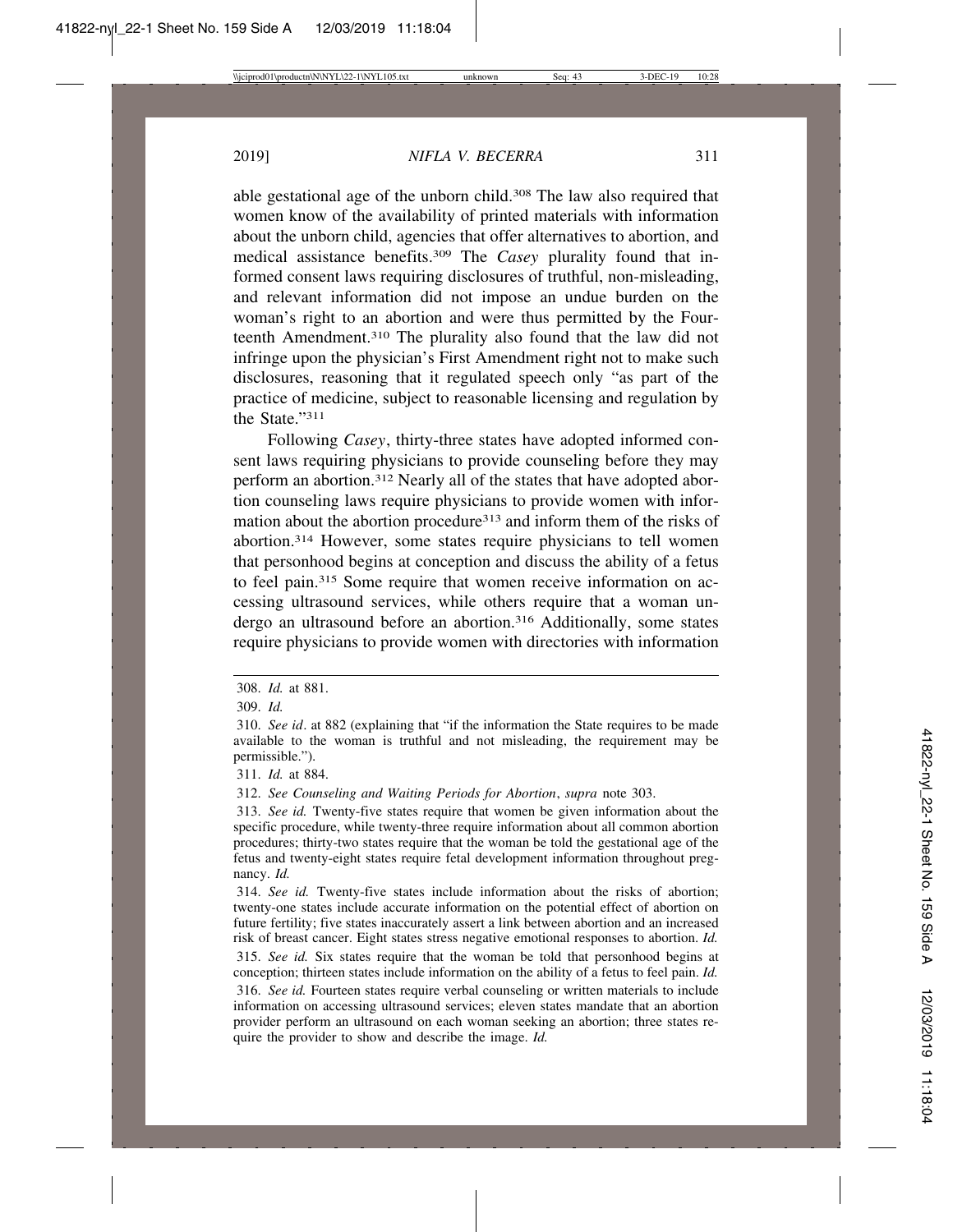on support services, such as prenatal care, child care, and adoption services.<sup>317</sup>

Litigation concerning these informed consent laws has mostly focused on Fourteenth Amendment challenges asserting that the laws require disclosures of inaccurate and misleading information that impose an undue burden on the woman's right to an abortion.318 The courts that have considered First Amendment challenges to these laws have largely upheld them under rational basis review.<sup>319</sup> For example, in *Texas Medical Providers v. Lakey*, the U.S. Court of Appeals for the Fifth Circuit (Fifth Circuit) upheld disclosures involving a sonogram, the heart auscultation of the pregnant woman's fetus, and a description by the physician in order for a woman to obtain an abortion, noting that information about fetal development is relevant to a woman's decision-making.320 In *Planned Parenthood of Minnesota, North Dakota, South Dakota v. Rounds*, the U.S. Court of Appeals for the Eighth Circuit (Eighth Circuit) upheld a law compelling physicians to inform women that abortion will "terminate the life of a whole, unique, living human being," highlighting what the court perceived to be the biological underpinnings of the statutory provision.321 Similarly, the Eighth Circuit upheld a law requiring physicians to explain all known "medical risks" of abortion that included "the risk of suicide ideation and suicide," finding that suicide ideation and suicide were medical risks<sup>322</sup>

The Fourth Circuit's decision in *Stuart* created a circuit split regarding the appropriate level of review for these informed consent

<sup>317.</sup> *See id.* Twenty-nine states direct the state health agency to develop written materials; eleven states require that the written materials be given to a woman seeking an abortion. *Id.*

<sup>318.</sup> *See* Duane, *supra* note 71, at 369 ("litigation of these laws has most often focused on elements of the laws unrelated to compelled speech; for example, requiring disclosures in person versus over the phone, mandating waiting periods, and compelling use of state-prepared materials versus . . . physician-prepared materials.").

<sup>319.</sup> *See, e.g.*, Tex. Med. Providers v. Lakey, 667 F.3d 570, 578 (5th Cir. 2012); *see also* Planned Parenthood of Minn., N.D., S.D. v. Rounds, 686 F.3d 889, 904–05 (8th Cir. 2012); Planned Parenthood of Minn., N.D., S.D. v. Rounds, 530 F.3d 724, 736 (8th Cir. 2008).

<sup>320.</sup> *See Lakey*, 667 F.3d at 578 (explaining that *Casey* and *Gonzales* "allow the state to regulate medical practice by deciding that information about fetal development is relevant to a woman's decision-making.").

<sup>321.</sup> *See Rounds*, 530 F.3d at 736 (finding that "this biological information . . . is at least as relevant to the patient's decision to have an abortion as the gestational age of the fetus, which was deemed to be relevant in *Casey*.").

<sup>322.</sup> *See Rounds*, 686 F.3d at 904 (explaining that "the disclosure of the observed correlation as an increased risk is not unconstitutionally misleading or irrelevant under *Casey* and *Gonzales*" and physicians who provide abortions should be capable of explaining to patients "the difference between relative risk and proof of causation.").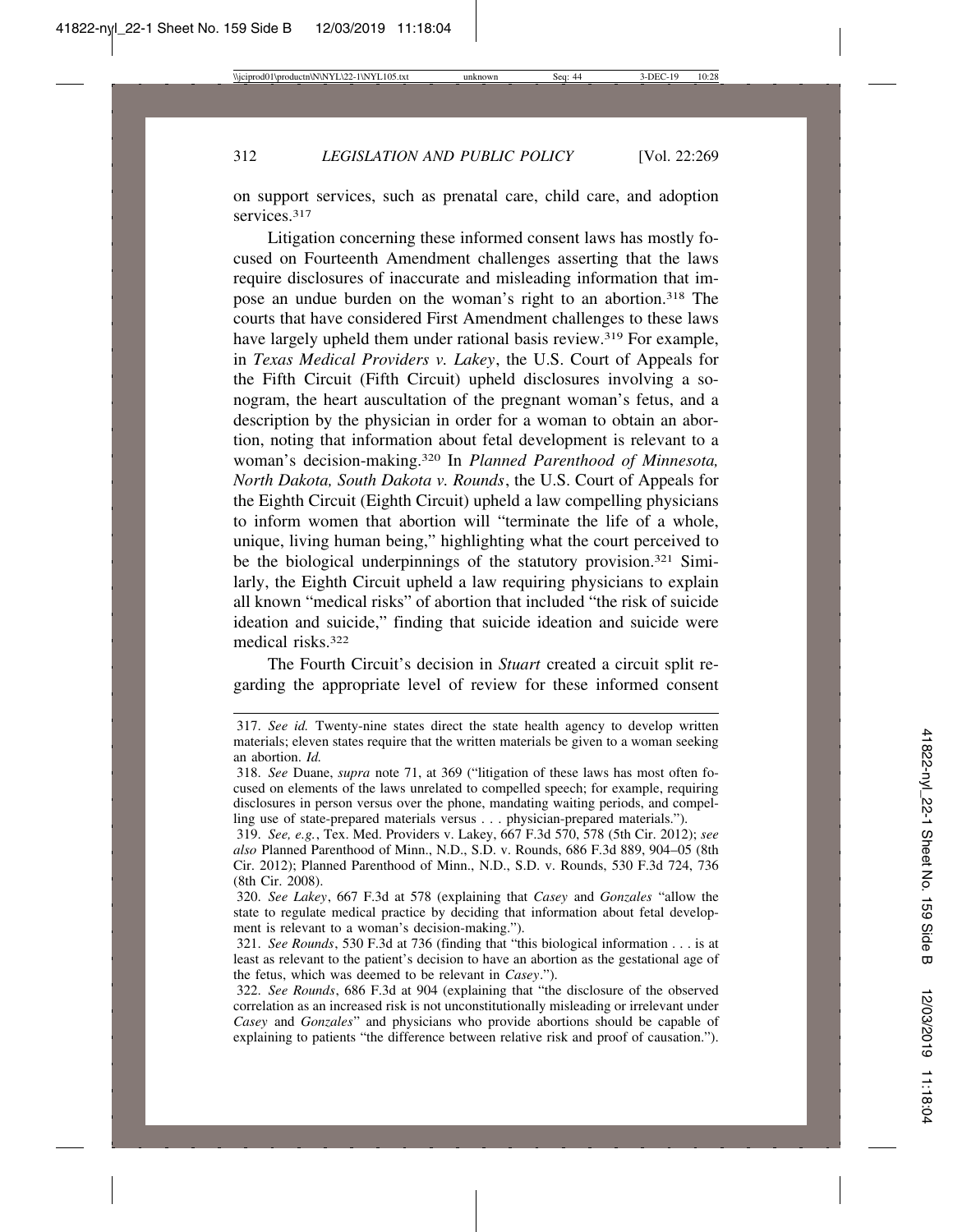laws. In *Stuart*, the Fourth Circuit invalidated a state law similar to the law upheld by the Fifth Circuit involving a sonogram, the heart auscultation of the pregnant woman's fetus, and a description by the physician in order for a woman to obtain an abortion.<sup>323</sup> Unlike the Fifth Circuit, the Fourth Circuit found that the law failed intermediate scrutiny, and strict scrutiny by implication, because it compelled speech that conveyed a particular opinion by seeking to convince women to reassess their abortion decision.324 The Fourth Circuit rejected the view that *Casey* mandates rational basis review of these laws.325 Notably, the Eleventh Circuit also took this position in *Wollschlaeger v. Governor of Florida*, where the court reviewed a law banning medical professionals from inquiring about gun ownership.326

## *2. Abortion Counseling Laws After Becerra*

In *Becerra*, the Supreme Court invalidated the FACT Act's requirement that medical professionals disclose information about the possibility of abortion.327 In refusing to apply a lower level of review, the Court acknowledged that the First Amendment does not prevent regulation of professional conduct that incidentally burdens speech under *Casey*. 328 The Supreme Court interpreted *Casey* as applying to cases where obtaining informed consent to a medical procedure is at issue.329 Accordingly, the Court found that the FACT Act was not an informed-consent requirement and the disclosure requirements did not regulate professional conduct.330 The Supreme Court highlighted that the requirements did not facilitate consent to a medical procedure and, in fact, applied to "all interactions between a covered facility and its clients, regardless of whether a medical procedure is ever sought, offered, or performed."331

<sup>323.</sup> *See* Stuart v. Camnitz, 774 F.3d 238, 249 (4th Cir. 2014).

<sup>324.</sup> *See id*. at 253 (noting that "[b]y requiring providers to deliver this information to a woman who takes steps not to hear it . . . the state has . . . moved from 'encouraging' to lecturing, using health care providers as its mouthpiece.").

<sup>325.</sup> *See id*. at 249 (explaining that "[t]he single paragraph in *Casey* does not assert that physicians forfeit their First Amendment rights in the procedures surrounding abortions, nor does it announce the proper level of scrutiny.").

<sup>326.</sup> *See* Wollschlaeger v. Governor of Fla., 848 F.3d 1293, 1311 (11th Cir. 2017) (agreeing that "the *Casey* 'plurality did not hold sweepingly that all regulation of speech in the medical context merely receives rational basis review.'").

<sup>327.</sup> *See* Nat'l Inst. of Family & Life Advocates v. Becerra, 138 S. Ct. 2361, 2376 (2018).

<sup>328.</sup> *Id*. at 2373.

<sup>329.</sup> *Id*.

<sup>330.</sup> *See id*. (finding in part that "the [licensed] notice does not facilitate informed consent to a medical procedure").

<sup>331.</sup> *Id*.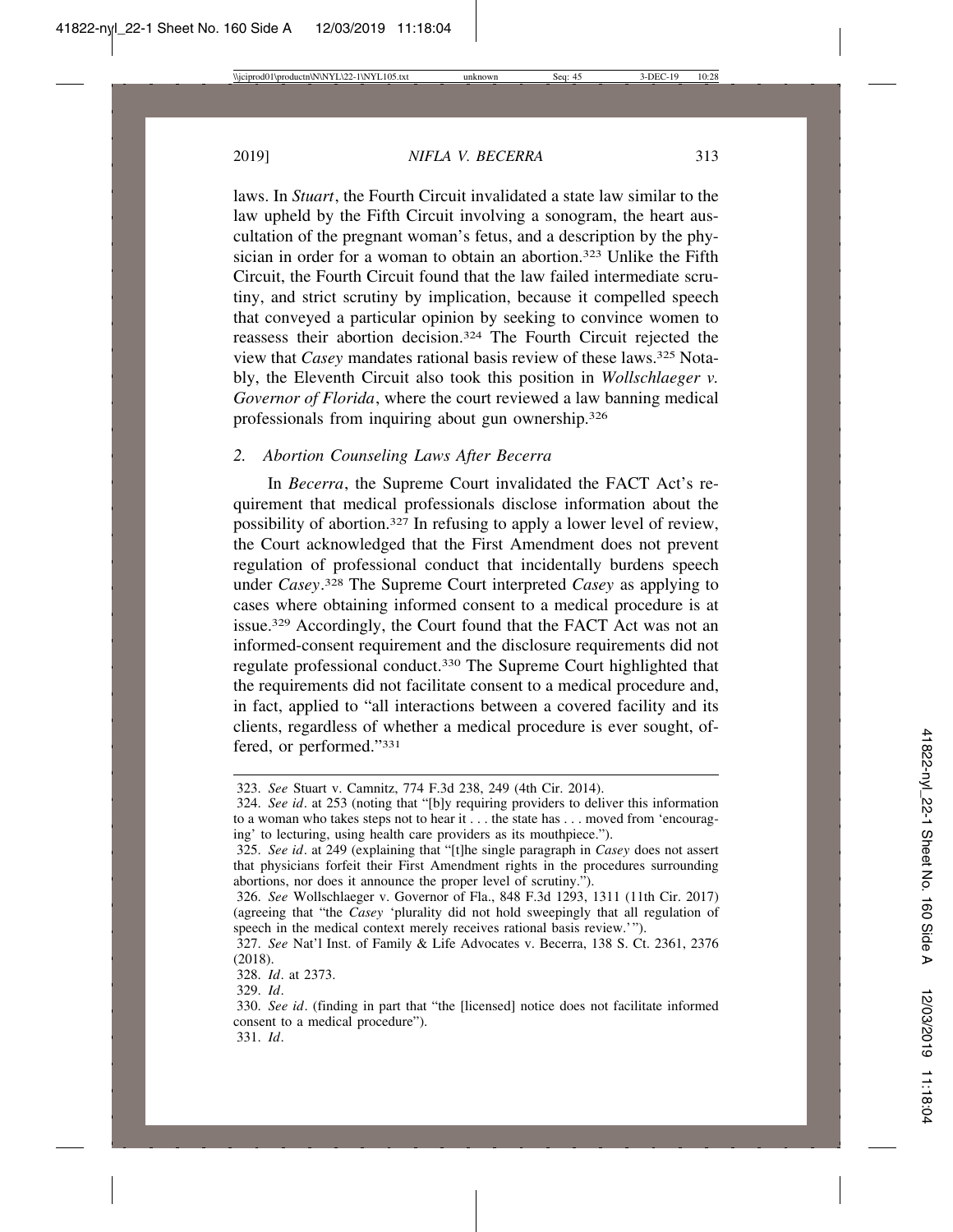*Becerra's* impact on abortion counseling laws hinges on what it means for a disclosure requirement to facilitate consent to a medical procedure. The courts could interpret it as broadly as meaning that the disclosure has to occur as part of the process for obtaining informed consent to a procedure. In this case, *Casey* could likely cover not only disclosures pertaining to the procedure and its risks, but also disclosures about the beginning of personhood, the ability of the fetus to feel pain, and even support services, including prenatal care, childcare, and adoption services as long as they are required to occur as part of the informed consent process. However, the courts could also interpret it more narrowly to mean that the disclosure has to pertain directly to the procedure at issue. In this case, it is likely that *Casey* would not cover disclosures about personhood, the fetus, or support services. Whether *Casey* is controlling matters because the courts tend to use it as precedent for reviewing these laws under rational basis review.<sup>332</sup>

*Becerra's* impact on abortion counseling laws is likely to be particularly prominent with regards to requirements that medical professionals provide pregnant women seeking an abortion with materials from the state with information about the fetus and certain support services. The plurality in *Casey* upheld a requirement that medical professionals provide pregnant women with information about the fetus, government agencies that offer alternatives to abortion, and medical assistance benefits.333 Similarly, the FACT Act concerned a requirement that covered facilities provide pregnant women with information about the availability of public programs that provide immediate free or low-cost access to comprehensive family planning services, prenatal care, and abortion for eligible women.334 As Justice Stephen Breyer noted in his dissent, "If a State can lawfully require a doctor to tell a woman seeking an abortion about adoption services, why should it not be able, as [in the FACT Act], to require a medical counselor to tell a woman seeking prenatal care or other reproductive health care about childbirth and abortion services?"335

<sup>332.</sup> *See, e.g.*, Tex. Med. Providers v. Lakey, 667 F.3d 570, 578 (5th Cir. 2012); *see also* Planned Parenthood of Minn., N.D., S.D. v. Rounds, 686 F.3d 889, 904–05 (8th Cir. 2012); Planned Parenthood of Minn., N.D., S.D. v. Rounds, 530 F.3d 724, 736 (8th Cir. 2008).

<sup>333.</sup> *See* Planned Parenthood of Southeastern Pennsylvania v. Casey, 505 U.S. 833, 881 (1992).

<sup>334.</sup> *See Becerra*, 138 S. Ct. at 2369.

<sup>335.</sup> *See id*. at 2385 (Breyer, J., dissenting) ("[T]here is no convincing reason to distinguish between information about adoption and information about abortion . . . After all, the rule of law embodies evenhandedness, and what is sauce for the goose is normally sauce for the gander.") (quoting Heffernan v. City of Paterson, 136 S. Ct. 1412, 1418 (2016)).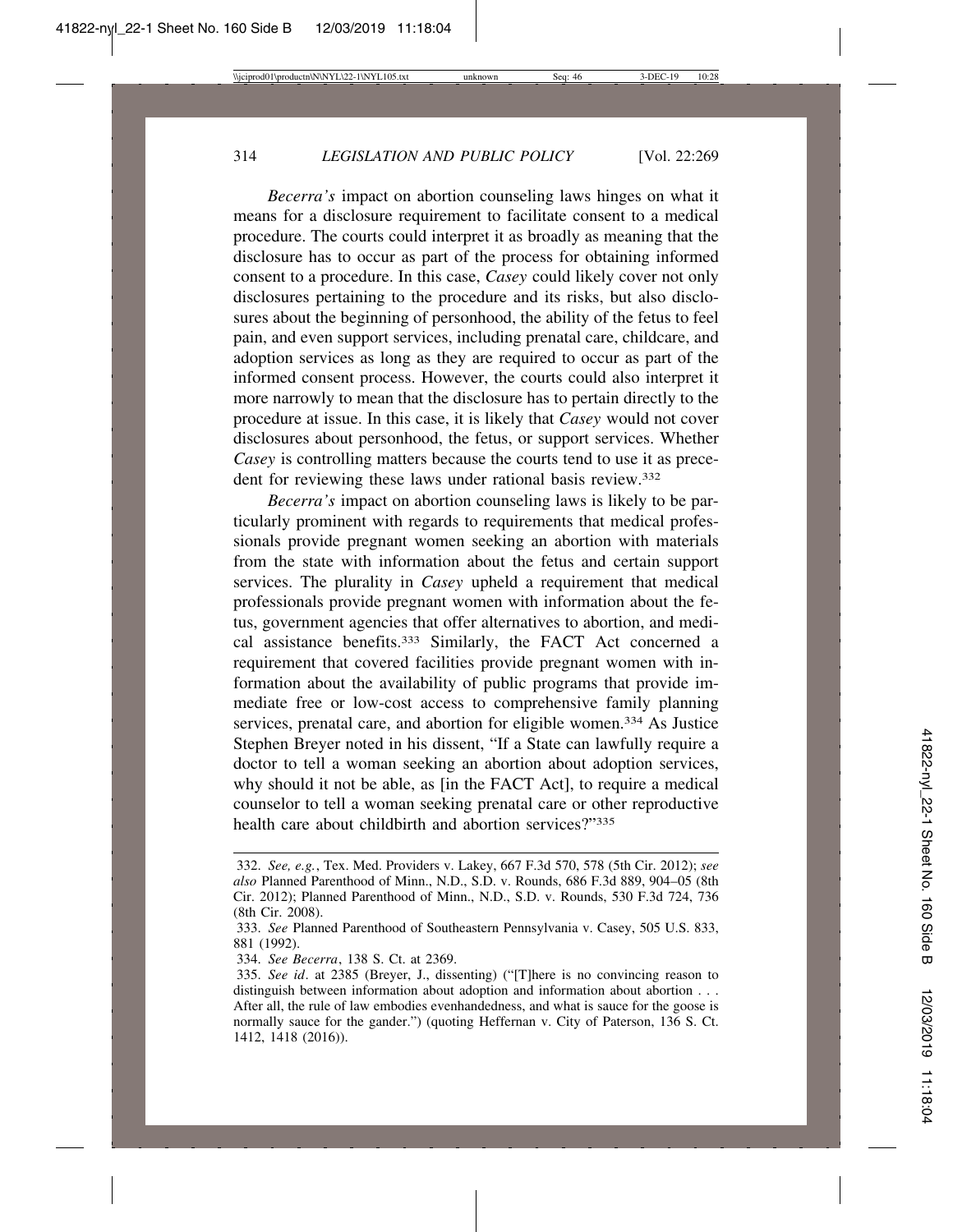The impact of *Becerra* is likely to extend to medical disclosure laws beyond those that cover abortion providers.336 States have regularly imposed regulations requiring medical professionals to provide certain information to patients while providing certain procedures. Some of these disclosures pertain directly to the procedure at issue. However, some are given as part of the informed consent process while others are given after the procedure.<sup>337</sup> Following *Becerra*, it is unclear if disclosures occurring after the procedure would be covered by *Casey*. Moreover, some requirements do not pertain to the procedure at issue, but rather relate more broadly to the underlying condition. For example, some states require medical professionals to provide a summary of symptoms and methods of diagnoses for gynecological cancers during a gynecological examination.338 Finally, some requirements do not even relate to medical procedures or conditions. Some states require providers of childbirth services to give information about certain conditions,<sup>339</sup> safe infant sleeping practices,<sup>340</sup> and child seat belts.341 Although the Court noted in *Becerra* that it does not "question the legality of health and safety warnings long considered permissible," Justice Breyer correctly noted in his dissent that this "disclaimer would seem more likely to invite litigation than to provide needed limitation and clarification."342

#### VI.

## CONCLUSION AND POLICY RECOMMENDATIONS

CPCs pose a threat to women's health and safety by improperly influencing women's reproductive health decisions and interfering with their access to comprehensive health services in an effort to fur-

<sup>336.</sup> *See id*. at 2386 (Breyer, J., dissenting) (warning that "the majority's cramped view of *Casey* and informed consent . . . undoubtedly would invalidate the many other disclosures that are routine in the medical context.").

<sup>337.</sup> *Compare, e.g.*, ARIZ. REV. STAT. ANN. § 36-1702 (West 2019) (requiring physicians to provide egg donors certain factual information before performing the procedure) *with* TEX. HEALTH & SAFETY CODE ANN. § 86.013 (West 2019) (requiring certain facilities to provide women with a notice of breast density information after the completion of a mammogram).

<sup>338.</sup> *See, e.g.*, CAL. HEALTH & SAFETY CODE § 109278 (West 2019).

<sup>339.</sup> *See, e.g.*, TEX. HEALTH & SAFETY CODE ANN. § 161.501(a)(1)(F) (West 2019) (requiring information on pertussis disease); *see also* CAL. HEALTH & SAFETY CODE § 1254.6 (West 2019) (requiring information on sudden infant death syndrome).

<sup>340.</sup> *See, e.g.*, N.Y. PUB. HEALTH LAW § 2803-j (1-d) (McKinney 2019); *see also* MICH. COMP. LAWS ANN. § 333.5885(1) (West 2019).

<sup>341.</sup> *See, e.g.*, CAL. VEH. CODE § 27363.5 (West 2019) (requiring information about child seat belts).

<sup>342.</sup> *See* Nat'l Inst. of Family & Life Advocates v. Becerra, 138 S. Ct. 2361, 2381 (2018) (Breyer, J., dissenting).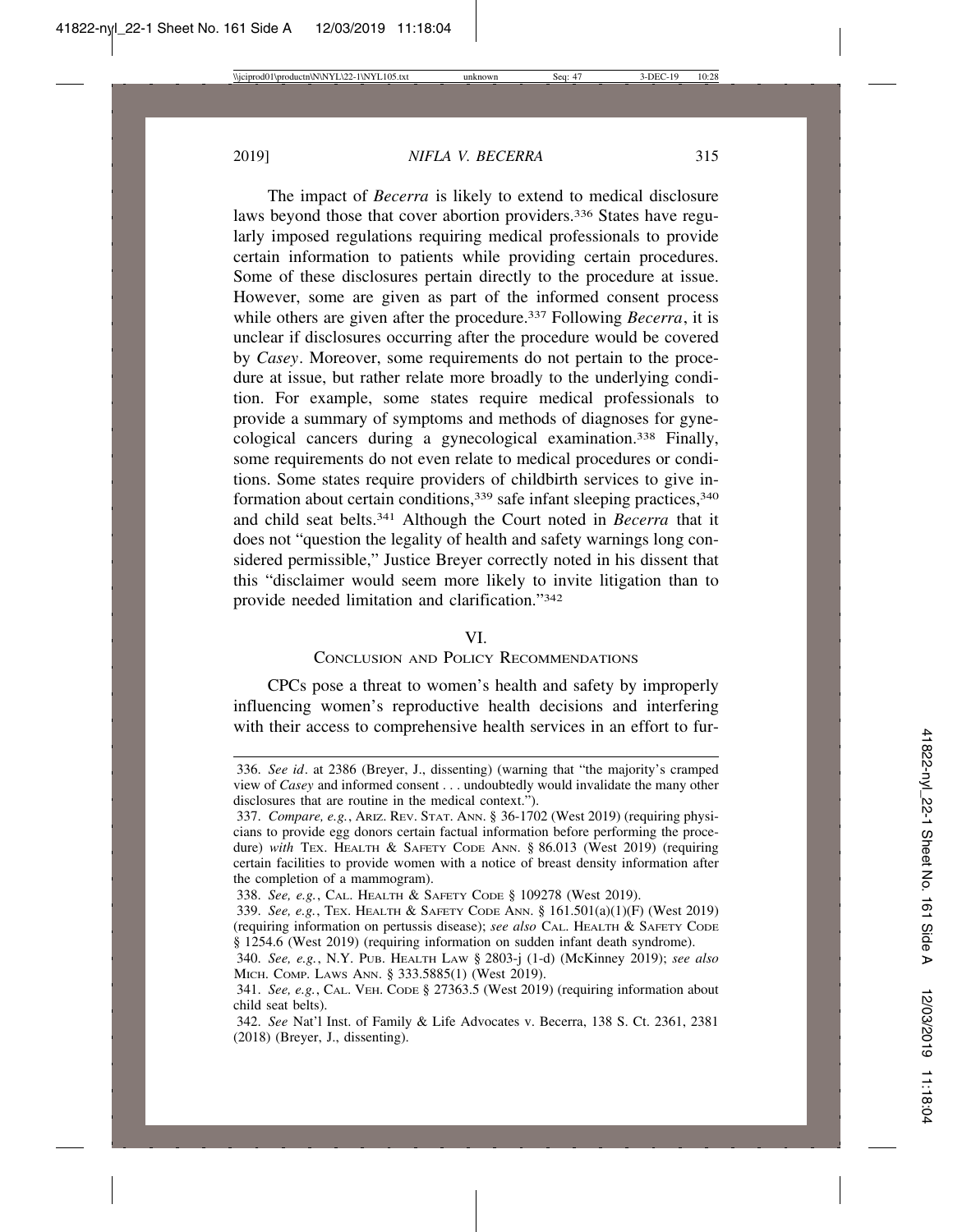ther their pro-life agenda.<sup>343</sup> As states and local governments try to regulate the improper practices of CPCs through mandatory disclosure laws, CPCs will continue to challenge these laws on First Amendment grounds. The courts will look at *Becerra* for guidance on the appropriate level of review and overall constitutionality of these laws. States and local governments that wish to regulate CPCs through mandatory disclosure laws should consider *Becerra* and the experience of the initial mandatory disclosure laws in designing their laws.

Following *Becerra*, mandatory disclosure laws are likely to be subjected to heightened scrutiny. States and local governments that wish to ensure that their mandatory disclosure laws are subjected to a more deferential standard of review should consider modeling their laws after San Francisco's ordinance, which targets the deceptive advertising practices of CPCs, while imposing disclosure requirements only on CPCs that fail to comply with an advertising regulation.<sup>344</sup> The City of Oakland recently adopted similar requirements.345 Like San Francisco's ordinance, the City of Oakland's ordinance is likely to withstand a First Amendment challenge as a regulation of commercial speech subject to rational basis review.<sup>346</sup> While this model may help ensure that the requirement is subject to a more deferential level of review, it would only subject CPCs that fail to comply with the regulation to the disclosure requirements.

States and local governments that wish to adopt disclosure requirements applicable to a wider range of CPCs should ensure that they can withstand the applicable levels of scrutiny in *Becerra*. If they wish to adopt government message disclosure requirements, they should ensure that the requirements can withstand strict scrutiny.<sup>347</sup> Based on the lessons learned from *Becerra*, government message requirements should not only target unlicensed CPCs, but should cover licensed and unlicensed CPCs, as well as other types of health care facilities.348 In addition, the requirements should refrain from recommending particular services or expressly encouraging women to consult with licensed providers.<sup>349</sup> They should only communicate

348. *Id*.

349. *Id*.

<sup>343.</sup> *See generally* NARAL, The Truth About CPCs Report 2017, *supra* note 3, at  $3-4.$ 

<sup>344.</sup> S.F., CAL., ADMIN. CODE §§ 93.1–93.5 (2011).

<sup>345.</sup> OAKLAND, CAL., CODE § 5.06.110 (2016).

<sup>346.</sup> *See supra* Section VI.A.3 (discussing *Becerra's* impact on service disclosure requirements).

<sup>347.</sup> *See Becerra*, 138 S. Ct. at 2367 (applying strict scrutiny to the FACT Act's government message requirement).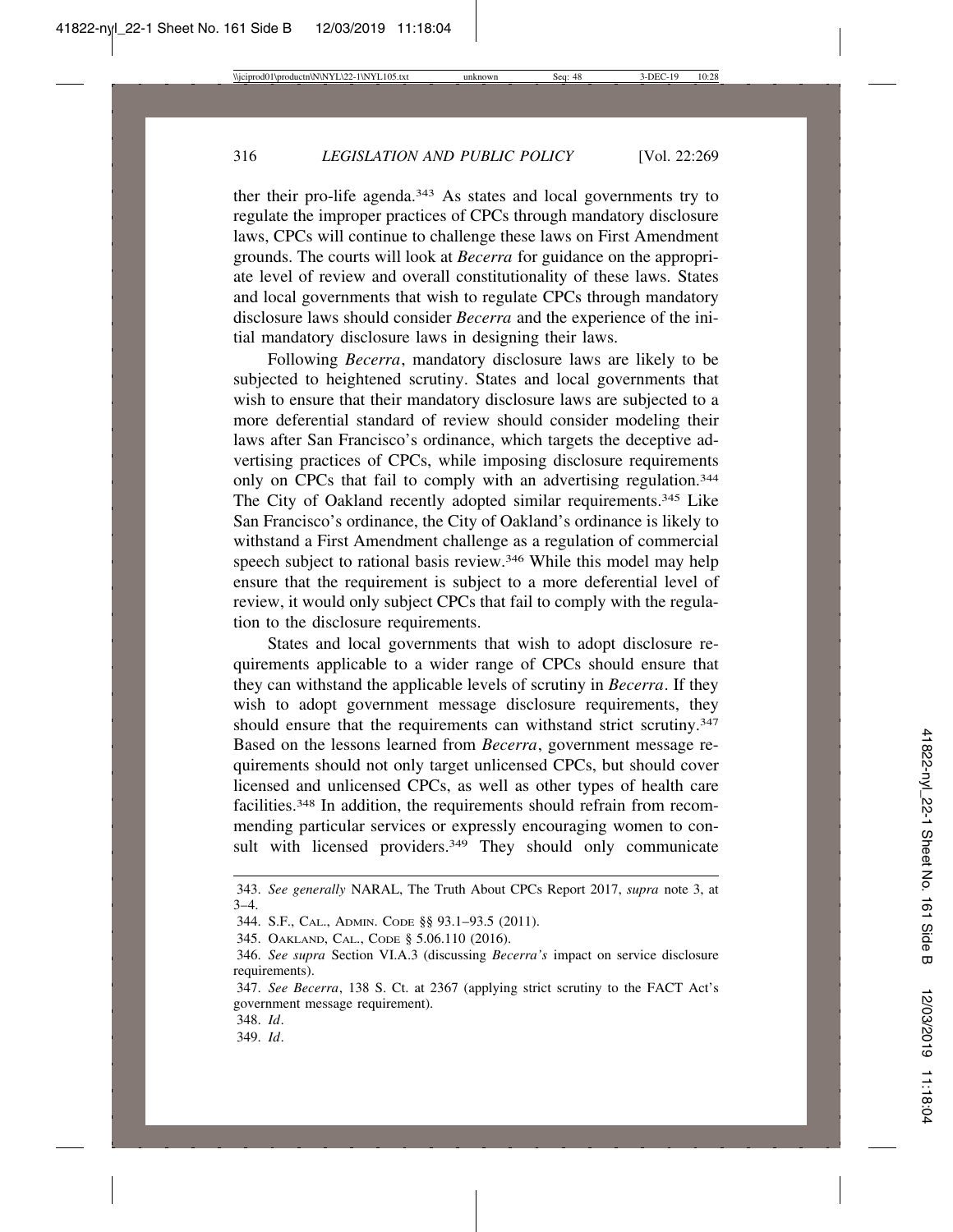information about the services that are available in the state.350 Although the courts have recognized a compelling interest in providing this information to pregnant women, states and local governments should ensure that they have evidence that less restrictive alternatives could not advance this interest.351

Furthermore, states and local governments that wish to adopt status disclosure requirements should ensure that their laws can withstand the more exacting rational basis review in *Becerra*. 352 To present a compelling justification for these laws, states and local governments should have evidence that women who visit unlicensed CPCs do not already know that they are unlicensed facilities.353 Additionally, they should ensure that the disclosure requirements are not unduly burdensome.354 In *Becerra*, the Court found that requiring a disclosure in as many as thirteen different languages was unduly burdensome because it could drown the facility's own message. Circuit courts also considered whether the disclosures had to be distributed in oral, written, or electronic form.355 Accordingly, status disclosure requirements should provide flexibility in the mode of distribution and limit the number of applicable languages for the disclosures.

Finally, although *Becerra* concerned a mandatory disclosure law aimed at regulating the improper practices of CPCs, the Supreme Court's decision could have a significant impact on other types of medical disclosure laws, particularly abortion counseling laws. Since *Casey*, abortion counseling laws have been subject to rational basis review as a regulation of the medical practice.356 The Supreme Court's interpretation of *Casey* as applying to cases involving informed consent to a medical procedure could subject some of these laws to heightened scrutiny.357 Although some of these laws can be construed as facilitating informed consent to a medical procedure,

<sup>350.</sup> *Id*.

<sup>351.</sup> *Id*.; *see supra* Section VI.A.1 (discussing *Becerra's* impact on government message requirements).

<sup>352.</sup> *See Becerra*, 138 S. Ct. at 2377 (applying rational basis review to the FACT Act's status disclosure requirement).

<sup>353.</sup> *Id*.

<sup>354.</sup> *Id*.

<sup>355.</sup> *Id*.; *see supra* Section VI.A.2 (discussing *Becerra's* impact on status disclosure requirements).

<sup>356.</sup> *See, e.g.*, Tex. Med. Providers v. Lakey, 667 F.3d 570, 578 (5th Cir. 2012); *see also* Planned Parenthood of Minn., N.D., S.D. v. Rounds, 686 F.3d 889, 904–05 (8th Cir. 2012); Planned Parenthood of Minn., N.D., S.D. v. Rounds, 530 F.3d 724, 736 (8th Cir. 2008).

<sup>357.</sup> *See supra* Section VI.B.2 (discussing *Becerra*'s impact on abortion counseling laws).